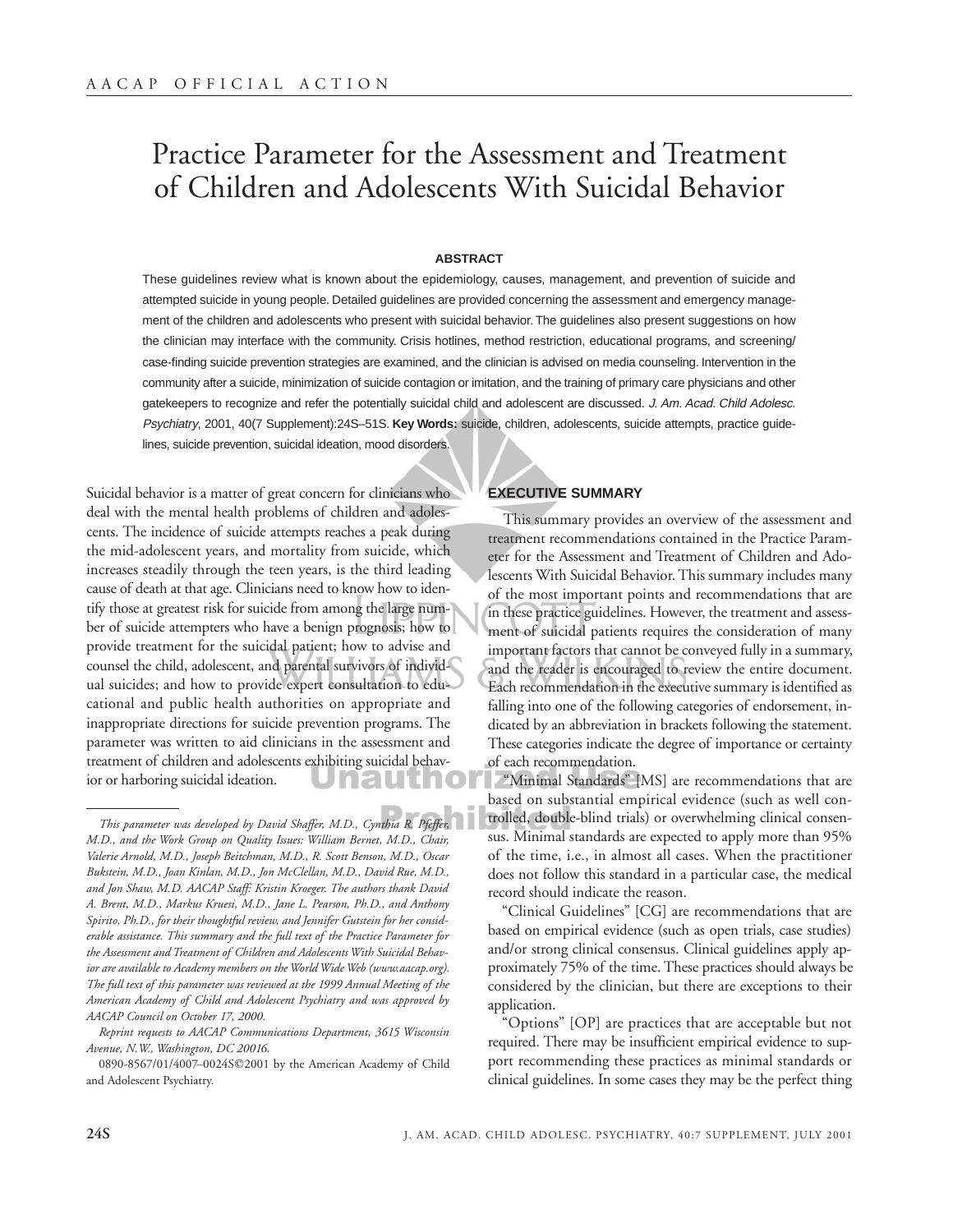to do, but in other cases they should be avoided. If possible, the practice parameters will explain the pros and cons of these options.

"Not Endorsed" [NE] refers to practices that are known to be ineffective or contraindicated.

#### SUICIDE

Suicide, exceedingly rare before puberty, becomes increasingly frequent through adolescence. Approximately 2,000 U.S. adolescents commit suicide each year.

The factors that predispose to completed suicide are many and include preexisting psychiatric disorders and both biological and social-psychological facilitating factors. The overwhelming proportion of adolescents who commit suicide (more than 90%) suffered from an associated psychiatric disorder at the time of their death. More than half had suffered from a psychiatric disorder for at least 2 years.

Stress events often precede adolescents' suicides, including a loss of a romantic relationship, disciplinary troubles in school or with the law, or academic or family difficulties. These stresses may ensue from the underlying mental disorder itself (e.g., trouble with the law) or they may be normative outcomes of uncontrollable events (e.g., a death in the family) with which the adolescent with a mental disorder may not be able to cope. An adolescent with an underlying mental disorder may be faced with a greater number of stressful events than the average adolescent. Or he may perceive the events that occur as more stressful.

Suicide is much more common in adolescent and young adult males than females (the ratio grows from 3:1 in the rare prepubertal suicides to approximately 5.5:1 in 15- to 24-yearolds), but many of the risk factors are the same for both sexes. Mood disorders, poor parent–child communication, and a previous suicide attempt are risk factors for suicide in both boys and girls, although a previous suicide attempt is more predictive in males. Substance and/or alcohol abuse significantly increases the risk of suicide in teenagers aged 16 and older. Family pathology and a history of family suicidal behavior may also increase risk and should be investigated.

African Americans currently have a lower rate of suicide than whites, but the suicide rate of African-American adolescent and young adult males has been rising rapidly. Native American and Alaskan Native youth have historically had a very high rate of suicide. Attempted suicide rates of Hispanic youth are greater than those of white and African-American youth. Clinicians should consider the cultural background of a suicidal youth and assess cultural attitudes in the child's community. However, ethnic differences in the suicide rate may reflect contagion in isolated groups rather than cultural differences.

# SUICIDAL IDEATION

Suicidal thoughts are common in children and adolescents of both genders and are by no means always associated with other features of psychopathology. They usually come to clinical attention when enunciated as threats.

Disruptive disorders increase the risk of suicidal ideation in children 12 years old and younger, and substance use or separation anxiety may provoke adolescent ideators of both sexes to attempt suicide. Mood and anxiety disorders increase the risk of suicidal ideation. Panic attacks are a risk factor for ideation or attempt in females, while aggressiveness increases the risk of suicidal ideation or attempt in males. Adolescent suicide attempters may differ from ideators in having more severe or enduring hopelessness, isolation, suicidal ideation, and reluctance to discuss suicidal thoughts.

#### ATTEMPTED SUICIDE

Mood disorders (particularly early-onset major depressive disorder), anxiety disorders, substance abuse, and runaway behavior independently increase the risk of suicide attempts in both sexes. Suicide attempts are more common in girls than boys (approximately 1.6:1).

Suicide attempts are considerably less common than suicidal ideas, but they are the presenting complaint in a sizable proportion of adolescents referred to mental health professionals. It is estimated that each year, approximately 2 million U.S. adolescents attempt suicide, and almost 700,000 receive medical attention for their attempt.

Teen suicide attempters are much more likely than those who only ideate to have associated psychopathology, especially a mood disorder, but the attempts often occur in the context of a relatively brief adjustment reaction.

Having made a previous suicide attempt greatly increases the risk of a boy's eventually committing suicide, but the predictive effect in females is less substantial. Only half of all suicide completers have made a known suicide attempt before their death; however, our information on previous attempts remains incomplete, as many attempts go unreported. Gay, lesbian, and bisexual youth are at increased risk for suicide attempts, often having multiple risk factors (i.e., depression, prior suicide attempts, substance abuse, sexual victimization, family conflict, and ostracism at school), as are adolescents who have been victims of childhood sexual or physical abuse.

Even the most skilled clinician can find it difficult to differentiate between benign and ominous suicidal behavior. Many adolescents who have made a medically serious attempt will never do so again, while others who have made what seemed like only a mild "gesture" may eventually commit suicide. The term "gesture," used by some clinicians to denote a nonlethal, self-destructive action that is deemed a cry for help or a manipulation without serious intent, is therefore misleading, because it minimizes the potential risk for future suicidal behavior. One cannot gauge future suicidal behavior. However, research has provided some broad indicators about risk factors and the assessment of attempters (Tables 1 and 2) that need to be considered by all clinicians [MS].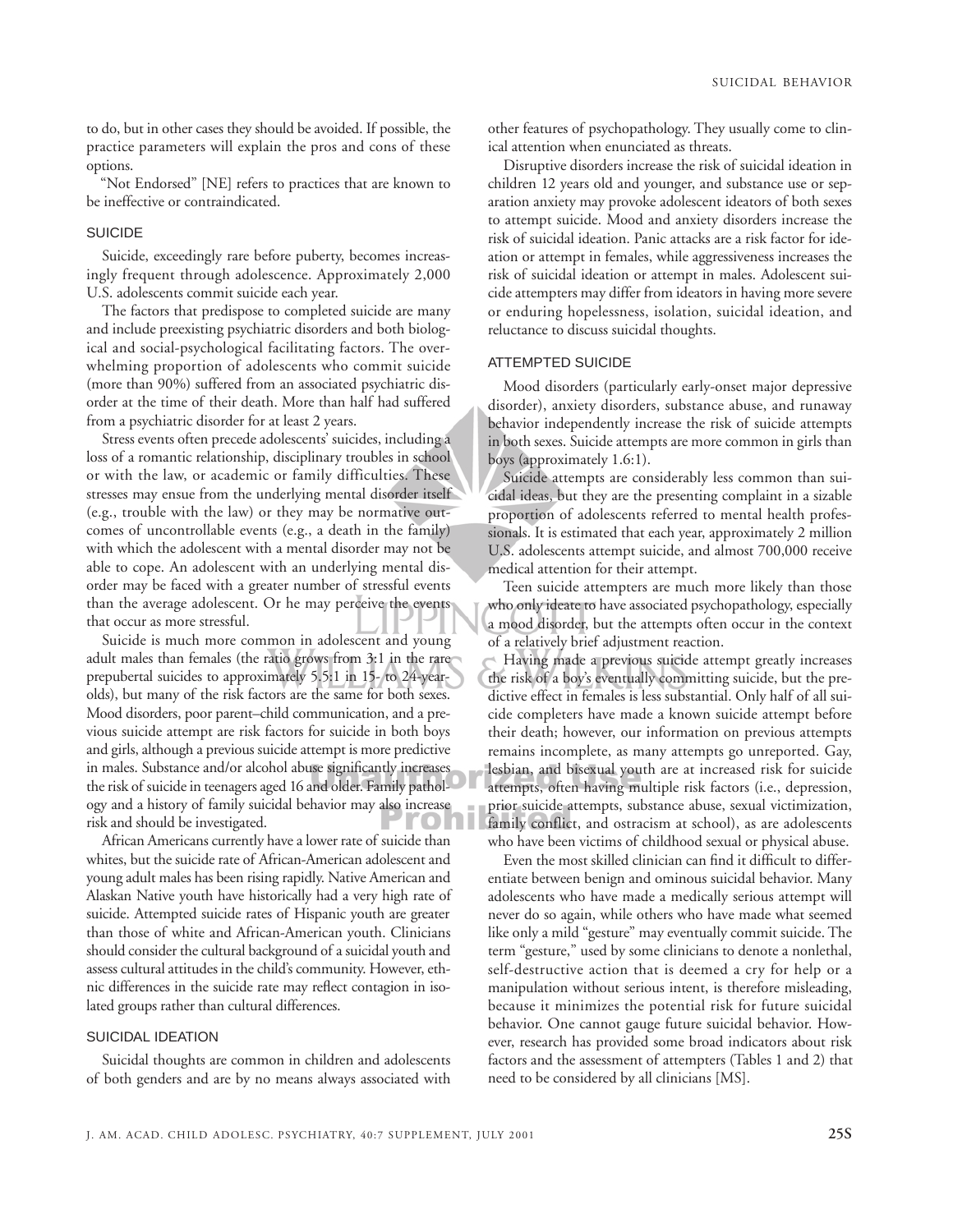| <b>TABLE 1</b>                               |
|----------------------------------------------|
| High-Risk Factors for Suicide in Adolescents |

| Males at much higher risk than females                              |
|---------------------------------------------------------------------|
| Among males                                                         |
| Previous suicide attempts                                           |
| Age 16 or older                                                     |
| Associated mood disorder                                            |
| Associated substance abuse                                          |
| Among females                                                       |
| Mood disorders                                                      |
| Previous suicide attempts                                           |
| Immediate risk predicted by agitation and major depressive disorder |
|                                                                     |

# ASSESSMENT

Assessment of suicidal patients requires an evaluation of the suicidal behavior and determination of risk for death or repetition, as well as an assessment of the underlying diagnoses or promoting factors.

#### Identification of Risk

Clinicians should be aware of which adolescent suicide attempters are at greatest risk for later suicide (Table 2) [MS]. These are older (16- to 19-year-old) male adolescents or adolescents of either gender, regardless of age, with a current mental disorder or disordered mental state, such as depression, mania or hypomania, or mixed states, especially when complicated by comorbid substance abuse, irritability, agitation, or psychosis. Attempters who have made prior suicide attempts, those who used a method other than ingestion or superficial cutting, and those who still want to die are also at higher risk.

Clinicians should ascertain the suicidality of depressed adolescents (i.e., whether and how often they think about suicide and whether they have ever attempted suicide). If suicidal ideation or recent suicidal behavior is present in a depressed teenager, he or she should continue to be monitored [MS].

Assessment information should always be drawn from several sources, including child or adolescent, parents or guardians, school reports, and any other individuals close to the child. Structured or semistructured suicide scale questionnaires, whether delivered by the clinician or self-completed by the child or adolescent, have limited predictive value. They may complement but should never take the place of a thorough assessment or substitute for any aspect of assessment.

# TREATMENT

Treatment must encompass the acute management of suicidal behavior as well as treatment of associated mental disorders.

#### Acute Management

Emergency room and other crisis staff should establish a relationship with the suicidal individual and family and establish the importance of treatment [MS].

|--|--|

Checklist for Assessing Child or Adolescent Suicide Attempters in an Emergency Room or Crisis Center

#### **Attempters at Greatest Risk for Suicide**

Suicidal history Still thinking of suicide Have made a prior suicide attempt Demographics Male Live alone Mental state Depressed, manic, hypomanic, severely anxious, or have a mixture of these states Substance abuse alone or in association with a mood disorder Irritable, agitated, threatening violence to others, delusional, or hallucinating

**Do not discharge such patients without psychiatric evaluation.**

#### **Look for signs of clinical depression**

Depressed mood most of the time Loss of interest or pleasure in usual activities Weight loss or gain Can't sleep or sleeps too much Restless or slowed-down Fatigue, loss of energy Feels worthless or guilty Low self-esteem, disappointed with self Feels hopeless about future Can't concentrate, indecisive Recurring thoughts of death Irritable, upset by little things **Look for signs of mania or hypomania** Depressed mood most of the time Elated, expansive, or irritable mood Inflated self-esteem, grandiosity Decreased need for sleep More talkative than usual, pressured speech Racing thoughts Abrupt topic changes when talking Distractible n Excessive participation in multiple activities Agitated or restless Hypersexual, spends foolishly, uninhibited remarks

*Source:* American Foundation for Suicide Prevention (1999), Today's suicide attempter could be tomorrow's suicide (poster). New York: American Foundation for Suicide Prevention, 1-888-333-AFSP.

Although there have been no randomized controlled trials to determine whether hospitalizing high-risk suicide attempters saves lives, clinicians should be prepared to admit suicide attempters who express a persistent wish to die or who have a clearly abnormal mental state [MS]. Inpatient treatment should continue until their mental state or level of suicidality has stabilized [MS].

Regardless of the apparent mildness of the patient's suicidal behavior, the clinician must obtain information from a third party. Discharge can be considered if the clinician is satisfied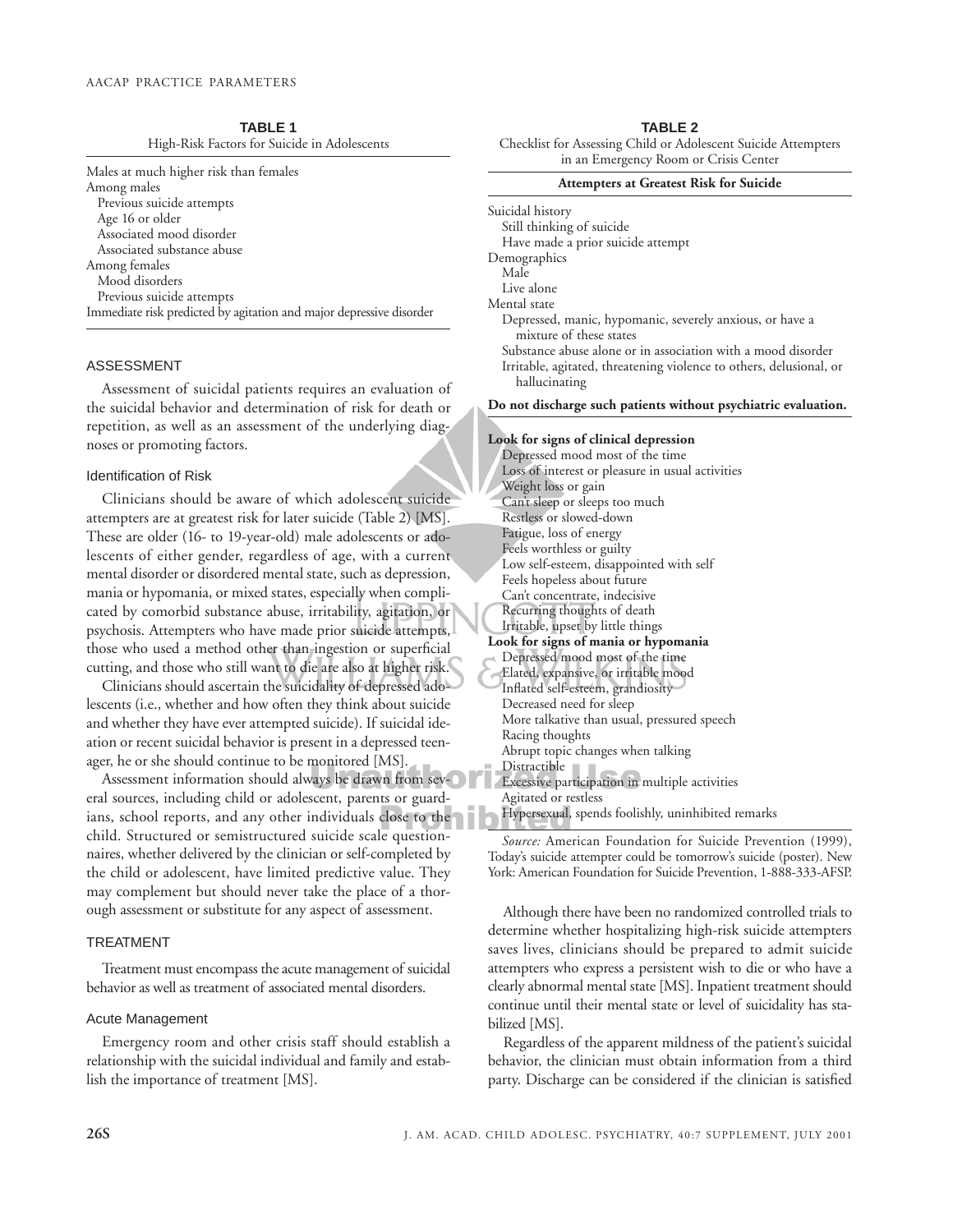that adequate supervision and support will be available over the next few days and if a responsible adult has agreed to "sanitize" the environment by securing or disposing of potentially lethal medications and firearms [MS].

The most common method used by adolescents to commit suicide in the United States is with a firearm. Ingestion of medication is the most common method adolescents use to attempt suicide. Availability and presence in the home of firearms and lethal medication must be determined during assessment, and parents must be explicitly told to remove firearms and lethal medication [MS]. It is valuable for the clinician to warn the adolescent (and the parents) about the dangerous disinhibiting effects of alcohol and other drugs [CG].

The value of "no-suicide contracts," in which the child or adolescent agrees not to engage in self-harming behavior and to tell an adult if he or she is having suicidal urges, is not known. The child or adolescent might not be in a mental state to accept or understand the contract, and both family and clinician should know not to relax their vigilance just because a contract has been signed.

If possible, an appointment should be scheduled for the child or adolescent to be seen for a fuller evaluation before discharge from the emergency room. If this is not possible, a telephone contact for a parent or other caretaker should be obtained and a procedure set up for clinical staff, if they have not been contacted by the parent within a reasonable period of time, to themselves initiate the contact [MS].

The clinician treating the suicidal child or adolescent during the days following an attempt should be available to the patient and family (for example, receive and make phone calls outside of therapeutic hours) or have adequate physician coverage if away [MS], have experience managing suicidal crises [MS], and have support available for himself or herself [CG].

Once a therapeutic alliance is established and the adolescent attends the first treatment sessions, he or she is more likely to continue treatment.

### Psychotherapies

ohi

Psychotherapy, an important component of treatment for the mental disorders associated with suicidal behavior, should be tailored to a child's or adolescent's particular need [MS]. Cognitivebehavioral therapy (CBT), interpersonal psychotherapy for adolescents (IPT-A), dialectical-behavioral therapy (DBT), psychodynamic therapy, and family therapy are all options [OP].

#### Psychopharmacology

As with psychotherapies, psychopharmacology to treat suicidal behavior should be tailored to a child's or adolescent's placement-specific needs. Lithium greatly reduces the rate of both suicides and suicide attempts in adults with bipolar disorder. Discontinuing lithium treatment in bipolar patients is associated with an increase in suicide morbidity and mortality.

Selective serotonin reuptake inhibitors (SSRIs) reduce suicidal ideation and suicide attempts in nondepressed adults with cluster B personality disorders. They are safe in children and adolescents, have low lethality, and are effective in treating depression in nonsuicidal children and adolescents. There have been some reports that SSRIs may have a disinhibiting effect (especially in patients with SSRI-induced akathisia) and increase suicidal ideation in a small number of adults not previously suicidal. Further controlled research is necessary to determine whether there is an association in children and adolescents. However, it would be prudent to carefully monitor children and adolescents on SSRIs to ensure that new suicidal ideation or akathisia are noted [MS].

Tricyclic antidepressants should not be prescribed for the suicidal child or adolescent as a first line of treatment [NE]. They are potentially lethal, because of the small difference between therapeutic and toxic levels of the drug, and have not been proven effective in children or adolescents.

Other medications that may increase disinhibition or impulsivity, such as the benzodiazepines and phenobarbital, should be prescribed with caution [OP]. Any and all medications prescribed to the suicidal child or adolescent must be carefully monitored by a third party, and any change of behavior or side effects must be reported immediately [MS].

# **PREVENTION**

Public health approaches to suicide prevention have targeted suicidal children or adolescents, the adults who interact with them, their friends, pediatricians, and the media.

Teenagers may be made aware of the existence of crisis hotlines [OP]. Although widely used, early studies, hampered by methodological deficiencies, failed to show that hotlines reduce the incidence of suicide. But it would be wise to assume that their value remains untested. Research has uncovered some hotline deficiencies, but new studies are needed to determine whether correcting these problems can increase their effectiveness.

Public health measures, such as restricting young people's access to firearms, may result in a short-term reduction in the rates of suicide, but there is not yet evidence that this effect would be lasting [OP]. Raising the minimum legal drinking age for young adults appears to reduce the suicide rate in the affected age group.

Suicide awareness programs in schools frequently minimize the role of mental illness and, although designed to encourage self-disclosure by students or third-party disclosure by their friends, have not been shown to be effective either in reducing suicidal behavior or increasing help-seeking behavior.

Because curriculum-based suicide awareness programs disturb some high-risk students, a safer approach might be to focus on the clinical characteristics of depression or other mental illnesses that predispose to suicidality. In the absence of evidence to the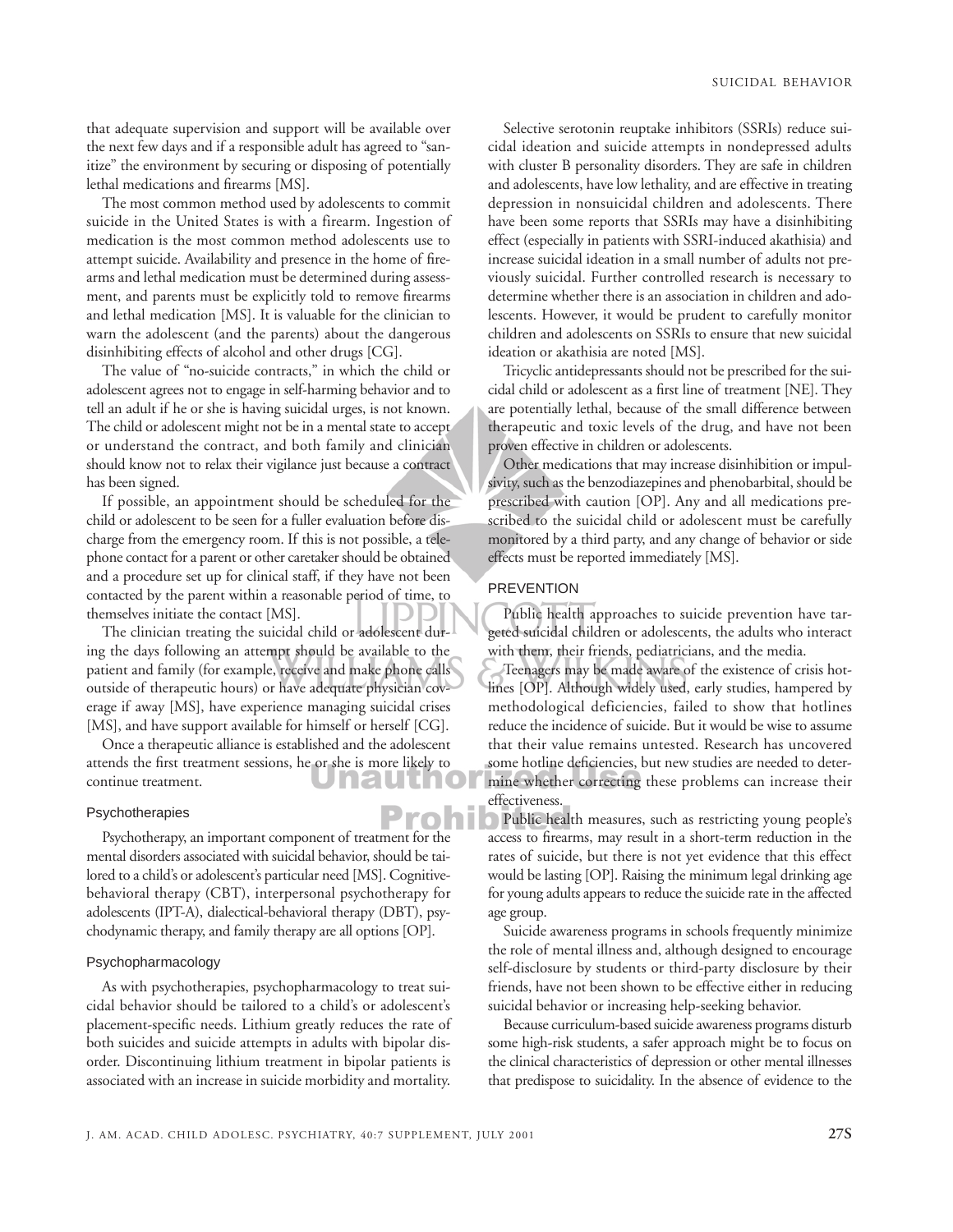contrary, talks and lectures about suicide to groups of children and adolescents drawn from regular classes should be discouraged [NE]. This is because of their propensity to activate suicidal ideation in disturbed adolescents whose identity is not usually known to the instructor. Screening or suicide education programs for teenagers that do not include procedures to evaluate and refer identified ideators or attempters are not endorsed [NE]. Direct screening programs may identify those with underlying risk factors to a clinician for further evaluation [OP].

Primary practitioners, counselors, or others who may lack the time, resources, or training to evaluate a child's or teenager's mental state should make use of self-completion questionnaires to screen for depression, suicidal preoccupations, and previous suicidal behavior in their office [CG]. There is ample evidence that teenagers in mid to late adolescence—the group that is at greatest risk for suicide attempt and completion will, if asked directly, reveal this information. This practice can be especially recommended to family practitioners, pediatricians, school counselors, juvenile justice professionals, and psychologists who wish to survey their populations for teenagers at high risk for suicide. Those identified as being at risk should be referred for further evaluation and treatment, if necessary, and receive support and follow-up (i.e., phone calls, case manager if available) during the transition period.

Clinicians engaged in public health practice should be able to advise media reporters and editors on the dangers of excessive coverage of individual suicides [OP].

Finally, primary care physicians and gatekeepers should be trained to recognize risk factors for suicide and suicidal behavior and, when necessary, refer to a mental health clinician [CG].

#### **POSTVENTION**

After a suicide, the relative, friends, and teachers of the child or adolescent who committed suicide may benefit from intervention to facilitate grieving, reduce guilt and depression, and decrease the effects of guilt and trauma. There may also be a call to intervene to minimize the risk of imitative or copycat suicides, but there is no agreement about how this should be done [CG].

# **LITERATURE REVIEW**

The literature on child and adolescent suicidal behavior has burgeoned since the early 1980s. Journal articles and books published from 1980 through February 2000 were reviewed via a National Library of Medicine search of the topics "suicide" and "suicidal behavior" in children and adolescents. There were more than 20,000 publications listed in *PSYCInfo, Healthstar,* and *Medline* during this period. Only the most relevant articles are cited due to space constraints. Key references are marked with an asterisk. The authors also drew from their clinical knowledge and experience, writing, and research in this subject area.

# **HISTORICAL REVIEW**

Until the late 1950s, the literature on suicide was confined to case reviews, reviews of the demography of suicide drawn from death certificate data, and speculation about the dynamics of the behavior. The late 1950s saw the first systematic psychological autopsy study that was carried out by Eli Robins and his colleagues (1959) at Washington University, St. Louis, followed by similar studies using the same techniques in other countries. These studies formed a milestone because they gave evidence for the importance of psychiatric disorder as the proximal cause of most suicides.

The 1960s saw the start of a period of increasing young male suicides that was to continue for three decades (National Center for Health Statistics, 1999). Although the period was marked by a growth in the suicide prevention movement in the United States, with its emphasis on crisis intervention services, relatively little informative research emerged.

By the early 1980s, the suicide rate in white, male teenagers had more than doubled (National Center for Health Statistics, 1999), and this attracted public attention. The occurrence of several clusters of suicides among children and adolescents alarmed the general public and stimulated efforts to develop methods of understanding and preventing youth suicide. A task force of clinical and research experts was convened by the U.S. Department of Health and Human Services of the Public Health Service to develop policies to reduce rates of youth suicide, and its report was published in 1989 (Alcohol, Drug Abuse, and Mental Health Administration, 1989). By that time, systematic research was being undertaken in several different centers, and much of the research on suicide in the 1980s and 1990s focused on suicide in individuals younger than the age of 19. Epidemiological and phenomenological studies flourished; efforts at suicide prevention among high school students proliferated, while at the same time substance abuse rates—almost certainly an important contributor to suicide in this age group declined.

It is clear that we have a good deal of substantive information on the characteristics of suicide victims, less about child and adolescent attempters, and little systematic evidence-based knowledge about the optimal treatment of the suicidal child or adolescent. There have been very few randomized controlled trials designed to assess different forms of treatment. As a result, many of the suggestions for clinical management that are laid out in these guidelines are based on the experience and observations of clinicians who have treated this common condition. The clinician should be clear that this is a situation in which there is an absence of research and not one in which adequate research has produced ambiguous or negative findings. It is the impression of many clinicians that the majority of suicide attempters and their families benefit from straightforward interventions dictated by the child's or adolescent's mental state and family circumstances.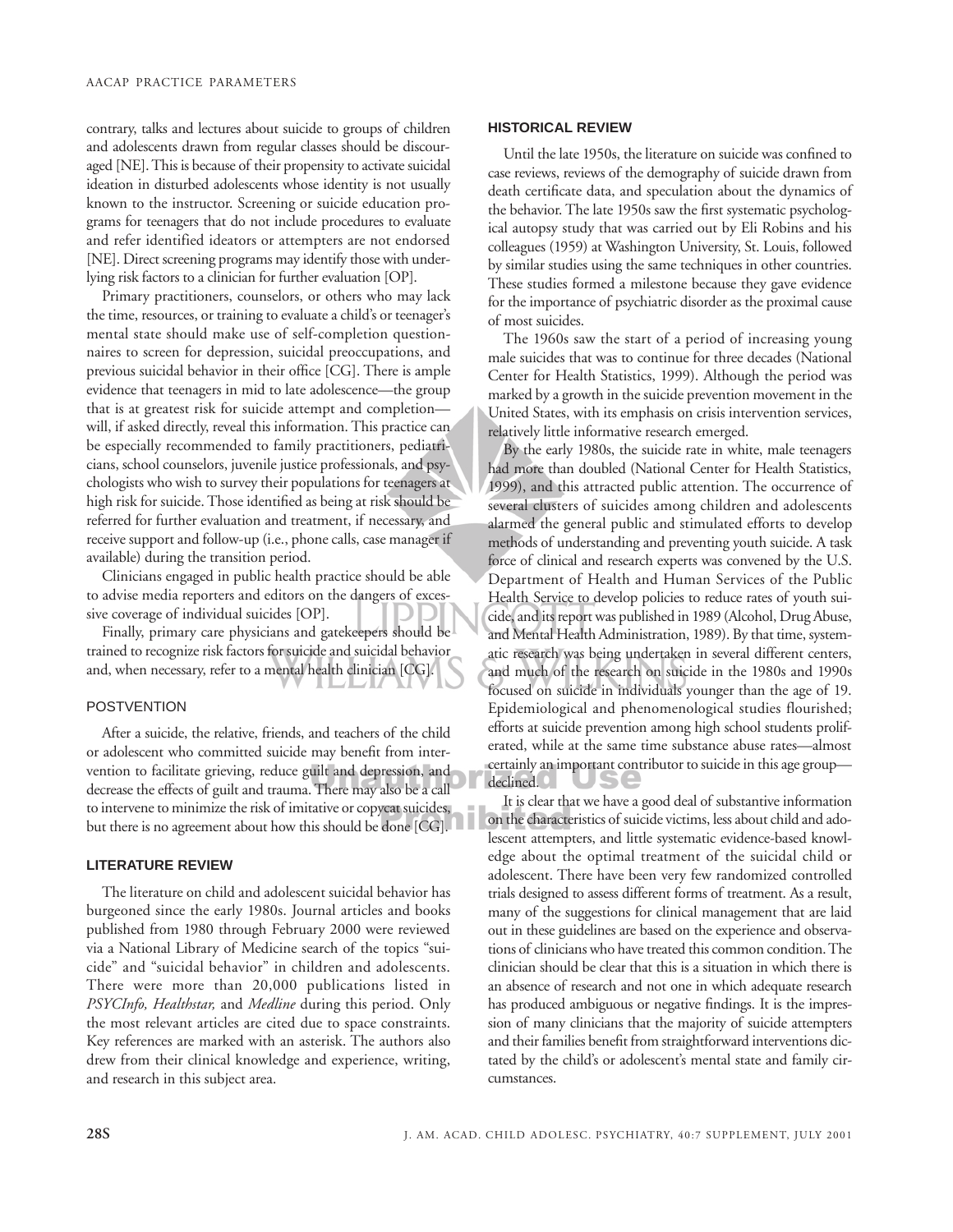# **SUICIDE**

# EPIDEMIOLOGY

#### Age

In 1997, the age-specific mortality rate from suicide for 10- to 14-year-olds was 1.6 per 100,000 (National Center for Health Statistics, 2000). Although 10- to 14-year-olds represented 7% of the U.S. population, the 330 child suicides that occurred among them represented only 1% of all suicides, with most deaths in this group occurring in youth aged 12 to 14 years.

In 1997, the suicide mortality rate for 15- to 19-year-olds was 9.5 per 100,000 (National Center for Health Statistics, 2000). That is approximately six times as high as in the younger age group. The suicide rate among boys was 15.2 per 100,000 and among girls, 3.4 per 100,000. The proportion of suicides that occur in this age group (6.6% of the general population) approaches the proportion of this age group in the general population (6%).

In 1997, the suicide mortality rate for 20- to 24-year-olds was 13.6 per 100,000 (National Center for Health Statistics, 2000). This age group represents 7% of the total population but accounts for 8% of all suicides.

Suicide rates (1997) in childhood and adolescence, grouped by different gender and ethnic groups, are shown in Figure 1.

Overall, approximately 2,000 U.S. adolescents (aged 13–19 years) commit suicide each year (National Center for Health Statistics, 2000).

#### Gender

In the United States the ratio of male to female suicide in young children is approximately 3:1, but thereafter the rate increases rapidly for boys and only slightly for girls, so that among 15- to 19-year-olds it is 4.5:1 and among 20- to 24 year-olds it is greater than 6:1 (National Center for Health Statistics, 2000).

#### Secular Changes

During the three decades between the early 1960s and the late 1980s, the suicide rate among 15- to 19-year-old males increased 3-fold. The increase was not universal, and there was little change in the female rate. While the rate among 10- to 14 year-olds (National Center for Health Statistics, 1999) has doubled since 1979, the rate is very low, so large proportionate increases can result from a very small increase in cases (see Fig. 2 for details).

Teen suicide rates have increased for whites and African-American males since the early 1960s (National Center for Health Statistics, 1999). The rate among whites reached a peak in



Age

**Fig. 1** Suicide rates per 100,000 population (ages 10–24), 1997. Source: National Center for Health Statistics (1999).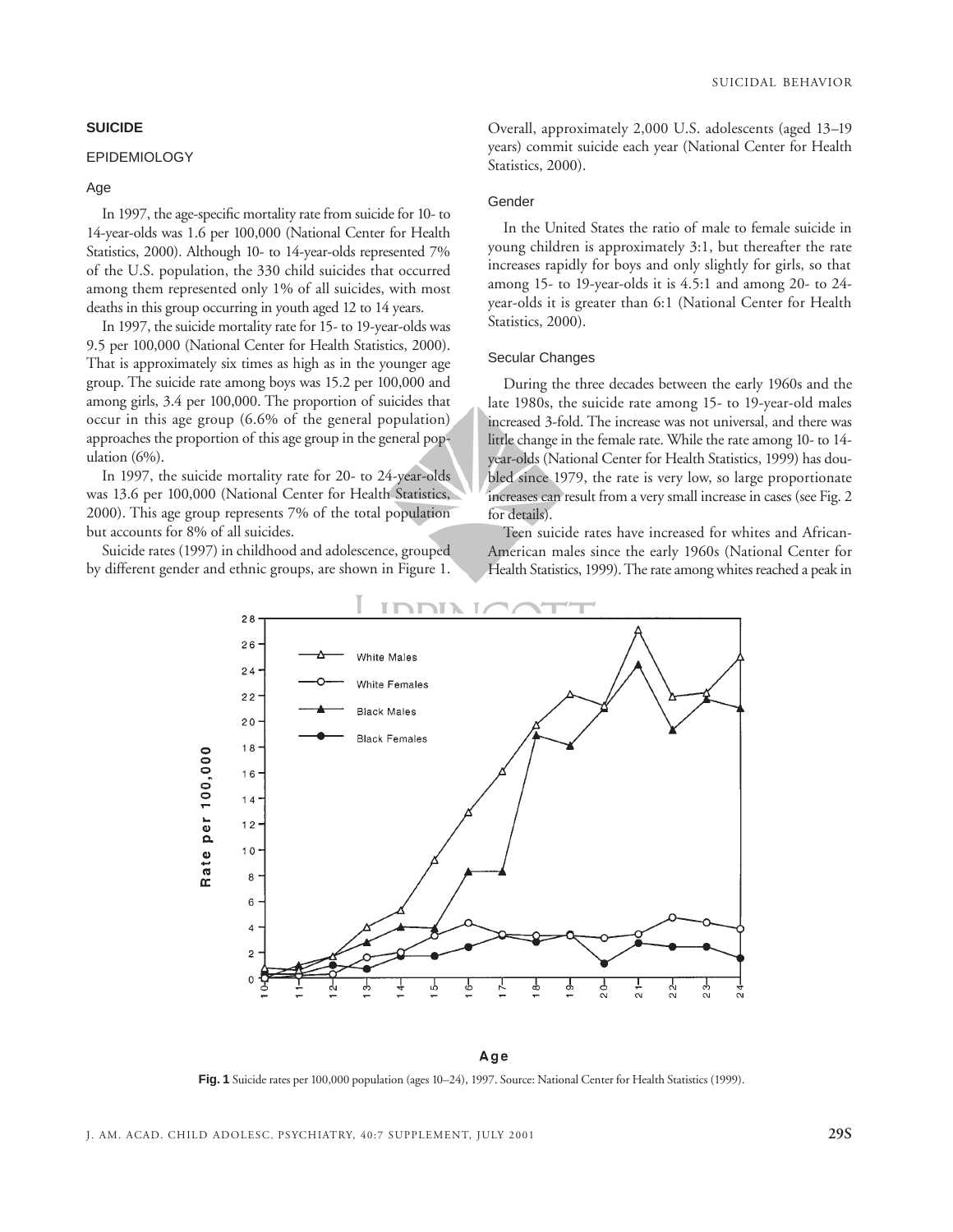

Fig. 2 Adolescent suicide rates per 100,000 population (ages 15-19), 1964-1997. The "other" groups include all nonwhites. Sources: National Center for Health Statistics (1999); National Center for Health Statistics (2000).

1987 and has since declined. The African-American male suicide rate increased dramatically after 1986, but since 1994 it too has declined. The fluctuations in the suicide rate appear to be real, rather than due to any methodological artifact (e.g., due to changes in reporting practices), because the rate of undetermined (whether suicidal or accidental) deaths changed in parallel.

Suggested reasons for the increase in suicidal behavior among teenage boys are increased availability of firearms (Boyd and Moscicki, 1986; Brent et al., 1991) and increased substance use in the youth population (Brent et al., 1987). Brent found that firearms were twice as likely to be found in the homes of adolescent suicide victims as in the homes of attempters or psychiatric controls (Brent et al., 1991), and Brent and Kellermann found that firearms were significantly more likely to be found in the homes of those who completed suicide than in the homes of neighborhood controls (Brent et al., 1993c; Kellermann et al., 1992). However, it is not known whether, in certain communities, firearm ownership is independently associated with other risk factors for suicide, and the findings from Brent and colleagues' studies in the Pittsburgh area have not been replicated with adolescents elsewhere or in other countries.

Loaded guns were particularly potent risk factors for the small number of suicides without diagnosed psychopathology (Brent et al., 1993b; Kellermann et al., 1992). Laws restricting access to firearms are associated with a significant reduction in unintentional firearm deaths in youth under 15, but the change in homicides and suicides is inconsistent (Cummings et al., 1997; Loftin et al., 1991).

Although the rate of suicide by firearm increased more than the rate of suicide by other methods (Boyd and Moscicki, 1986; Brent et al., 1987), suicide rates increased markedly in many other countries in Europe, in Australia, and in New Zealand, where suicide by firearms is rare. In New Zealand, for example, there has been an alarming increase in hanging. Therefore, there may be some other factor at play in the worldwide increase in young male suicides. Although it is possible, it seems implausible that different mechanisms should be coincidentally operating to promote the almost universally observed phenomenon of increased risk of male youth suicide.

The reasons offered for the recent decline in suicide rates include lowered substance and alcohol use rates among the young (Centers for Disease Control and Prevention, 1998) and greatly increased prescribing of antidepressants to depressed individuals, with the largest increase in child, adolescent, and young adult populations (Olfson et al., 1998).

#### Geography

Suicide rates in the United States are highest in the western states and Alaska and lowest in the southern, north central, and northeastern states. The ratio of white to African-American rates is greatest in the South (Shaffer et al., 1994). Although regional discrepancies between African Americans and whites are diminishing, the lowest rates for both African-American and white suicides remain in the Deep South and the Northeast (Shaffer et al., 1994).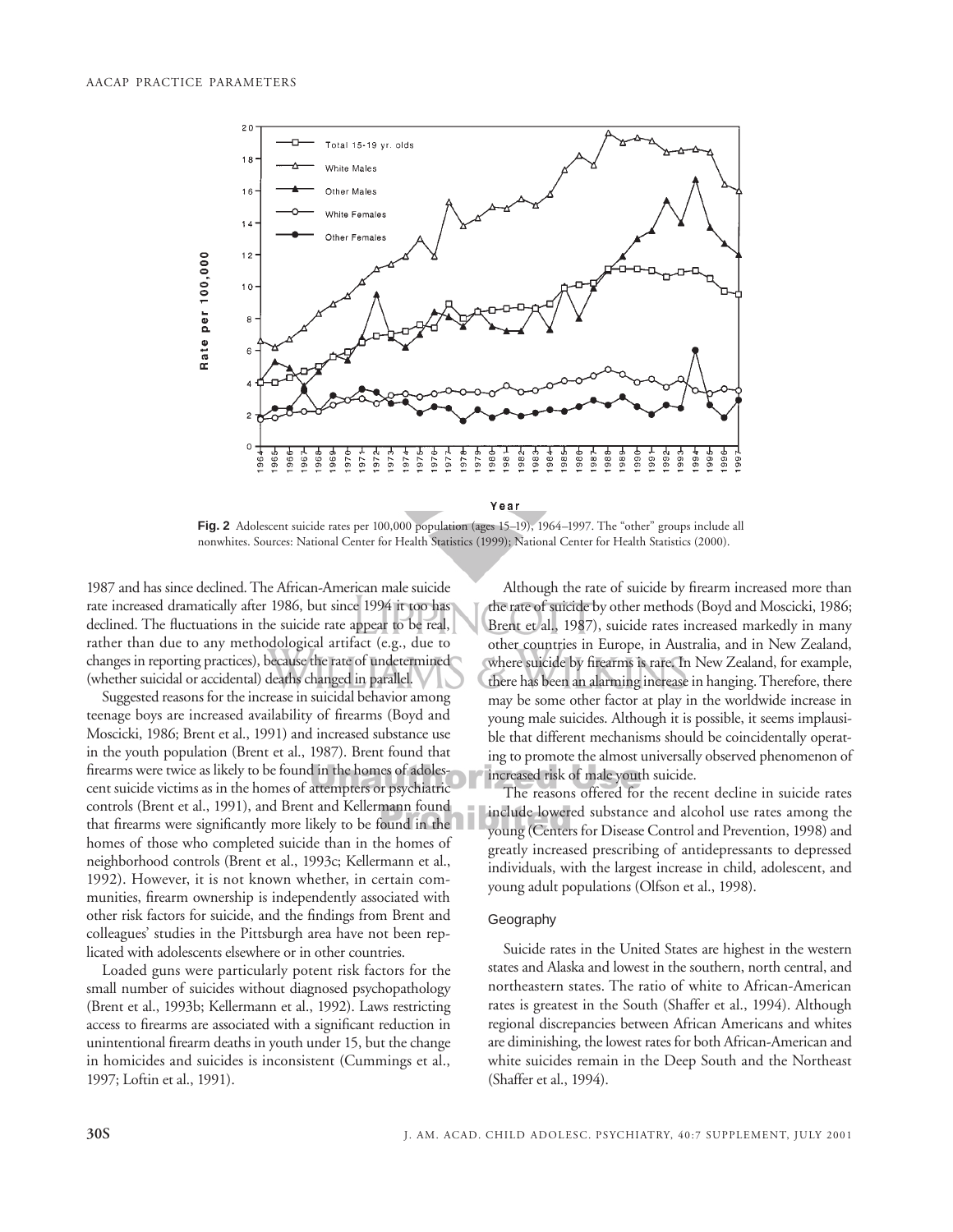## Methods

Firearms are the most common method by which Americans of all ages, ethnicities, and genders commit suicide. However, there are some significant differences between genders in the use of other methods. From 1980 to 1995, firearm suicides increased among young males, with the greatest proportional increase being among African-American teenage males (300% increase). The white teen suicide by firearm increase was 29% (National Center for Health Statistics, 1999).

While Brent et al. (1987) found that autopsies of teenagers who committed suicide by firearm were five times as likely to reveal detectable blood alcohol levels as those of teenagers who used other suicide methods, this finding was not replicated in the New York Teen Suicide Study (Fisher et al., 1995). In the same vein, specific links between method choice and type of psychopathology (e.g., alcohol abuse) have not been shown.

The methods used to commit suicide show great geographic variation. This may reflect availability. For example, in the northeastern United States, an area with strong firearm-control laws, firearms are used more often in rural areas, where, presumably, more firearms are available for sporting purposes; jumping from a height is more prevalent in urban areas, with their tall buildings; and asphyxiation by carbon monoxide exhaust is most common in suburban areas, where adolescents have access to cars and garages.

Ingestions account for approximately 16% of 15- to 24-yearold female suicides, but for only 2% of suicides in males that age (National Center for Health Statistics, 2000).

# CLINICAL CHARACTERISTICS OF TEENAGERS WHO COMMIT SUICIDE

*Completed suicide* occurs most commonly in older adolescents, but it can also occur in children as young as 6 years old (Fig. 1). Psychological autopsy studies (Brent et al., 1999; Marttunen et al., 1991; Shaffer et al., 1996a) show that approximately 90% of adolescent suicides occur in individuals with a preexisting psychiatric disorder. In approximately half of these, the psychiatric disorder has been present for 2 or more years. The most common forms of psychiatric disorder found in completed suicides are (1) some form of mood disorder, which in boys is often comorbid with conduct disorder or substance abuse, and (2) substance and/or alcohol abuse, particularly in boys older than age 15. Comorbidity between different disorders is common. Many children and adolescents who committed suicide were notably irritable, impulsive, volatile, and prone to outbursts of aggression. However, this pattern of behavior is by no means universal. Anxious children without comorbidity may have shown no overt signs of disturbance, were often excellent students, and were well liked by peers. The death of such teenagers often comes as a great surprise to their relatives and friends, because they were known to be such

"good" young people. While perfectionism has been proposed as a risk factor for suicidal ideation (Hewitt et al., 1997), recent studies have failed to show that perfectionism, as distinct from anticipatory anxiety, is an independent predictor of suicide.

Although some adolescents—predominantly girls suffering from a major depressive disorder—appear to have thought about suicide for some time and will often have made some preparation for their death, most adolescent suicides appear to be impulsive (Lucas et al., 1995). The suicide is often preceded by a stress event, such as getting into trouble at school or with a law enforcement agency, a ruptured relationship with a boyfriend or a girlfriend, or a fight among friends. In many instances, these stress events can be seen as a byproduct of an underlying mental disorder.

It also appears that a suicide can be precipitated—in presumably already suicidal youth—by exposure to news of another person's suicide or by reading about or viewing a suicide portrayed in a romantic light in a book, magazine, or newspaper (Bollen and Philips, 1982; Gould and Shaffer, 1986; Hafner and Schmidtke, 1989).

About a third of suicides have made a previous known suicide attempt (Brent et al., 1999; Shaffer et al., 1996a). Previous attempts are more common in girls and among suicides suffering from a mood disorder at the time of their death. Suicide must be distinguished from autoerotic asphyxia, which is induction of oxygen deficiency to enhance sexual excitement and orgasm (Johnstone and Huws, 1997). However, autoerotic deaths in teenagers are rare (Shaffer et al., 1996a). When autoerotic deaths do occur, the victims often have other forms of psychopathology, such as depression and substance abuse (Sheehan and Garfinkel, 1988). It is possible, therefore, that some autoerotic deaths are misclassified suicides.

Most suicide pacts occur between married couples and/or other family members. They are most common in the middleaged and elderly population (Brown et al., 1995) and are very uncommon in young people. Shaffer et al. (1996a) noted only one suicide pact in 140 consecutive suicides occurring in the New York/New Jersey/western Connecticut area over a period of 2 years.

#### RISK FACTORS FOR SUICIDE

#### Psychiatric Disorders

Controlled studies of completed suicide suggest similar risk factors for boys and girls (Brent et al., 1999; Shaffer et al., 1996a), but with marked differences in their relative importance (Shaffer et al., 1996a).

*Girls.* The most significant risk factor is the presence of major depression, which, in some studies, increases the risk of suicide 20-fold (Shaffer et al., 1996a). The next most important risk factor is a previous suicide attempt, which increases the risk significantly.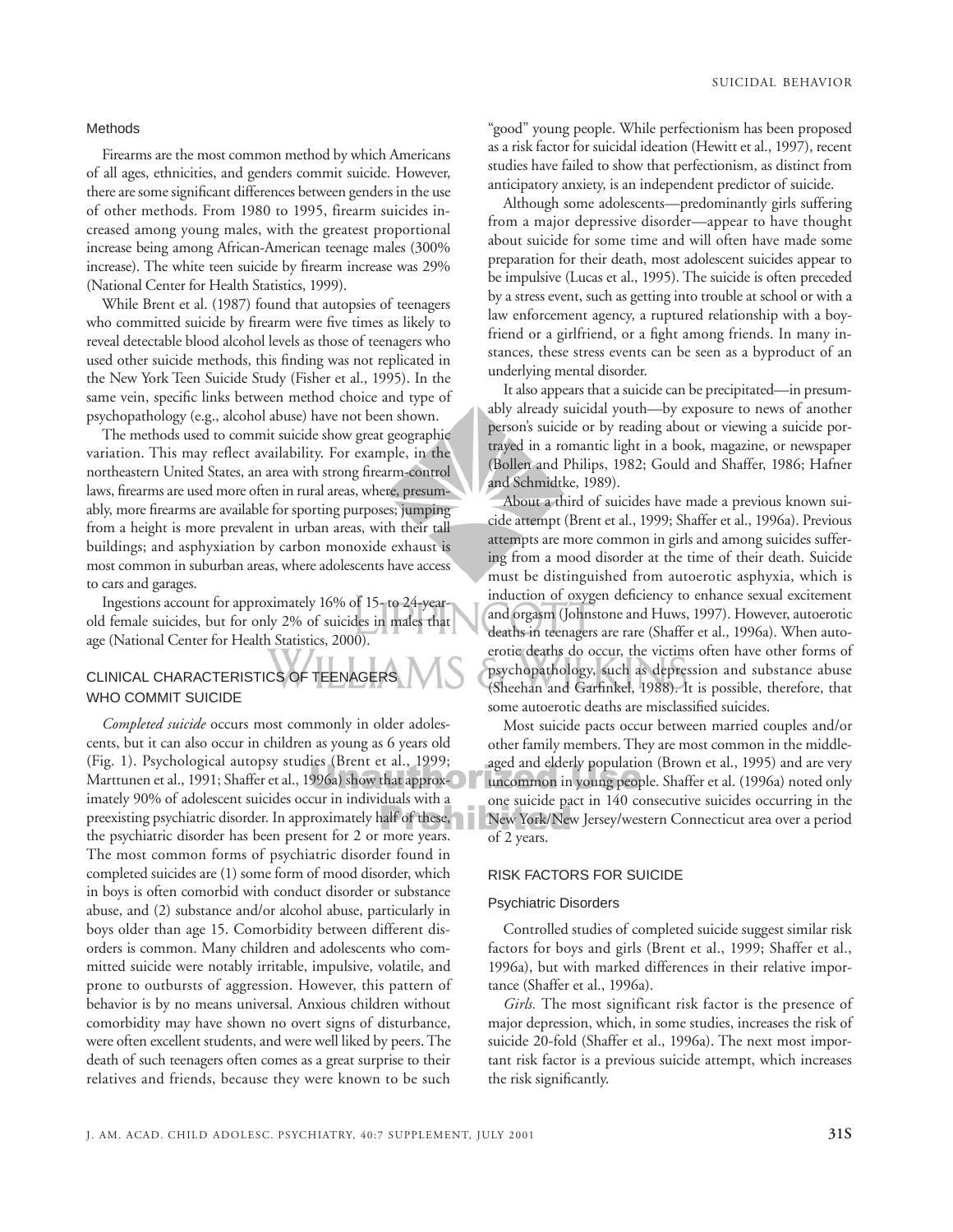*Boys.* A previous suicide attempt is the most potent predictor, increasing the rate more than 30-fold (Brent et al., 1999; Shaffer and Craft, 1999). It is followed by depression, substance abuse (alcohol or drugs), and disruptive behavior (Brent et al., 1993b; Shaffer et al., 1996a).

Disruptive disorders are common in male teenagers who commit suicide. In the New York (Shaffer et al., 1996a) and Pittsburgh (Brent et al., 1999) studies, as many as one third of male suicides had evidence of conduct disorder. The disruptive disorder was commonly comorbid with a mood, anxiety, or substance abuse diagnosis. A number of mechanisms may account for the associations, including early deprivation or other childhood experiences that predispose to both depression and antisocial behavior, a temperamental predisposition to violent or impulsive behavior, or the secondary consequences of the numerous stresses that often occur in the lives of young people with a disruptive disorder.

Although the rate of suicide is greatly increased in schizophrenia, because of the rarity of the condition it accounts for very few suicides in the child and adolescent age group. However, mental health professionals who care for individuals with schizophrenia should be aware of their greater risk for suicide.

#### Psychosocial Stressors

Stressful life events often precede a suicide and/or suicide attempt (de Wilde et al., 1992; Gould et al., 1996). They are rarely a sufficient cause in suicide, and their importance lies in their action as precipitating factors in young people who are at risk by virtue of their psychiatric condition.

Controlled studies (Gould et al., 1996; Hollis, 1996) indicate that low levels of communication between parents and children may act as a significant risk factor. While family discord, lack of family warmth, and disturbed parent–child relationship are commonly associated with child and adolescent psychopathology (violent behavior, mood disorder, alcohol and substance abuse disorders) (Brent et al., 1994b; Pfeffer et al., 1994), these factors do not play an especially important role in suicide (Gould et al., 1996).

#### Cultural Factors

Until recent years, suicide was much more common among whites than among African Americans at all ages. However, since 1987, the difference in rates between young African Americans and whites has narrowed (Shaffer et al., 1994). This is because the suicide rate in African-American and other minority males has increased rapidly, while the rate among whites has been steady or has declined. The suicide rates for male 15- to 19-yearolds in 1986 were 18.0 per 100,000 for whites and 7.1 per 100,000 for African Americans, but in 1996 the white male suicide rate declined to 16.3 per 100,000 and the African-American male suicide rate increased to 11.5 per 100,000. The suicide rate

for 15- to 19-year-old African-American males increased by 100% in this period, and the suicide rate for 20- to 24-year-old African-American males increased by 300% (Shaffer et al., 1994). The ratio of African-American to white suicides has changed most in the central states, where the African-American rate had been lowest (Shaffer et al., 1994).

From 1979 to 1992, the Native American male adolescent and young adult suicide rate in Indian Health Service areas was the highest in the nation: 62.0 per 100,000 (Wallace et al., 1996).

A number of reasons have been offered to explain the increase in African-American suicide rates. These include increased access to firearms in African-American communities. However, firearm ownership has also increased among women, and this has not led to a similar increase in the female suicide rate (Murphy, 1998). Gould and colleagues (1996) found that African-American adolescents who committed suicide had a higher mean socioeconomic status than the general African-American population. This led to the hypothesis that lowerclass, potentially more traditional and insular African-American communities might provide an undetermined protective factor. Other empirically unsupported explanations for the previous low rate of African-American suicides included better social support systems among African Americans and a greater sense of group adherence in a minority, multigenerational support, and the support provided by largely nonintegrated, insulated African-American communities (Gibbs, 1997; Shaffer et al., 1994). Theories contend that as these supports have weakened, the African-American suicide rate has risen. Yet another explanation has been that ethnic differences in religious beliefs account for the long-standing differences between African-American and white rates, but that increased secularism in African-American youth has led to a reduction in African-American/white differences (Neeleman et al., 1998). Levels of belief and fundamentalism (rather than the particular religion ascribed to) have been found to be associated with reduced acceptance of suicide (Neeleman, 1998) and increased optimism (Sethi and Seligman, 1993), and high levels of spiritual belief in the African-American community have been correlated with the particularly low suicide rate in particular African-American communities (Martin, 1984; Neeleman et al., 1998). Martin (1984) and Neeleman et al. (1998) found that African-American/white differences in suicidal ideation were no longer present after controlling for spirituality.

When spirituality is controlled for statistically, the risk factors for young African Americans appear similar to those for white youth (i.e., long-term depression, substance abuse, and living alone) (Juon and Ensminger, 1997). However, one should, in general, be cautious about generalizing about cultural influences. For example, while some Native American groups have a suicide rate that is more than 20-fold higher than the nation's average (May, 1987), others have suicide rates equal to or less than the national average. In some instances, this variability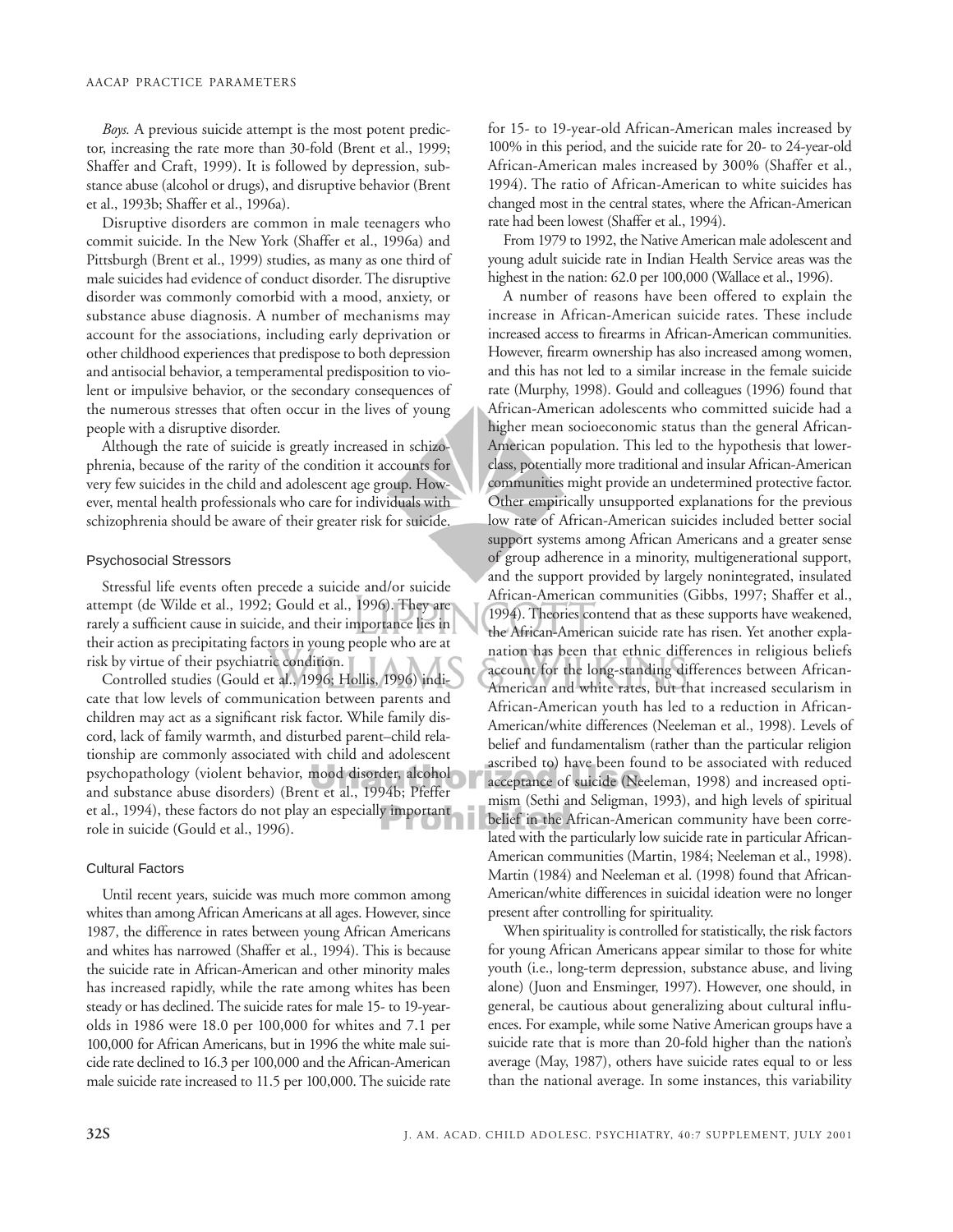could be a function of contagion within isolated groups rather than a result of differences in beliefs, values, or practices.

#### Facilitating Factors

Why suicide should be an option for some young people and not for others remains a mystery. Some of the factors that may contribute to suicide include the following:

*Maladaptive Attributional and Coping Styles.* Perceptions of hopelessness, negative views about one's own competence, poor self-esteem, a sense of responsibility for negative events, and the immutability of these distorted attributions may contribute to the "hopelessness" that has been repeatedly found to be associated with suicidality.

Biological factors, specifically dysregulation of the serotonergic system, are common in adult suicides (Greenhill et al., 1995; Halperin et al., 1994; Kruesi et al., 1992; Mann, 1998; Mann and Stoff, 1997; Pfeffer et al., 1998; Pine et al., 1995). Dysregulation is manifest by low levels of serotonin metabolites in CNS fluids, low concentrations of presynaptic serotonergic receptors, and dense concentrations at postsynaptic receptors. These serotonin abnormalities have been localized to the ventrolateral prefrontal cortex and brainstem of suicide victims and attempters (in postmortem positron emission tomography studies as well as in vivo biological challenges) (Arango et al., 1997). This may be related to polymorphisms in the gene for tryptophan hydroxylase (Amsel and Mann, 2001). If this finding is confirmed, it could lead to the development of simple blood "tests" for suicidality. Serotonin appears to inhibit extreme fluctuations of mood and reactivity. The vulnerability to suicide of individuals with these biological abnormalities may be mediated by impulsivity and emotional volatility. As the ventral prefrontal cortex plays a role in behavioral inhibition, it is conceivable that serotonin irregularities in this area make it more difficult for a suicidal individual to control his or her suicidal impulses (Arango et al., 1997). Studies to demonstrate the precise behavioral correlates of serotonin dysregulation profiles are still lacking.

Adolescents are not exact biological counterparts of adults. Preliminary small-sample studies found that three quarters of adolescent suicide attempters had CSF 5-hydroxyindoleacetic acid (5-HIAA) concentrations that would indicate severe suicide risk in adults (Kruesi et al., 1988). In addition, these studies suggest that low CSF homovanillic acid concentrations might be more predictive in adolescents (Greenhill et al., 1995; Kruesi et al., 1988). Nordstrom and colleagues (1994) suggested that knowing the biological status of suicide attempters may have a practical value and that low CSF 5-HIAA concentrations examined shortly after a suicide attempt may differentiate between suicide attempters who will commit suicide or repeat the attempt within a year and those who will not.

*Parental Psychopathology.* A family history of suicidal behavior (Brent et al., 1996a; Gould et al., 1996), parental psychopathology, parental depression, and parental substance abuse (Brent

et al., 1994b; Gould et al., 1996) are all additional risk factors for teen suicide. Whether these family histories indicate a genetic vulnerability or environmental stressors, or a combination of the two, is under study. Family history of suicidal behavior remains a significant risk factor when one statistically controls for effects of parental psychopathology (Brent et al., 1996a).

*Social-Psychological Factors.* There is an accumulation of evidence that supports the observation that suicide can be facilitated in vulnerable teenagers by exposure to real or fictional accounts of suicide (Gould, 2001a; Velting and Gould, 1997), including media coverage of suicide, such as intensive reporting of the suicide of a celebrity, or the fictional representation of a suicide in a popular movie or television show. The risk is especially high in the young (Gould, 1990; Gould et al., 1988; Gould and Shaffer, 1986), and it lasts for approximately 2 weeks (Bollen and Philips, 1982).

The phenomenon of suicide clusters, an excessive number of suicides occurring in close temporal and geographic proximity, is presumed to be related to imitation (Gould and Davidson, 1988). Suicide clusters often involve previously disturbed young people who were aware of another's death but who did not know the victim personally (Gould, 2001b). Clusters usually involve adolescents or young adults and account for only 1% to 5% of U.S. teen suicides (Gould et al., 1990a,b).

*HIV-Positive Diagnosis and AIDS.* It has been suggested that human immunodeficiency virus (HIV) infection increases the risk of suicide and suicidal behavior in adolescents and young adults (Coté et al., 1992; Kizer et al., 1988). However, Dannenberg et al. (1996) found no increase in suicide risk during a median follow-up period of 17 months in HIV-positive applicants for service in the United States military. Marzuk et al. (1997) found the proportion of New York City suicides who were HIV-positive (adjusted for demographic variables) was higher than the estimated proportion of HIV-positive individuals living in New York City. However, as the information was determined at autopsy, it was unknown whether all suicides were aware of their HIV status and whether they had other risk factors for suicide. More than two thirds of HIV-positive suicide victims had no HIV-related pathology at the time of autopsy, and the investigators concluded that the high HIV-positive rate among suicides could be accounted for by other common underlying risk factors such as substance abuse or alcoholism.

One hypothetical model for how these various risk factors fit together is illustrated in Figure 3.

#### NONLETHAL SUICIDAL BEHAVIOR: EPIDEMIOLOGY

Suicide attempts involve any behavior that is intended to end the child's or adolescent's life. Nonfatal suicidal acts by ingestion, with nonlethal intent, are sometimes referred to as parasuicide. It is estimated that each year, approximately 2 million U.S. adolescents attempt suicide, and almost 700,000 receive medical attention for their attempt (Centers for Disease Control and Prevention, 1998).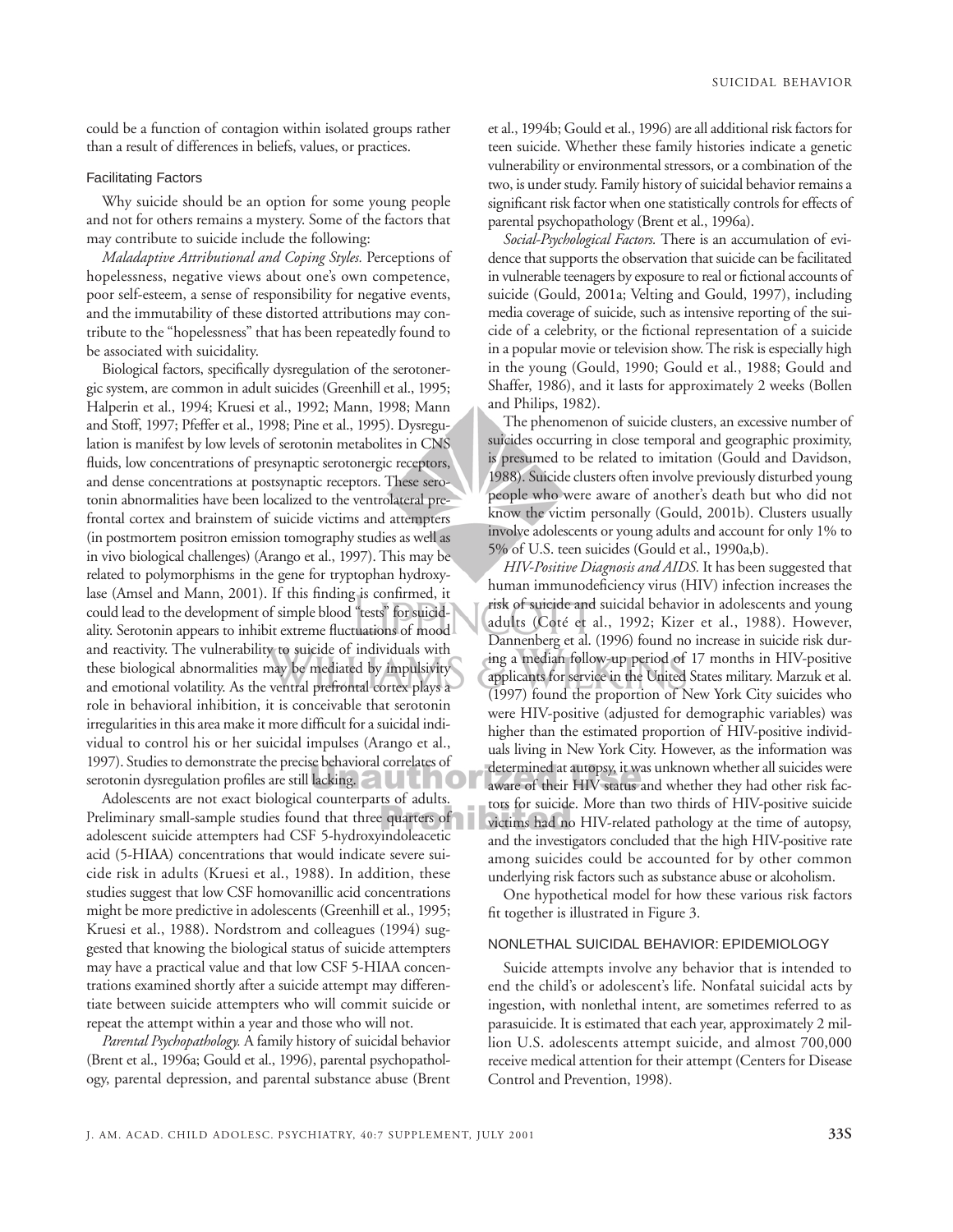

Fig. 3 This model suggests how suicide occurs and highlights types of targeted preventive interventions.

Suicide attempts in adolescence are approximately twice as common in females as males (Centers for Disease Control and Prevention, 1998). In the 1997 U.S. Youth Risk Behavior Survey of approximately 20,000 representational teenagers, suicide attempts were considerably more common in Hispanic females (14.9%) than in either whites (10.3%) or African

Americans (9.0%). Attempts were also more common among Hispanic males (7.2%) than among whites (3.2%) or African Americans (5.6%).

Suicidal ideation is very common among high school students, with approximately one in four females and one in six males having seriously considered suicide in a 12-month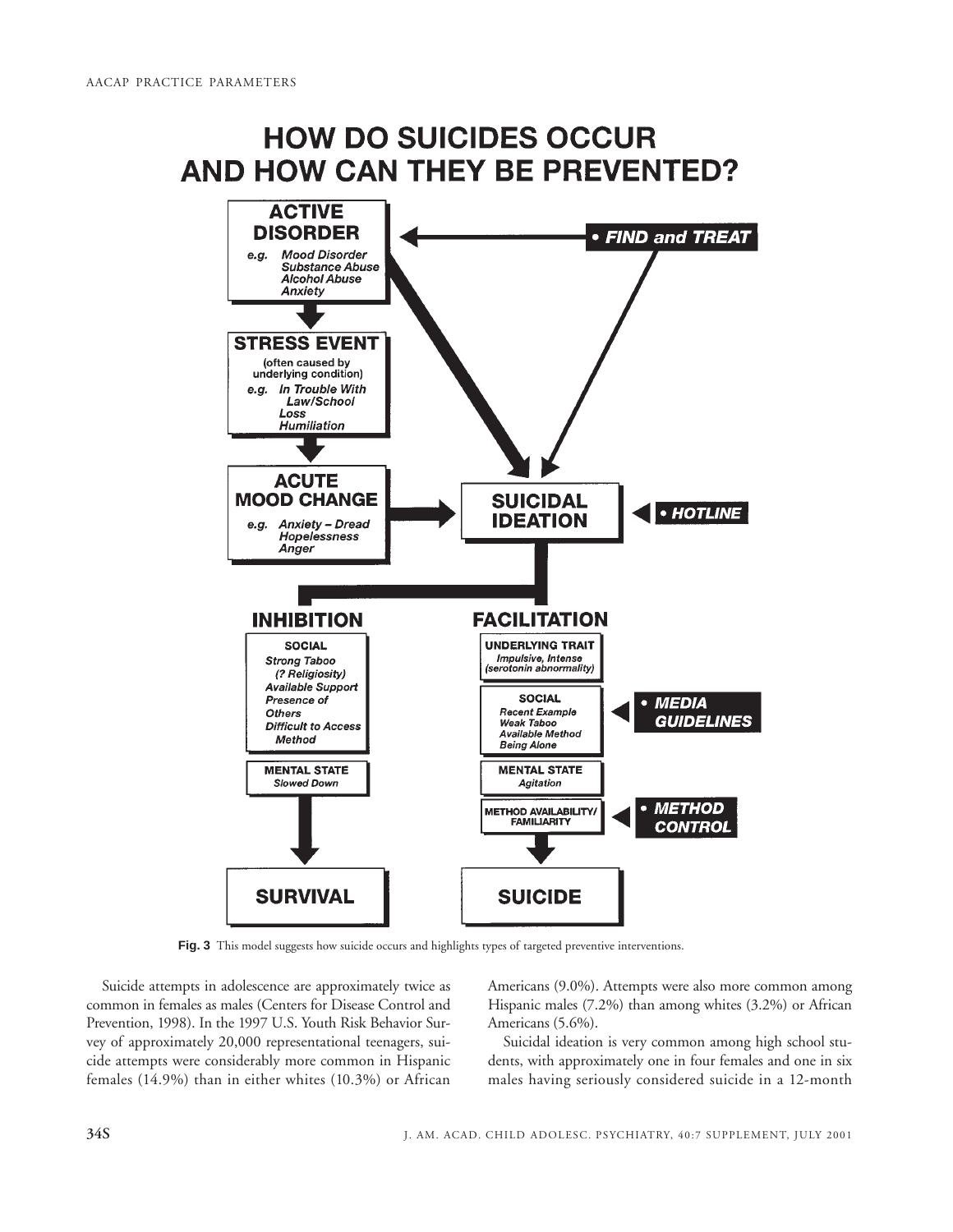period. Hispanic students of both sexes were significantly more likely than whites or African Americans to have seriously considered suicide, made a suicide plan, attempted suicide, or made an attempt requiring medical attention.

The reasons for the higher rate of suicidal ideation and attempt behavior in Hispanic youth are not known. In their longitudinal examination of the Chicago Woodlawn sample, Juon and Ensminger (1997) found risk factors for suicidal behavior in African Americans to be very similar to those found in whites (i.e., depression and substance use and a number of family variables).

# CLINICAL PRESENTATION OF SUICIDAL BEHAVIOR

The spectrum of severity of suicidal behavior ranges from suicidal ideation, through suicide threats and suicide attempts, to completed suicide.

#### Suicidal Ideation

Suicidal ideation includes thoughts about wishing to kill oneself; making plans of when, where, and how to carry out the suicide; and thoughts about the impact of one's suicide on others. Not all young children appreciate that suicide may result in irreversible death. There is no definite milestone for understanding the irreversibility of death, which depends to a large extent on what the child has been taught at home and on the child's own experiences of death and illness. A child's appreciation of the finality of death should not necessarily influence the clinician in judging the seriousness of suicidal ideation. For example, a child who believes that someone who dies returns to life a few hours later may be prone to engage in self-harming behavior, not understanding the long-term consequences of the behavior.

# Suicide Threats

Suicide threats are utterances made to others that indicate an intent to commit suicide. They may be accompanied by actions to initiate a suicide plan. In young children and adolescents, these are most commonly threats to jump out of a window (usually made when the child is near a window), to run into traffic, or to stab himself or herself.

#### Methods of Attempt

The large majority of known suicide attempts in the United States are by ingestions, most commonly of over-the-counter analgesics, but the incidence of acts such as hanging, which if not successful may not lead to a medical referral, is not known. Other common attempt methods include superficial cutting of the arms or neck, and, again, the prevalence of this is not known. Less common methods include attempts by the child or teenager to hang himself or herself, jump from a height, stab himself or herself, drown, or self-immolate. The choice of both attempt and

completion method is largely determined by opportunity, but local customs seem to play a role, for there are quite marked and stable—national differences in preferred methods.

In assessing suicide-attempt behavior, attention is paid to the unusualness of the attempt method, its medical seriousness, how often it has been repeated, and the steps taken to prevent or promote discovery. Repeated attempts, attempts by unusual methods (i.e., other than ingestions or superficial cutting), and medically serious attempts are predictive of further suicide-attempt behavior and also seem to be predictive of ultimate death by suicide (Beck et al., 1974a) (Table 1).

#### Risk Factors

Risk factors for suicide attempts in both genders are mood or anxiety disorders or substance abuse. Panic attacks in girls and disruptive behavior in boys increase risk for suicidal ideation or attempt.

It is very likely that serious family disturbances increase the risk for attempted suicide. This can be inferred from the high incidence of suicide in abused children (Brown et al., 1999; Fergusson et al., 1996; Molnar et al., 1998; Silverman et al., 1996). Suicidality is also common in runaway teenagers (Deykin et al., 1985; Kaplan et al., 1997; Molnar et al., 1998; Shaffer et al., 1996b), who often have a history of previous child abuse. Child abuse is commonly associated with various types of psychopathology and substance abuse, and it is not clear whether the high prevalence of suicidality is a specific consequence of that psychopathology or is more specifically related to a history of abuse. Physical and sexual abuse appear to increase the risk of suicide attempt even when other factors are controlled for (Fergusson et al., 1996; Statham et al., 1998).

Regardless of the mechanisms, a clinician who suspects that a child or adolescent has been abused should assess past and present suicidal ideation or behavior. Conversely, because the attributable risk is quite high (between 15% and 20% of female attempters have a history of abuse), suicide attempters should routinely be asked about previous or current experience of physical and sexual abuse.

While there is no evidence that minority sexual orientation is more common in completed teen suicides than in controls, there is strong evidence that gay, lesbian, and bisexual youth of both sexes are significantly more likely to experience suicidal ideation and attempt suicide. Research in five sizable community samples has demonstrated increased risk (Faulkner and Cranston, 1998; Fergusson et al., 1999; Garofalo et al., 1998; Lock and Steiner, 1999; Remafedi et al., 1998). The increased risk for suicidal ideation and attempt behavior ranges from 2-fold (Faulkner and Cranston, 1998) to 7-fold (Remafedi et al., 1998). Gay, lesbian, and bisexual youths were also significantly more likely to make attempts requiring medical attention. Gay, lesbian, and bisexual youths were shown in these studies to carry a number of risk fac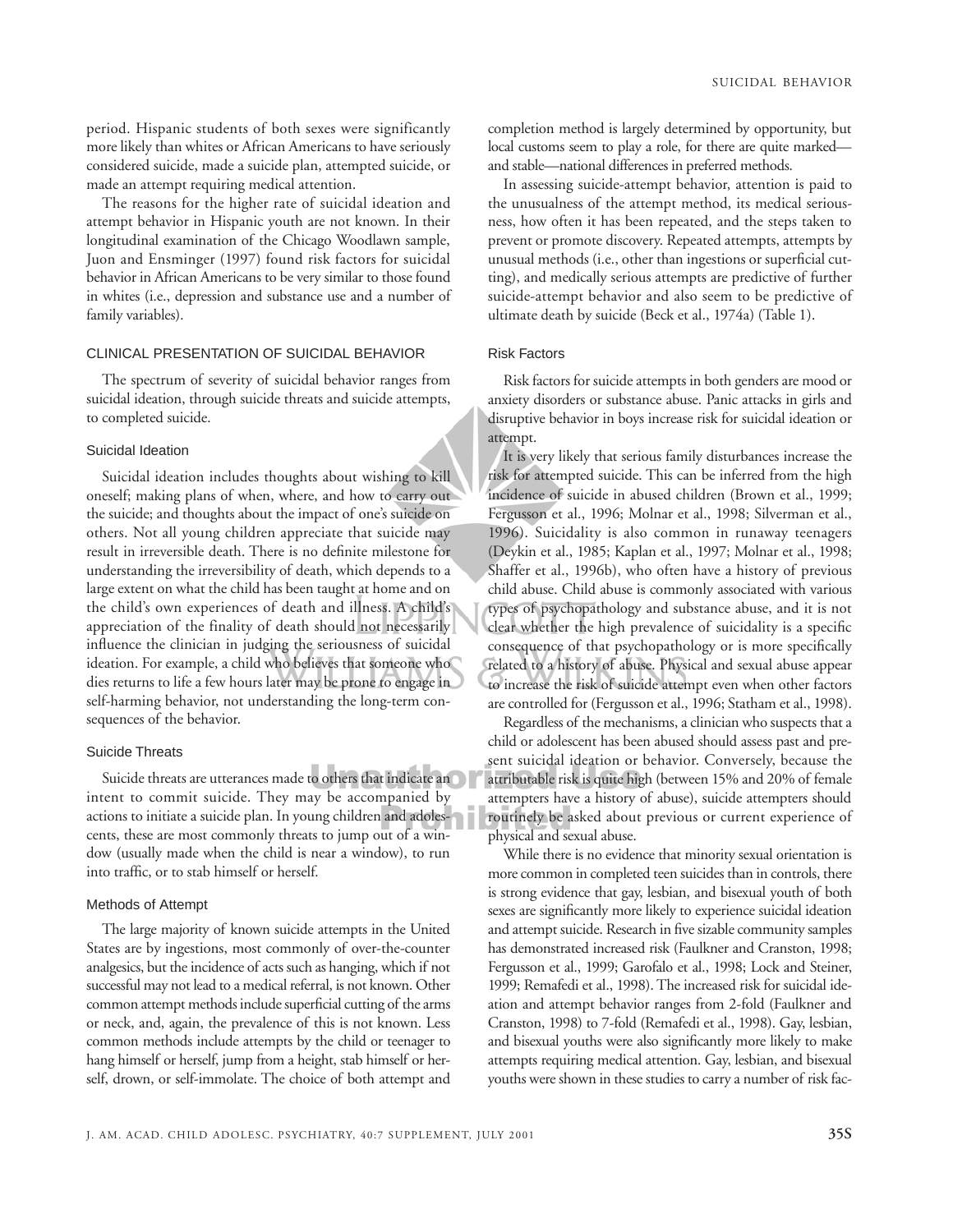tors for suicidal behavior, including high rates of drug and alcohol use, and were more likely to partake of substances earlier and more frequently. Gay, lesbian, and bisexual youth were also more likely to be bullied and victimized at school. The degree of association between sexual orientation and youth suicidal behavior requires further study to determine effects when other risk factors, such as alcohol or substance use and family difficulties, are controlled for statistically.

#### Differences Between Completed and Attempted Suicide

Most of our knowledge about the clinical features of suicide attempters and the methods used by suicide attempters is drawn from cases seen in emergency rooms and clinics. The kind of case that presents most commonly is a 15- to 17-year-old girl who has taken a small- or medium-sized overdose of a readily available medication, most commonly an over-the-counter analgesic or available medication taken by another family member. The behavior is usually impulsive and occurs in the context of a dispute with family or boyfriend or girlfriend.

We do not know how typical this profile is, because it is only very recently that investigators have started to collect information from community-based studies. These studies indicate that the suicide attempt rate among boys is considerably higher in the community than among patients who present in the emergency room. One of the reasons for this may be that the female-preferred method—a nonlethal ingestion—does not take immediate effect and is treatable. If the patient changes his or her mind or admits to the attempt, he or she will nearly always seek medical treatment for the medical effects of the overdose. However, it seems likely that many boys attempt to hang themselves and fail, and only rarely do they then seek or need medical treatment. Our knowledge of the differences between referred and nonreferred suicide attempters is limited largely to demographic information, and clinical differences still need to be described in greater detail.

Studies that have compared completed suicides with suicide attempts have examined clinical cases and, after controlling for gender, they have failed to show significant differences. However, too much should not be made of these negative findings, because serious attempters requiring inpatient care are unlikely to be representative of suicide attempters in general.

There have been very few risk-factor comparisons between completed and attempted suicides (Brent et al., 1988; Gould et al., 1998; Shaffer et al., 1996a). Brent et al. found attempters less likely than completers to be bipolar, have a firearm in the home, have high suicidal intent, or have combinations of mood and nonmood disorders. When suicide attempters and suicides are compared, the attempters need to be drawn from a geographically defined nonreferred sample, similar to the type usually used in psychological autopsy studies of suicides. Two attempter studies of that type (Andrews and Lewinsohn, 1992; Gould et al., 1998) found broadly similar diagnostic profiles to

those reported in suicide completers (Shaffer et al., 1996a; Brent et al., 1993a). Failure to find robust differences between the two groups may reflect the requirement in some studies that the attempted-suicide controls be people who made "serious attempts."

#### NATURAL HISTORY

Little is known about the natural history of suicidal behavior, but early onset of suicidal behavior in prepuberty predicts suicidal behavior in adolescents (Pfeffer et al., 1991, 1993) and early onset of major depressive disorder is associated with suicidal behavior in adolescents (Kovacs et al., 1993) and adults (Harrington et al., 1994; Rao et al., 1993). Attempts to predict at the time of the first attempt which adolescents are likely to repeat their suicidal behavior have not been successful (Goldston et al., 1996; Stein et al., 1998).

## DEVELOPMENTAL FEATURES

Developmental factors are significant mediators of the clinical presentation of suicidal behavior in children and adolescents and are reflected in the epidemiology of suicidal behavior. Suicidal behavior has been reported among preschool children despite their immature cognitive appreciation of the finality of death (Pfeffer and Trad, 1988; Rosenthal and Rosenthal, 1984). Various suicidal methods are used by suicidal children and adolescents, but the younger the child, the less complex and the more easily available are the methods used to enact suicidal impulses. Differences between suicidal ideators and suicide attempters are least marked for younger children (Carlson et al., 1994). For example, suicidal ideation and suicide attempts among prepubertal children both predict suicide attempts in adolescence (Pfeffer et al., 1993). Social adjustment problems of young suicide attempters consist mainly of disturbed intrafamilial relationships in prepubertal children, while peer-related conflicts are the most common among adolescents.

The modal ages of onset of the psychiatric symptoms and disorders that increase risk for suicidal behavior in adolescents (such as major depression, substance abuse, bipolar disorder, schizophrenia, and personality disorders) vary across adolescence, with all being more common in older adolescents. This may be the reason for the relative rarity of suicide in childhood and adolescence. Suicide becomes increasingly common with age, reaching a peak between the ages of 19 and 23 years. Adult suicide attempters are eight times more likely than adolescent attempters to commit suicide during the first 312 years after discharge from a psychiatric hospital (Safer, 1997).

## **ASSESSMENT**

Assessment of suicidal patients requires an evaluation of the suicidal behavior and determination of risk for death or repetition as well as of the underlying diagnosis or promoting factors.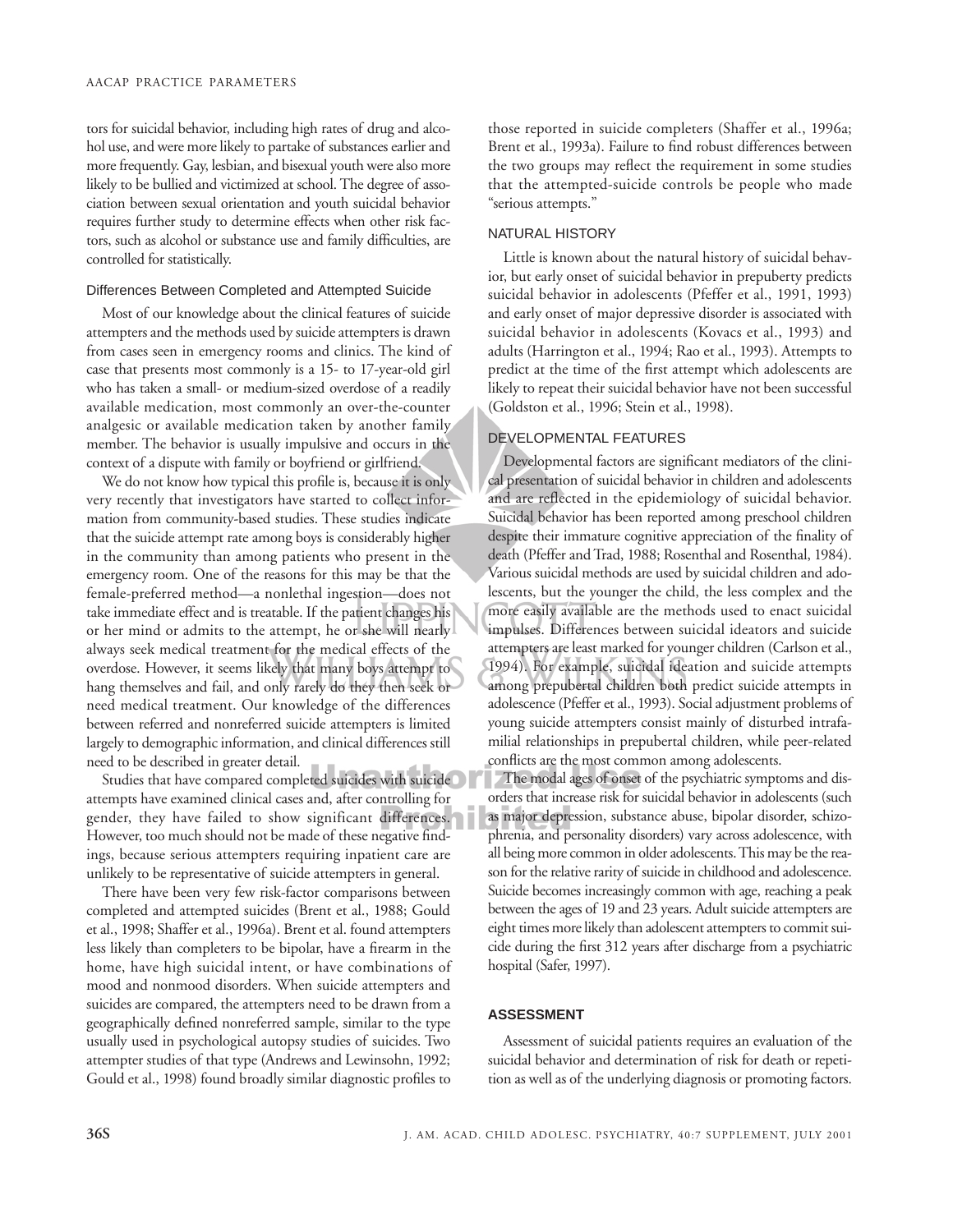# ASSESSMENT OF THE ATTEMPT

Determine the type of method used in the suicide attempt (more unusual attempts, i.e., method other than cutting or small ingestion, carry a worse prognosis), the potential medical lethality (not always a reliable predictor; some seriously suicidal children and teenagers are poor judges of lethality), the degree of planning involved, and the degree to which the chance of intervention or discovery was minimized (signifying higher intent). Previous suicide attempts make a further attempt more likely; a pervasive and frequent degree of current suicidal ideation also denotes greater seriousness and a greater likelihood of an associated mental illness. Availability of firearms or lethal medications should be ascertained, and a recommendation for removal or more secure storage should be made (Brent et al., 1988) as an imperative part of assessment.

#### ASSESSMENT OF THE SUICIDAL IDEATOR

The key question is whether the child or adolescent is contemplating or has attempted suicide without anyone's knowledge. Children and adolescents may be asked the following diagnostic questions (Jacobsen et al., 1994):

- "Did you ever feel so upset that you wished you were not alive or wanted to die?"
- "Did you ever do something that you knew was so dangerous that you could get hurt or killed by doing it?"
- "Did you ever hurt yourself or try to hurt yourself?
- "Did you ever try to kill yourself?"
- "Did you ever think about or try to commit suicide?" Evaluating the presence and degree of suicide intent is a complicated matter. Suicide intent involves a balance between the wish to die and the wish to live (Beck et al., 1974a). Some aspects of this address severity of the behavior, the efforts made to conceal the behavior and avoid discovery, and the formulation of specific plans (e.g., "Did you do anything to get ready to kill yourself? Did you think what you did would kill you?"). However, children and adolescents systematically overestimate the lethality of different suicidal methods, so that a child or adolescent with a significant degree of suicidal intent may fail to carry out a lethal act.

Another approach in assessing suicidal intent is to evaluate motivating feelings, for example, the wish to gain attention, to effect a change in interpersonal relationships, to rejoin a dead relative, to avoid an intolerable situation, or to get revenge. If these motivations have not been satisfied by the time of the evaluation, serious suicidal intent may still be present.

# RISK FACTORS FOR REPEATED SUICIDE ATTEMPT OR SUICIDE

Factors that increase the risk of subsequent suicide attempts and/or suicide after a recent attempt are shown in Table 1 and include male gender, increasing age, living alone (i.e., run-

away, homeless, or isolated), having made previous attempts, attempts with a method other than by ingestion or superficial cutting, and having taken steps to avoid detection. There is also a greater short-term risk of suicide if the current mental state is abnormal.

# ASSESSMENT OF THE UNDERLYING CONDITIONS

The conditions that lead to suicidal behavior include psychiatric diagnosis; social or environmental factors such as isolation, anger, and stress; cognitive distortions that accompany depression, particularly hopelessness, which may also be an indicator of treatment dropout (Brent et al., 1997); and inappropriate coping styles (e.g., impulsivity or catastrophizing). A history of family psychopathology, especially of suicidal behavior, bipolar illness, physical or sexual abuse, or substance abuse, may give an indication of risk and of areas that will require intervention (Fergusson and Lynskey, 1995a,b; Pfeffer et al., 1994). Family discord and other life-event stresses involving interpersonal relationship problems also require assessment.

Psychiatric diagnoses that are commonly associated with suicidal behavior include depression, mania or hypomania, mixed states or rapid cycling, or substance abuse. Patients who are irritable, agitated, delusional, threatening, violent, deluded, hallucinating, or voice a persistent wish to die pose a greater short-term risk.

A history of rapid mood shifts, from brief periods of depression, anxiety, and rage, to euthymia and/or mania, which may be associated with transient psychotic symptoms, including paranoid ideas and auditory or visual hallucinations, has been held to be strongly associated with a risk for further suicide attempts. Diagnosing such adolescents is complex, and clinicians often use various diagnoses, including major depressive disorder with psychotic features, bipolar disorder, schizoaffective disorder, and borderline personality disorder, to characterize adolescents with this broad array of symptoms.

Recurring suicidal behavior has been associated with hypomanic personality traits (Klein et al., 1996) and cluster B personality disorders (Brent et al., 1993a, 1994a). The personality disorder that is most often diagnosed is borderline personality disorder (Corbitt et al., 1996). The *DSM-IV* criteria for this disorder include onset in early adulthood, repeated suicide attempts, nonlethal forms of self-injury, and a pervasive pattern of impulsivity which, after controlling for a lifetime history of depression and substance abuse, appears to be strongly associated with suicidality (Brodsky et al., 1997). Other criteria include unstable mood, unstable interpersonal relationships (that may alternate between idealization and denigration), varying concepts of self (which oscillate between grandiosity and worthlessness), dissociative symptoms, irritability, and behavior that, while pleasurable, can also be self-damaging (e.g., excessive spending, impulsive sexual activity, dangerous driving). Many of these symptoms are also features of bipolar ill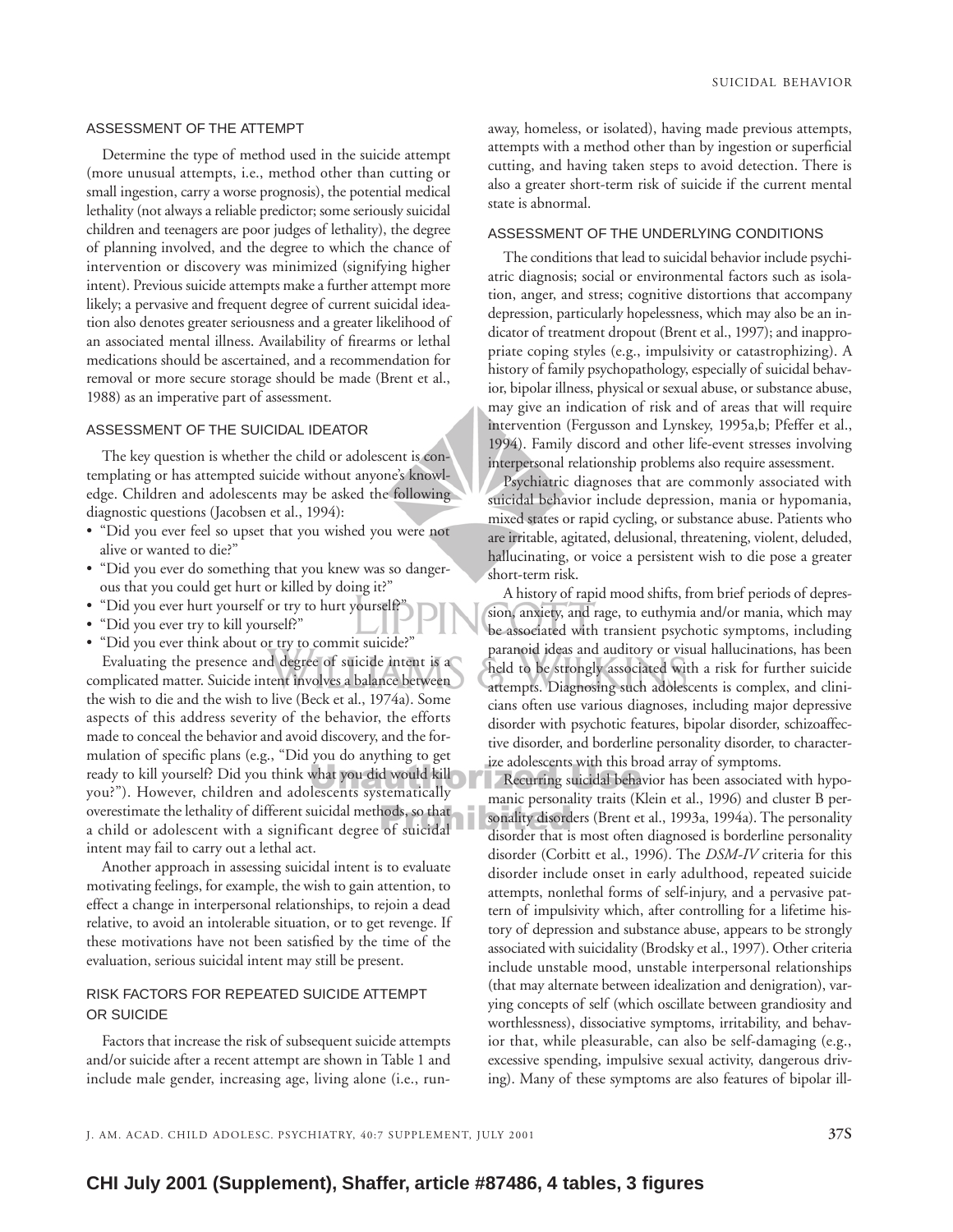ness and other mood disorders, and whether or not borderline personality disorder is a form of bipolar or other mood disorder remains an open question.

Gathering information from multiple sources and by varied developmentally sensitive techniques is essential in evaluating suicidal risk indicators. This may include interviews, play and behavior observation, and use of standard, reliable, valid rating scales. The reliability and validity of interview reporting of children and adolescents may be affected by their level of cognitive development, which may influence their reports of time and cause, and by the type and intensity of emotions and severity of psychological distress at the time of interview, which may influence their memory of suicidal intent and their understanding of the relationship between their emotions and behavior (Carlson et al., 1994; Jacobsen et al., 1994). Confirmation of the child's or adolescent's suicidal behavior can be obtained from information gathered by interviewing others who know the child or adolescent. However, there is often a disparity between child and parent reports, with both children and adolescents being more likely to tell of suicidal ideation and suicidal actions than their parents (Brent et al., 1986).

# SPECIALIZED SUICIDE SCALES AND OTHER INSTRUMENTS

Self-administered suicide scales are useful for screening normal, high-risk, and patient populations. They cannot substitute for a clinical assessment, and their tendency is to be oversensitive and underspecific. At this point, suicide scales alone do not have a predictive value. A child or adolescent who is positive on a suicide scale should always be assessed clinically. Most scales have not been tested adequately in a child or adolescent population (see Garrison et al., 1991, and Goldston, 2000, for more information on individual scales). Table 3 lists scales measuring suicidality, intent, or potentiality.

Jnauthor

**Prohil** 

## **TREATMENT**

#### PRINCIPLES OF TREATMENT

The successful treatment of suicidal children and adolescents depends on a number of factors, with safety considerations being of overriding importance (Pfeffer, 1990, 1997).

Because of the need to respond to a suicidal crisis, treatment should ideally be provided within a "wrap around" servicedelivery system that includes resources for inpatient, shortand long-term outpatient, and emergency intervention (Rotheram-Borus et al., 1996c).

# ACUTE MANAGEMENT

The child or adolescent who has attempted suicide should be hospitalized if his or her unstable condition makes behavior unpredictable, indicating at least short-term serious risk.

Mental status features predictive of short-term difficulty include the inability to form an alliance with the clinician, a lack of truthfulness or inability to discuss or regulate emotion and behavior, psychotic thinking, current intoxication from drugs or alcohol, or multiple previous serious suicide attempts. Diagnostic features indicating the need for hospitalization include major depressive disorder with psychotic features, rapid cycling with irritability and impulsive behavior, psychosis with command hallucinations, and alcohol or substance abuse. Social factors affecting the decision to hospitalize a child or adolescent include a lack of sufficient environmental support to help stabilize the child's or adolescent's psychiatric state.

The clinician should ask himself/herself whether the patient can form an alliance to report suicidal intent or suicidal plans. Can the clinician identify and decrease potential sources of noncompliance, provide adequate family psychoeducation to limit family conflicts and aberrant communication, reduce social-skill and problem-solving deficits, and focus on cooccurring psychopathology (Berman and Jobes, 1991; Brent, 1997; Brent and Perper, 1995; Piacentini et al., 1995)? Being aware of one's limitations in prediction and influence over the family and patient will promote a cautious approach.

# EMERGENCY OR CRISIS-SERVICE INTERVENTION AND TRIAGE DECISIONS

Children and adolescents with acute suicidal ideation or suicide attempts are frequently first evaluated and treated in an emergency service. It is here that the mental health professional provides the important triage function of referring suitable patients for subsequent treatment. Children and adolescents should never be discharged from the emergency service without the child's or adolescent's caretaker having verified the child's or adolescent's account (Table 4). The caretaker also should be seen to discuss making firearms and/or lethal medications inaccessible to the child (Kruesi et al., 1999). There is empirical evidence that unless this discussion is held, parents will not, on their own initiative, take the necessary precautions (McManus et al., 1997). Parents are more willing to secure firearms than to remove them. Limiting the adolescent's access to alcohol or other potentially disinhibiting substances should also be discussed with the adolescent and family. Before discharge, the clinician must have a good understanding of the amount of support that will be available for the child or adolescent if discharged to home. The clinician should recognize that treatment recommendations are more likely to be followed if they match the expectations of the family, if they are economically feasible, and if the parent is well and available enough to support attendance. The family's experience in the emergency room may also color the referral process (Rotheram-Borus et al., 1996a,b).

Rotheram-Borus et al. (1996b) described a brief emergency room crisis intervention procedure for adolescent attempters that resulted in improved compliance for at least the first out-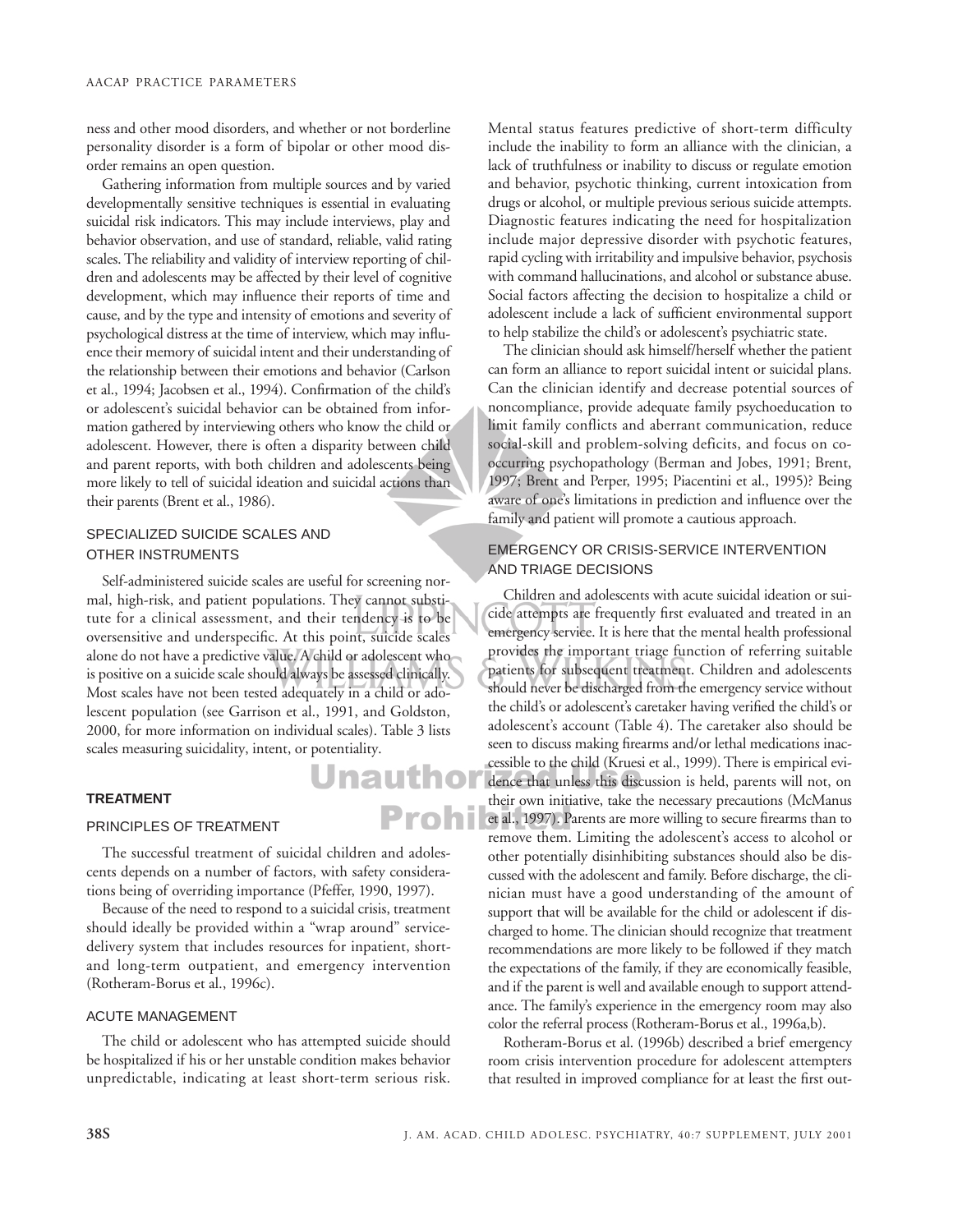| Scale                                                                             | Author                | Ages                                                                                       | Purpose                                                                                          | Length                                                  | Domains                                            | Notes                                                                     |
|-----------------------------------------------------------------------------------|-----------------------|--------------------------------------------------------------------------------------------|--------------------------------------------------------------------------------------------------|---------------------------------------------------------|----------------------------------------------------|---------------------------------------------------------------------------|
| Self-completion by child or adolescent<br><b>Beck Hopelessness</b><br>Scale (BHS) | Beck et al., 1974b    | Adolescents                                                                                | Assesses hopelessness                                                                            | 20 true/false<br>items                                  | screening<br>research,<br>Clinical,                |                                                                           |
| for Children (HSC)<br>Hopelessness Scale                                          | Kazdin et al., 1986   | Children and adolescents                                                                   | Assesses hopelessness                                                                            | 17 true/false<br>items                                  | screening<br>research,<br>Clinical,                | Cutoff points and validity<br>being tested (see Spirito<br>et al., 1988b) |
| Screen (CTS)<br>Columbia Teen                                                     | Shaffer et al., 1996b | Adolescents                                                                                | Screens 11- to 18-yr-old students<br>for suicidal behavior, ideation,<br>and risk factors        | 26 items                                                | screening,<br>research<br>Clinical,                | and specificity<br>High sensitivity                                       |
| Questionnaire (SIQ)<br>Suicidal Ideation                                          | Reynolds, 1987        | dolescents                                                                                 | Measures frequency and severity<br>of suicidal ideation in 11-<br>to 18-yr-old students          | (high school)<br>(junior high)<br>or 15-item<br>30-item | screening<br>Research,                             |                                                                           |
| Suicide Probability<br>Scale (SPS)                                                | Tatman et al., 1993   | ges 14+                                                                                    | Clinical index of suicide risk                                                                   | page                                                    | Clinical                                           | Validity in adolescents<br>not shown                                      |
| Adolescents (RFL-A)<br>Reasons for Living<br>Inventory for                        | Osman et al., 1998    | Linehan's 1985 Reasons<br>for Living Inventory<br>(adaptation for<br>Adolescents<br>[RFL]) | Measures life-affirming, adaptive<br>beliefs, which may distinguish<br>suicidal from nonsuicidal | 14 items                                                | screening<br>research,<br>Clinical,                | Gives clinician a blueprint<br>for beginning treatment                    |
| Suicidal Potential<br>Child-Adolescent<br>Index (CASPI)                           | Pfeffer et al., 2000  | $6-$ to $17-$ yr-olds                                                                      | Assesses risk for suicidal<br>behavior                                                           | 30 yes/no items                                         | screening<br>research,<br>Clinical,                | Excellent reliability and<br>validity                                     |
| Clinician-administered instruments<br>Child Suicide Potential<br>Scale (CSPS)     | Pfeffer et al., 1979  | $6-$ to $12-yr$ -olds                                                                      | Assesses suicidal behaviors and<br>risk factors                                                  | (battery of<br>8 scales)<br>17 pages                    | research<br>Clinical,                              | Given to child and parent                                                 |
| Interview (SPI)<br>Suicide Potential                                              | Reynolds, 1991        | $11 -$ to $18 - yr$ -olds                                                                  | Evaluates suicide risk                                                                           | 22 items<br>4 pages,                                    | screening<br>Diagnostic,<br>research,              |                                                                           |
| Scale for Suicide<br>Ideation (SSI)                                               | Beck et al., 1979a    | Limited research on<br>adolescents                                                         | Measures frequency, intensity, and<br>duration of suicidal ideation                              | 19 items<br>4 pages,                                    | diagnostic,<br>screening<br>research,<br>Clinical, |                                                                           |
| Suicidal Intent Scale (SIS)                                                       | Beck et al., 1974a    | adolescents or children<br>Not yet studied in                                              | Measures intent to die in suicide<br>attempters                                                  | 15 items                                                | research<br>Clinical,                              |                                                                           |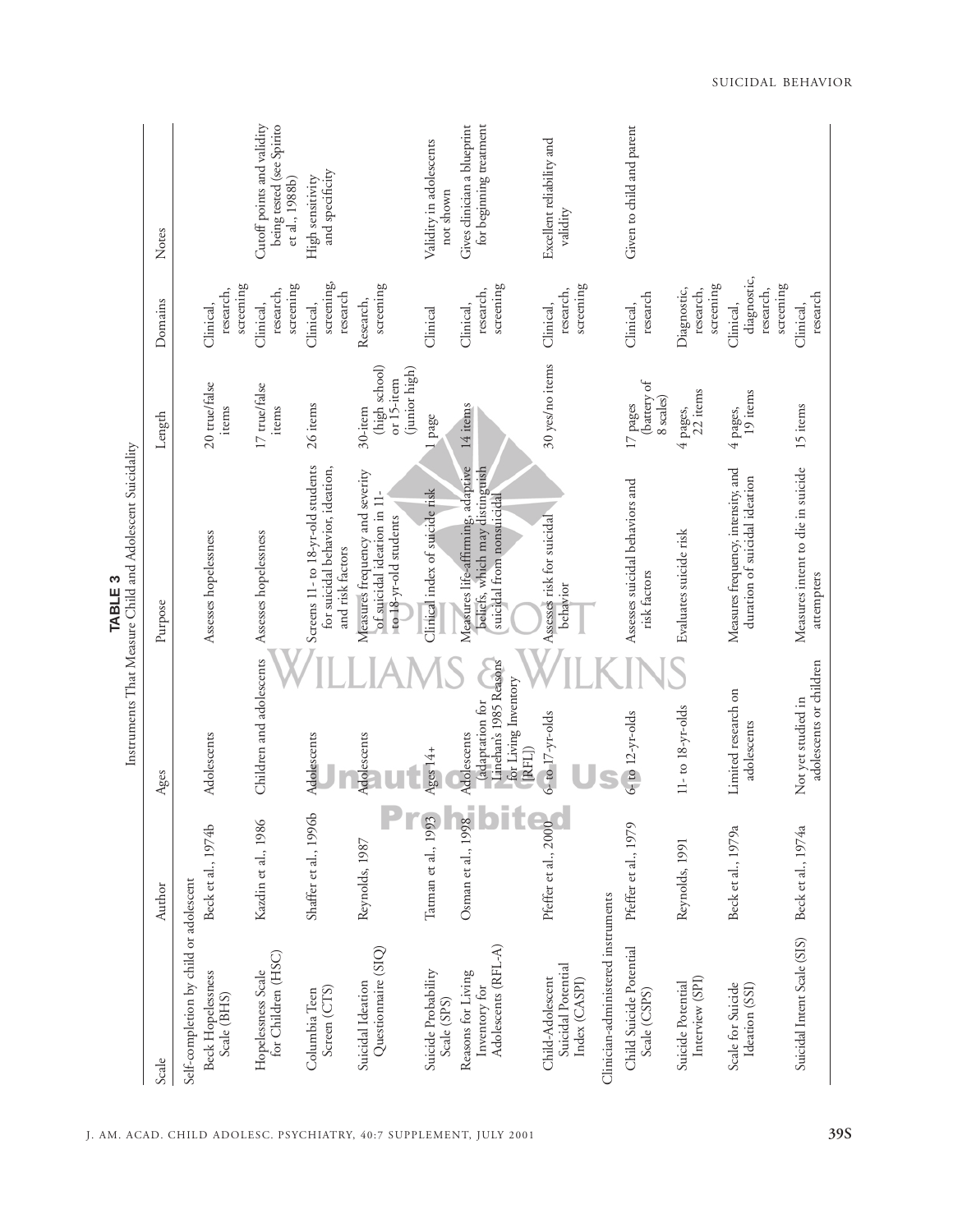**TABLE 4** Checklist Before Discharging an Adolescent Who Has Attempted Suicide

Before discharging a patient from the ER or crisis center, always:

- Caution patient and family about disinhibiting effects of drugs or alcohol
- Check that *firearms* and lethal *medications* can be effectively secured or removed
- Check that there is a *supportive person* at home
- Check that a *follow-up appointment* has been scheduled

patient follow-up visit. The aim of the intervention was to provide a good experience between the family and emergency service staff, set realistic expectations about follow-up treatment, and obtain a commitment from the adolescent suicide attempters and their relatives to return for further evaluation. It included a series of emergency room staff training sessions to reduce staff perceptions that the family was to blame for the teenager's behavior and to encourage staff to explain emergency service procedures to the patient. A videotape was shown to the attempter and family to increase their understanding of adolescent suicidal behavior and its treatment. Finally, a family treatment session was provided by a crisis therapist who negotiated a contract with the suicidal adolescent and family and who served some case management functions between the family and the follow-up treatment provider. The research was not able to identify which of these components led to an increase in initial compliance.

There should always be a detailed discussion with the patient and family about the specific issues or situations that might promote further suicidal behavior if stress is unavoidable and the type of coping behavior that can be used to obviate a further attempt. Helping the family to identify potential precipitants, beginning to problem-solve on how to prevent reoccurrence, is really the beginning of treatment. If the patient and family cannot effectively do this, it becomes a matter of concern. A written or verbal "no-suicide contract" is commonly negotiated at the start of treatment in the hope that it will improve treatment compliance and reduce the likelihood of further suicidal behavior (Brent, 1997; Rotheram, 1987). The no-suicide contract can be used as a "probe" to understand the patient's and family's ability to institute change. However, the clinician should know that there have been no empirical studies that have evaluated the efficacy of a contract (Reid, 1998). The usual form of a contract is that the child or adolescent should promise not to engage in suicidal behavior and should inform the parents, therapist, or other responsible adult if he or she has thoughts of suicide or develops plans to commit suicide (Simon, 1991). It is hoped that a contract will increase the patient's and family's commitment to treatment, but it should never substitute for other types of intervention. If there is a disturbance of mental state, the clinician should never rely on a no-suicide contract (Egan et al., 1997; Fergusson and Lynskey, 1995b).

Limitations must be considered when using a no-suicide contract (Miller et al., 1998). It should be used only if a comprehensive assessment of the suicidal patient's mental state and a consideration of the developmental state indicate that the patient understands the commitment. It should not be seen as more than an adjunct to the management of patients with low intent. Even if the patient agrees to such a contract, suicide risk may persist. It should also be appreciated that a no-suicide contract may lessen a patient's communication of stress and dysphoria, decrease the potential for developing a therapeutic alliance, and impair risk management. Coercive communications, such as "unless you promise not to attempt suicide, I will keep you in the hospital or tell your parents about your behavior," should be avoided, because this may encourage deceit and defiance.

Treatment compliance may be improved by offering definite, closely spaced follow-up appointments, being flexible in arranging appointments if a crisis should arise, and reminding the family and patient by telephone or note about the next appointment. If an appointment is missed, the patient and parent should be contacted. Hopeless and depressed children and adolescents, who may be not be able to commit to a lengthy treatment process, may be better engaged by offering short-term treatment plans with defined intervention goals. While offering confidentiality for some issues, it is essential that the clinician communicate to the patient that if the clinician feels that suicidal thinking or behavior is imminent, such information will be shared with the parents.

# INPATIENT CARE AND PARTIAL HOSPITALIZATION

There is no evidence that exposure to other suicidal psychiatric inpatients will increase the risk of suicidal behavior (King et al., 1995). Determining when a patient is ready for discharge from the hospital or crisis center will usually include an evaluation of the severity of existing suicidal ideation and intent. Implicit coersions, e.g., telling the patient that he/she will not be discharged until he/she can state that he/she is not suicidal, should be avoided. Attention to clearly dysfunctional family patterns or parental psychiatric illness may improve the child's or teenager's later outpatient care (King et al., 1997).

Partial hospitalization offers intensive multidisciplinary treatments and skilled observation and support. It can be a good alternative to acute psychiatric hospitalization if the child or adolescent is considered to be disturbed but containable in a supportive home or other residential setting. Partial hospitalization may provide more time than acute hospitalization to stabilize the emotional condition and address environmental stresses and problems. It may be used as a step-down from acute psychiatric hospitalization.

## OUTPATIENT TREATMENT

Outpatient treatment should be used when the child or adolescent is not likely to act on suicidal impulses, when there is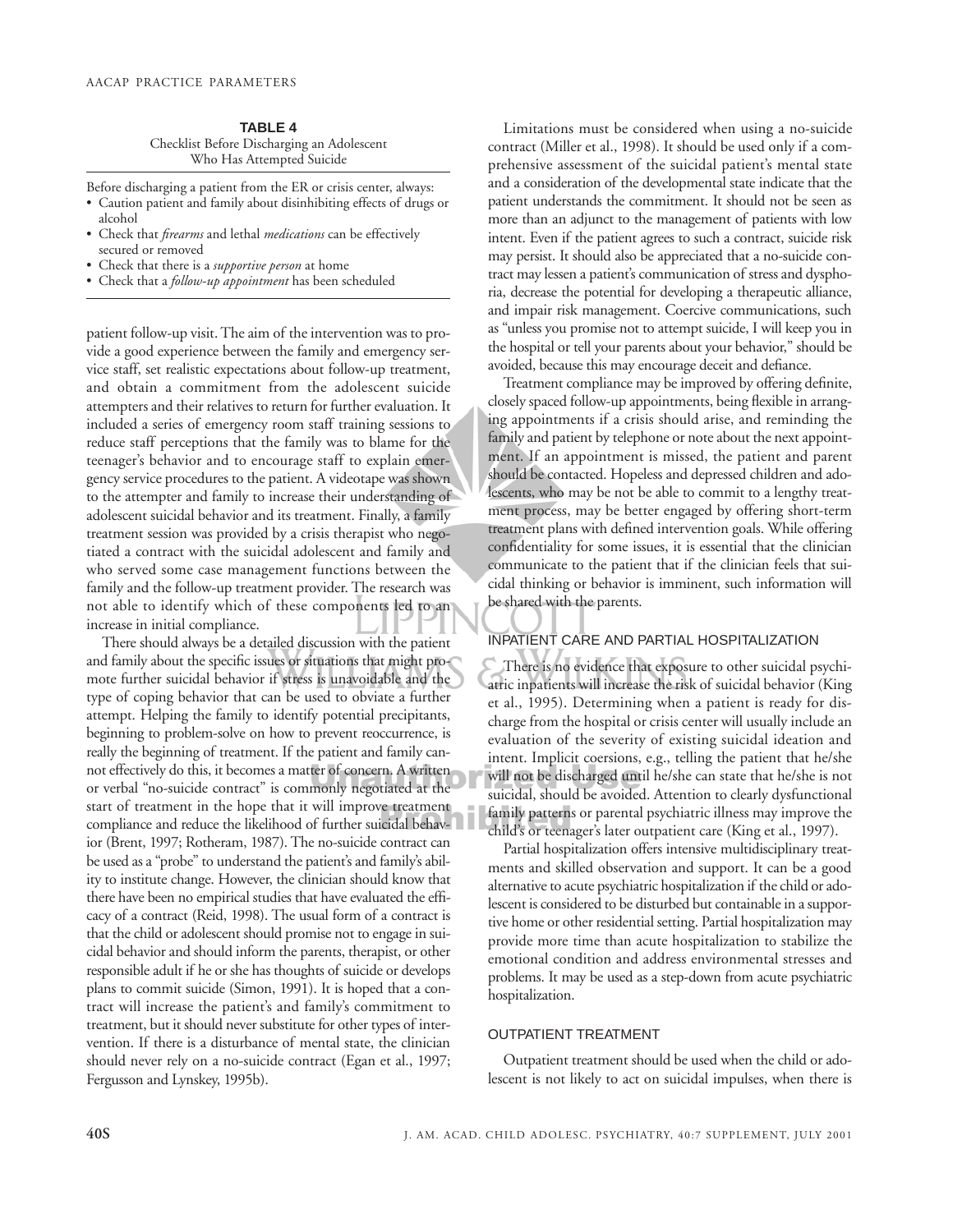sufficient support at home, and when there is someone who can take action if the adolescent's behavior or mood deteriorates.

# SPECIFIC PSYCHOTHERAPIES

Suicidal children and adolescents report feeling intense, painful, and distressing depression and worthlessness; anger; anxiety; and a hopeless inability to change or find a solution to frustrating circumstances (Kienhorst et al., 1995; Ohring et al., 1996). They may respond impulsively to their sense of desperation by attempting to commit suicide. Psychotherapeutic techniques aim to decrease such intolerable feelings and thoughts and to reorient the cognitive and emotional perspectives of the suicidal child or adolescent (Kernberg, 1994; Spirito, 1997). Working with suicidal children and adolescents is best done by a clinician who is available to the suicidal patient and family, has skill and training in managing suicidal crises, relates to the patient in an honest and consistent way, can objectively understand the suicidal patient's attitudes and life problems, and conveys a sense of optimism and activity (Katz, 1995; Pfeffer, 1990). Given these personal attributes, the therapist may use various models of psychotherapy, although relatively few empirical studies have evaluated their efficacy.

#### Cognitive-Behavioral Therapy

Suicidal children and adolescents often experience negative cognitions about themselves, their environment, and their future. Cognitive-behavioral therapy (CBT) has been shown to be an effective intervention for depressive symptoms (Clarke et al., 1999; Elkin et al., 1989; Shea et al., 1992; Weissman, 1979). Experience with teenagers is much more limited. In a single set of studies, short-term CBT appeared to be more effective than family or supportive therapy (Brent et al., 1997) in depressed teenagers. But after 2 years, differences between the groups were no longer apparent (Birmaher et al., 2000). The efficacy of CBT in suicidal adolescents has not yet been examined, but in the above studies all therapies reduced suicidal ideation.

Brent and colleagues created a CBT treatment manual (Brent and Poling, 1989, revised 1997), modifying the approach of Beck and colleagues (1979b) for depressed adolescents. The treatment comprised 12 to 16 weekly sessions followed by a 6 month booster phase of monthly or bimonthly sessions. Parents and adolescents received a psychoeducational manual about mood disorders and their treatments and were offered a session just to discuss these issues. The active intervention was described as a collaborative "guided discovery" to monitor and modify automatic thoughts, assumptions, and beliefs (Brent, 1997). Concrete examples were used to illustrate the cognitivebehavioral treatment model that involves exploring concerns about autonomy and trust, cognitive distortions, and negative self-concepts, attributions, and cognitions.

Since suicidal individuals are thought to often have difficulty in communicating and negotiating their needs and wishes

(McLeavey et al., 1994) and to frequently resort to passive avoidant coping strategies (Adams and Adams, 1991), Brent's treatment model encouraged more assertive and direct methods of communicating, as well as increasing the teenager's ability to conceptualize alternative solutions to problems. Meetings with parents were sometimes held to augment the treatment. Brent (1997) advocates adjunctive use of psychopharmacology if depressed adolescents have not improved after 4 to 6 weeks of cognitive-behavioral treatment.

Brent's study provides no evidence of the efficacy of CBT for teenagers who had made a suicide attempt, who were not included in this study. However, the intervention was reported to be as effective as systemic family therapy and nondirective supportive therapy in reducing suicidal ideation in depressed adolescents (Brent et al., 1997) during the 12- to 16-week treatment period.

## Interpersonal Psychotherapy

Suicidal behavior in children and adolescents is frequently associated with interpersonal conflict, and treatment of this may reduce suicidal risk.

Interpersonal psychotherapy (IPT) is a time-limited psychotherapy that addresses interpersonal problems, which are categorized into issues of loss, interpersonal role disputes, role transitions, and interpersonal deficits. It was originally developed for major depression (Klerman et al., 1984) and was designed to be administered over 12 to 16 weeks. Mufson and Moreau have modified it for use with depressed adolescents (Mufson et al., 1999) and found it more effective than a control therapy. The treatment may be appropriate for suicidal depressed adolescents with interpersonal problems.

IPT focuses on current interpersonal relationships and on the immediate social context. Unlike CBT, which addresses the distortions of thinking that may provoke maladaptive behavior, IPT focuses on the style and effectiveness of interpersonal interactions. The adolescent's treatment is administered weekly over 12 weeks. Frequent telephone contacts are maintained with adolescent patients, and parents are often involved.

The initial phase involves an evaluation of symptoms, diagnosis, and history of interpersonal relationships. Special attention is paid to changes in relationships immediately prior to the onset of depressive symptoms. The therapist educates the patient about the symptoms of depression and places the symptoms within a framework of interpersonal distress, such as reactions to loss, interpersonal role disputes (conflicts with a significant other person), role transitions (change in life status, such as change of grade or school, moving, change in a relationship), and interpersonal deficits (lack of social skills that lead to problems starting and sustaining interpersonal relationships). Some of the interpersonal issues for adolescents that are addressed by IPT-A include separation from parents, conflicts with parental authority, development of close relationships with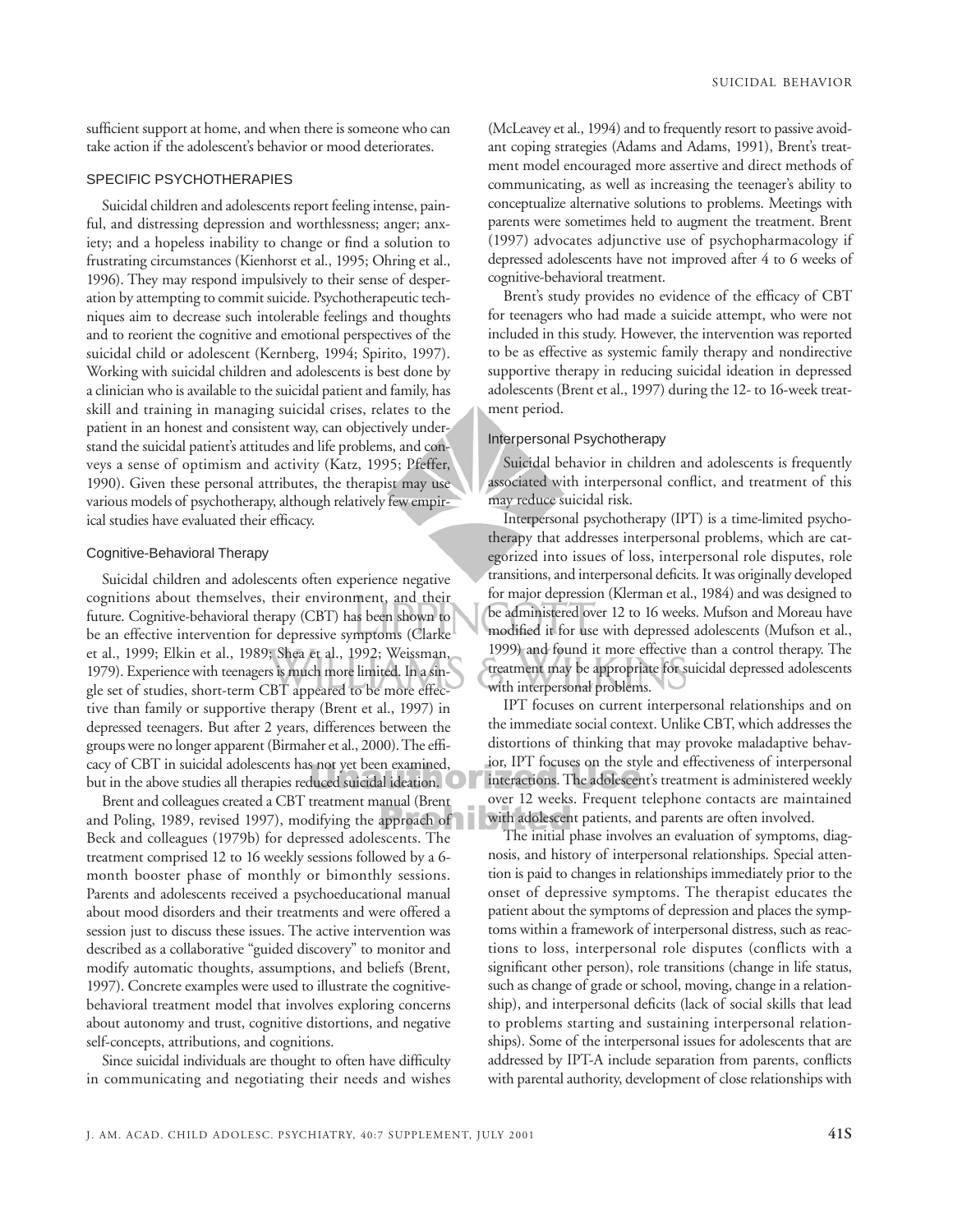members of the opposite sex, initial experience with death of a relative or friend, and peer pressures. Specific issues of adolescents living in single-parent households are addressed (Mufson et al., 1993), and the family may be included in the treatment.

The middle phase addresses the patient's own interpersonal problems. The therapist supports efforts to decrease the patient's pessimism and efforts to achieve new solutions to interpersonal dilemmas. The treatment emphasizes options for change that had been precluded by symptoms of depression.

The termination phase supports the patient's newly achieved and recognized independence in managing interpersonal concerns. It aims to assist the patient in recognizing and diminishing effects of future depressive symptoms.

Mufson and colleagues (1993) caution that IPT for adolescents was developed for nonpsychotic, nonsuicidal depressed adolescents. However, it is a useful treatment for addressing the adolescent's use of suicidal behavior as a method of communicating anger, distress, or resolving conflict, and its ability to help adolescents with suicidal ideation will depend on the adolescent's ability to establish a therapeutic alliance and commit to informing the therapist about suicidal preoccupations and intent and going to an emergency service if necessary.

## Dialectical-Behavioral Therapy

Dialectical-behavior therapy (DBT) is the only form of psychotherapy that has been shown in a randomized controlled trial to reduce suicidality in adults with borderline personality disorder (Linehan, 1993a,b). This treatment is based on a biosocial theory in which suicidal behaviors are considered to be maladaptive solutions to painful negative emotions (Linehan, 1993a) but that also have affect-regulating qualities and elicit help from others (Linehan, 1993a).

The treatment involves developing problem-oriented strategies to increase distress tolerance, emotion regulation, interpersonal effectiveness, and the use of both rational and emotional input to make more balanced decisions (Linehan, 1993b). It usually involves individual and group sessions over the course of a year.

Recently, a modified and manual-based form of this treatment was used with suicidal adolescents with a diagnosis of borderline personality (Miller et al., 1997). DBT for adolescents (DBT-A) required the participation of a relative in the skills training group who was charged with improving the home environment and teaching other relatives to model and reinforce adaptive behaviors for the adolescent. DBT-A has been reduced from 1 year to two 12-week stages, covers fewer skills, and uses simpler language for skills training. In a nonrandomized comparative-treatment study with adolescents who were suicidal and diagnosed as borderline, there was a suggestion that DBT-A is acceptable to teenagers and reduces rates of psychiatric hospitalization (Miller et al., 1997).

The treatment comprises four components or modules: (1) a Core Mindfulness Skills module to diminish identity confusion

and self-dysregulation; this includes teachings of Zen meditation to enhance emotional control; (2) an Interpersonal Effectiveness Skills module to enable interpersonal problem-solving through assertiveness training and to make the adolescent more aware of his or her goals in an interpersonal situation; (3) a Distress Tolerance module to reduce impulsivity by teaching acceptance and tolerance of painful situations with self-soothing and distraction from pain and by generating ideas about the positive and negative aspects of painful situations; and (4) an Emotion Regulation Skills module to identify emotions, reduce emotional vulnerability, and increase positive events.

Individual therapy is given weekly and focuses on reviewing a weekly diary documenting suicidal and self-destructive behavior, behaviors that interfere with treatment and quality of life, and use of new skills. The therapist conducts a behavioral analysis of each behavior problem with the goal of understanding its function and the situations that provoked it, identifying constructive solutions, and avoiding problems. During the first 12 weeks of treatment, telephone consultations with the therapist include discussions about skills that may be useful to decrease suicidal behaviors, report positive behaviors and events, and resolve conflicts with the therapist.

In the second 12 weeks of treatment, patient consultation groups focus on adolescents helping each other to utilize skills to cope with life circumstances.

# Psychodynamic Psychotherapy

Conflict resolution is a basic issue in psychodynamic psychotherapy. It aims to resolve internal conflicts related to early experiences with rejection, severe discipline, and abuse. It also aims to improve self-esteem by enabling suicidal children or adolescents to become more self-reliant and less inhibited by the belief that they are responsible for creating their problematic circumstances. There are no studies that address the efficacy of this approach, which is probably the most commonly administered form of therapy and seems to encourage long-term involvement by the child or adolescent patient.

# Family Therapy

As indicated above, family discord, poor communication, disagreements, lack of cohesive values and goals, and irregular routines and activities (Miller et al., 1992) are common in suicidal children and adolescents, who often feel isolated within the family. Some have suggested that they view themselves as expendable to the family and that this is a motivating force for self-annihilation (Miller et al., 1992; Pfeffer, 1986; Sabbath, 1969). Family intervention may decrease such problems, enhance effective family problem-solving and conflict resolution, and reduce blame directed toward the suicidal child or adolescent. Family-based cognitive therapy aims to reframe the family's understanding of their problems, to alter the family's maladaptive problem-solving techniques, and to encourage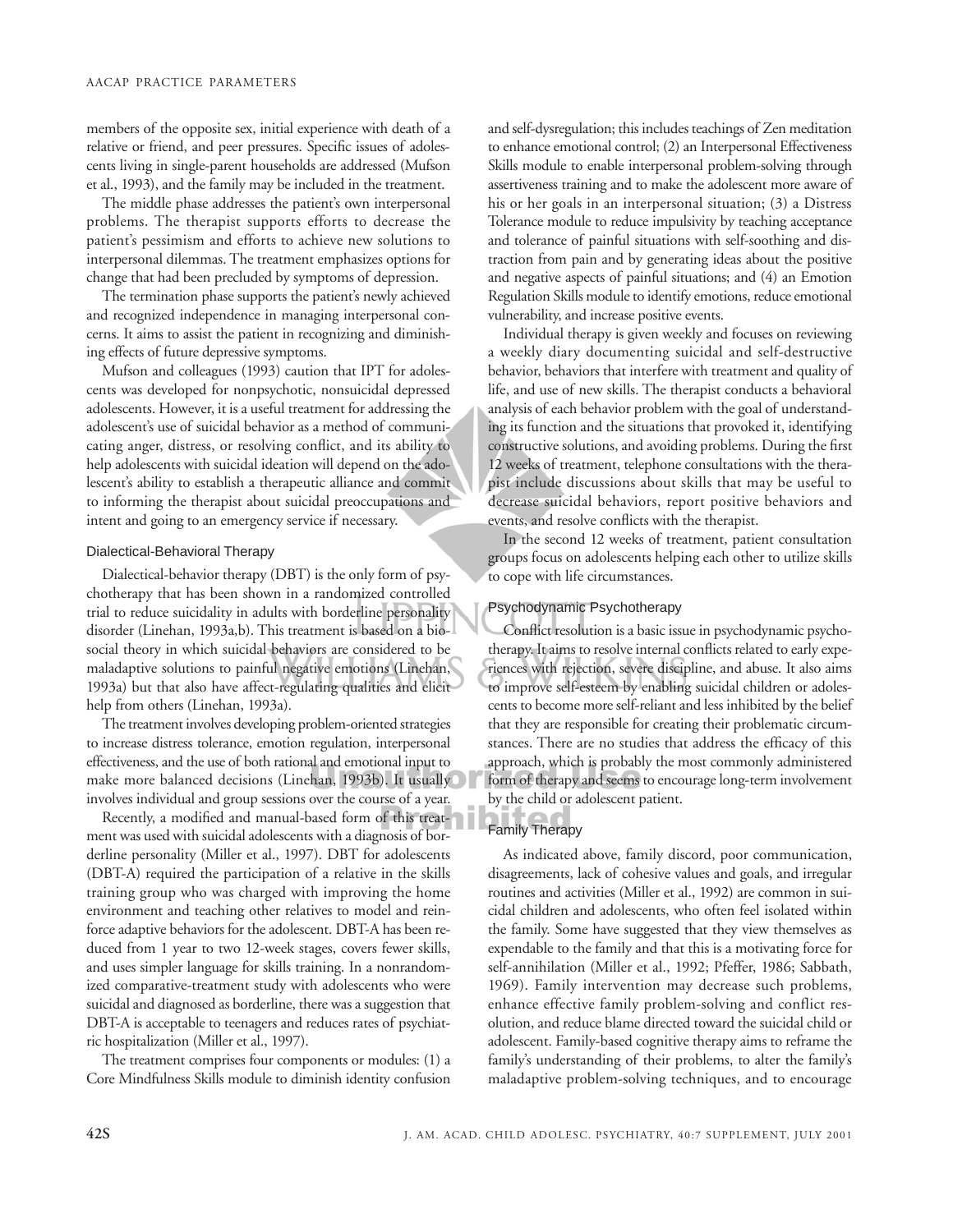positive family interactions (Rotheram-Borus et al., 1994). Harrington et al. (1998) found that a time-limited home-based intervention for suicidal children and adolescents had limited efficacy for children and adolescents without major depressive disorder. Psychoeducational approaches can help parents clarify their understanding of childhood and adolescent suicidal behavior, identify changes in mental state that may herald a repetition, and reduce the extent of expressed emotion or anger (Brent et al., 1993d). The clinician can harness the power of the family to help restrict access to lethal medication and firearms and to convey the importance of treatment.

# PSYCHOPHARMACOLOGICAL INTERVENTIONS

In meta-analyses of adult studies, Tondo and colleagues (1997) found that lithium maintenance treatment greatly reduces (8.6-fold) the recurrence of suicide attempts in adults with bipolar or other major affective disorders. Furthermore, when lithium is discontinued there is a 7-fold increase in the rate of suicide attempts and a 9-fold increase in the rate of suicide. Tondo et al. noted that the effects of lithium on reducing suicidal risk may be unique and may be due to its central serotonin-enhancing qualities. However, lithium prescriptions for children and adolescents require careful third-person supervision, as overdoses may be lethal.

Other mood stabilizers, such as valproate and carbamazepine, are also widely used to treat bipolar disorders in children and adolescents, although their efficacy has yet to be empirically demonstrated. However, as with adults, depressed suicidal children and adolescents with a history of bipolar disorder should first be treated with a mood stabilizer before receiving an antidepressant.

If lithium efficacy is eventually shown in adolescents, research will also be needed to determine the length of time necessary to treat suicidal children and adolescents. Psychopharmacological treatment can also be given for the associated disorders that are frequently present, although there is no evidence that this reduces the risk of later completed or attempted suicide. Furthermore, one must be careful about the risk of inducing suicidal ideation or behavior through psychopharmacological activation or disinhibition.

Studies in depressed adults have found that selective serotonin reuptake inhibitors (SSRIs) reduce suicidal ideation (e.g., Letizia et al., 1996) and separately reduce the frequency of suicide attempts in nondepressed patients with cluster B personality disorders and a history of suicide-attempt behavior. In a controlled trial of the depot neuroleptic flupenthixol, Montgomery and Montgomery (1982) noted a significant reduction in suicideattempt behavior in adults who had made numerous previous attempts. Similar studies have yet to be conducted on adolescents, although trials of SSRIs in depressed adolescents indicate that these drugs are safe and effective in treating adolescent depression (Emslie et al., 1997; Ryan and Varma, 1998). Because SSRIs, such as fluoxetine, appear to be more effective in treating

adolescent depression (Emslie et al., 1997) than tricyclic antidepressants (Ryan and Varma, 1998) in placebo-controlled methodologically appropriate studies, it is reasonable to regard SSRIs as a first-choice medication for suicidal children and adolescents (see also the American Academy of Child and Adolescent Psychiatry's Practice Parameters for the Assessment and Treatment of Children and Adolescents With Depressive Disorders, 1998). In contrast to the highly lethal potential of tricyclic antidepressants when taken in overdoses, SSRIs have low lethal potential.

However, in the past decade there has been much controversy over whether the SSRI antidepressants can induce suicidal ideation and/or behavior in a small minority of cases. A number of case reports appeared in 1990–1991 describing patients who had developed suicidal preoccupations after starting treatment with fluoxetine (e.g., King et al., 1991 [children]; Masand and Dewan, 1991; Masand et al., 1991; Teicher et al., 1990 [adults]). These reports were not supported by meta-analyses and reanalyses of large SSRI treatment trials of depressed, bulimic, or anxious patients (Beasley et al., 1991; Letizia et al., 1996; Montgomery et al., 1995). The conclusion was reached that suicidal ideation is a common feature of depression and that its prevalence in SSRI-treated depressed patients is no greater than expected.

However, one reanalysis (Mann and Kapur, 1991) of data presented in certain of these studies suggested that new ideation was significantly more common in SSRI-treated depressed patients who had not previously reported suicidal ideation. Furthermore, in a naturalistic challenge study, Rothschild and Locke (1991) were able to reinduce suicidal ideas in a small series of patients who had first experienced ideation after starting treatment with fluoxetine. These patients had also experienced akathisia as a complication of fluoxetine treatment, and a relationship between suicidality and fluoxetine-induced akathisia has been noted by others (Hamilton and Opler, 1992).

At this stage, the wisest course of action for the practitioner is to be particularly observant during the early stages of fluoxetine treatment of a depressed adolescent, to inquire systematically about suicidal ideation before and after treatment is started, and to be especially alert to the possibility of suicidality if SSRI treatment is associated with the onset of akathisia.

Clinicians should be cautious about prescribing medications that may reduce self-control, such as the benzodiazepines and phenobarbital. Phenobarbital also has a high lethal potential if taken in overdose (Carlsten et al., 1996). Montgomery (1997) noted that benzodiazepines may disinhibit some individuals who then exhibit aggression and suicide attempts, and there are suggestions of similar effects from the antidepressants, maprotiline and amitriptyline, the amphetamines, and phenobarbital (Carlsten et al., 1996). Amphetamines or other stimulant medication should be prescribed only when treating suicidal children and adolescents with ADHD. Stimulants are the first line of treatment for children with ADHD. Tricyclics should not be prescribed, because of their greater lethal potential.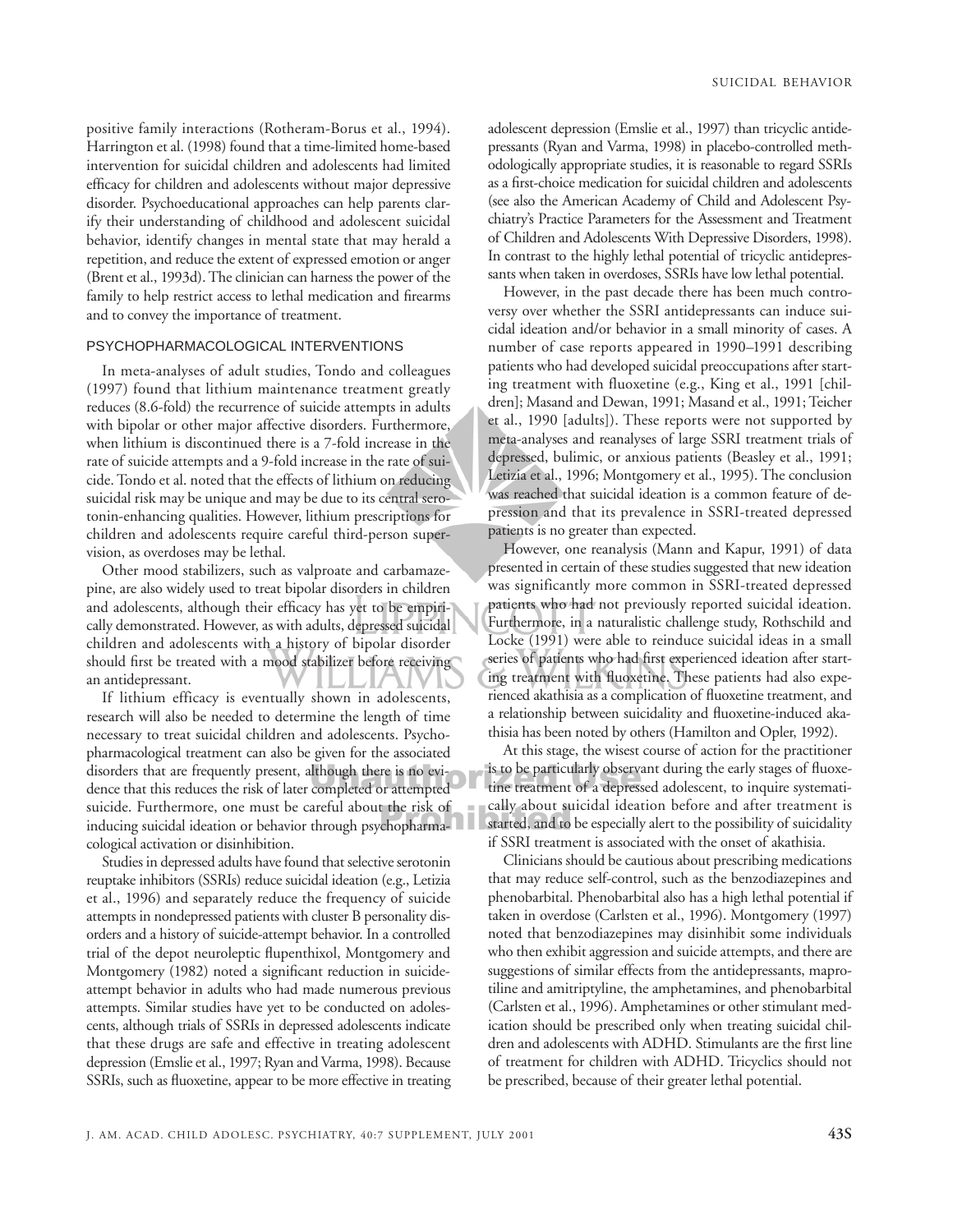In summary, lithium or a mood stabilizer can be labeled as the first line of pharmacological treatment for children and adolescents with bipolar disorder and should be prescribed before an antidepressant. SSRIs are the preferred psychopharmacological treatment for childhood and adolescent depression, with caution that suicidal youth on SSRIs must be watched for any increase in agitation or suicidality. Stimulant medications should be prescribed only for children and adolescents with ADHD. While medications may be essential in stabilizing and treating the suicidal child and adolescent, all administration must be carefully monitored by a third party who can report any unexpected change of mood, increase in agitation or emergency state, or unwanted side effects, and who can regulate dosage.

# **PREVENTION**

# COMMUNITY-BASED SUICIDE PREVENTION

The principal public health approaches to suicide prevention have been (1) crisis hotlines; (2) method control; (3) indirect case-finding by educating potential gatekeepers, teachers, parents, clergy, and peers to identify the "warning signs" of an impending suicide; (4) direct case-finding among high school or college students or among the patients of primary practitioners by screening for conditions that place teenagers at risk for suicide; (5) media counseling to minimize imitative suicide; and (6) training professionals to improve recognition and treatment of mood disorders.

# CRISIS HOTLINES

Although crisis hotlines are available almost everywhere in the United States, research so far has been fairly limited and has failed to show that crisis hotlines have an impact on the incidence of suicide. Possible reasons for this include the following:

- 1. Actively suicidal individuals (males and individuals with an acute mental disturbance) do not call hotlines, because they are acutely disturbed, preoccupied, or intent on not being deflected from their intended course of action.
- 2. Suicidal individuals may fail to reach the hotline. Hotlines are often busy, and there may be a long wait before a call is answered, so callers disconnect.
- 3. The advice given through a hotline may be stereotyped, inappropriate for the caller's needs, or perceived as unhelpful by the caller.
- 4. Gender preferences in seeking help result in the large majority of callers being females, whereas males are at the greatest risk for suicide.

While each of these deficiencies is potentially modifiable, to date there have been no systematic attempts to do so. Research studies in this area have been sparse and are sorely needed.

# METHOD RESTRICTION

Method preference varies by gender and by nationality. In the United States the most common method for committing suicide is by firearm, and it has been suggested that reducing firearm availability will reduce the incidence of suicide (Moscicki, 1995). However, a natural experiment in Great Britain makes this unlikely. The favored suicide method, self-asphyxiation with coal gas, became impossible after the introduction of natural gas. This resulted in a marked, but not permanent, decline in the suicide rate. Within a decade, the suicide rate had returned to previous levels, and suicides were being committed by alternate means. There is, as yet, no good evidence that reducing access to firearms by gun security laws has a significant impact on suicides attributable to firearms, although they do have an impact on accidental deaths from firearms (Cummings et al., 1997). Raising the minimum legal drinking age for young adults does appear to reduce the suicide rate in the affected age group (Birckmayer and Hemenway, 1999).

# INDIRECT CASE-FINDING THROUGH EDUCATION

Controlled studies (Shaffer et al., 1991; Spirito et al., 1988a; Vieland et al., 1991) have failed to show that classes for high school students about suicide increase students' help-seeking behavior when they are troubled or depressed. On the other hand, there is evidence that previously suicidal adolescents are perturbed by exposure to such classes (Shaffer et al., 1990). Such educational programs seem, therefore, to be both an ineffective mode of case-finding and to carry with them an unjustified risk of activating suicidal thoughts.

# DIRECT CASE-FINDING

Direct case-finding is an excellent and cost-effective way to identify possibly at-risk children and adolescents in a school setting (Reynolds, 1991; Shaffer et al., 1996b). It may also be used in detention centers or foster care facilities. The direct screening may target all children and has been used in various high schools across the country (Reynolds, 1991; Shaffer et al., 1996b); it is highly sensitive.

There is evidence that adolescents will—if asked in a nonthreatening way—provide accurate information about their own suicidal thoughts or behaviors. A sensible approach to suicide prevention, therefore, is to systematically screen 15- to 19 year-olds (the age group at greatest risk for such attempts) for (1) previous suicide attempts; (2) recent, serious, suicidal preoccupations; (3) depression; or (4) complications of substance or alcohol use. Clearly, screening programs need to go beyond identifying a teenager with a high-risk profile. Youth identified in this way should be referred for evaluation and, if necessary, treatment. Contingency arrangements may need to be made to assist uninsured adolescents with help if it is needed.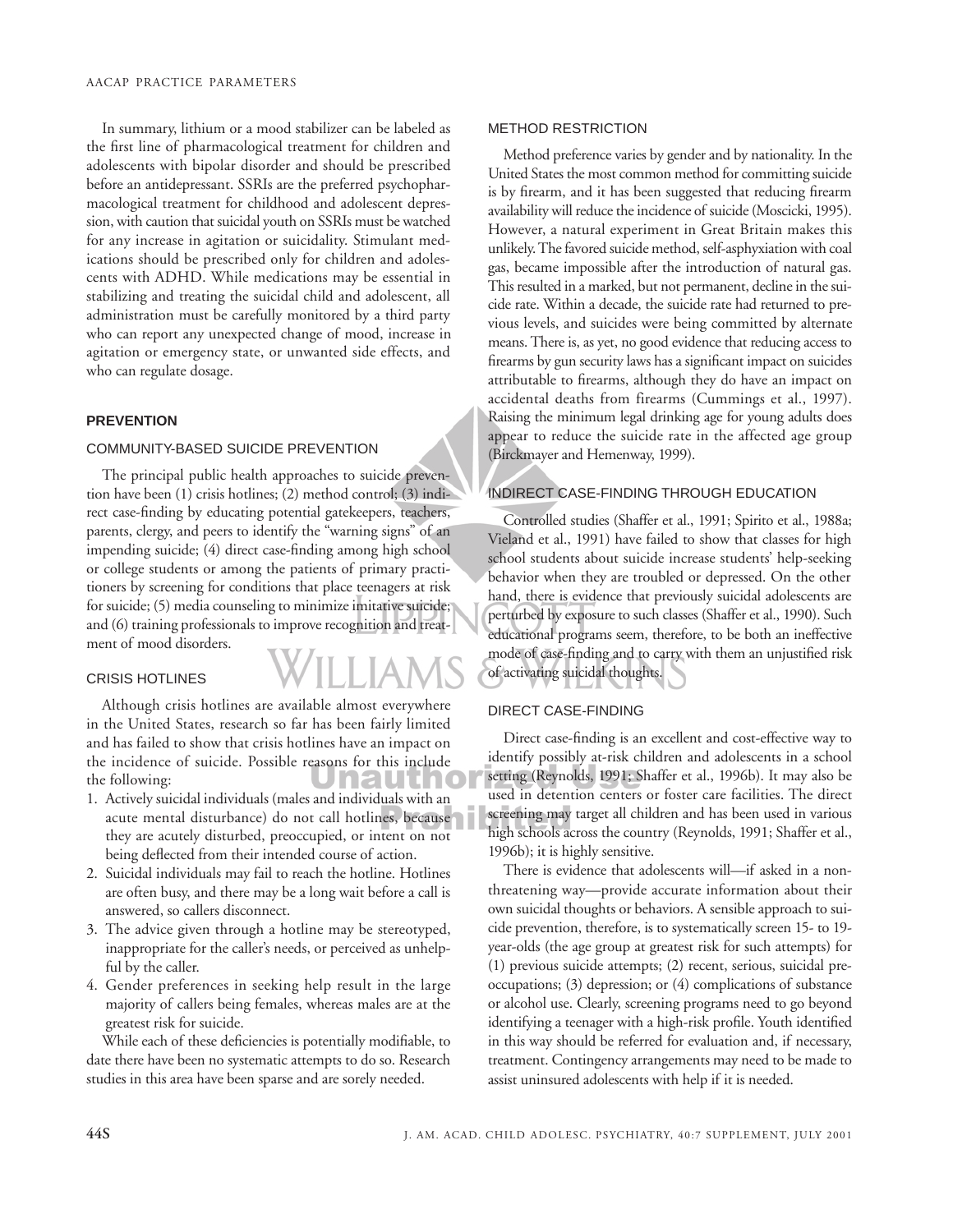# MEDIA COUNSELING

The Centers for Disease Control and Prevention (from a 1994 workshop) and the American Foundation for Suicide Prevention (1999) have issued sensible guidelines for reporters and editors, pointing to the risks of exaggerated or prominent coverage of youth suicide in general and of the risks in focusing attention on an individual suicide. These sensible guidelines, excerpted in Appendix 2, should be known to child and adolescent clinicians who are engaged in public health practice, even though there is as yet no good evidence that their application is effective in reducing the suicide rate.

# **TRAINING**

After a 2-day course of training on how to evaluate mood disorders and suicidality, preliminary and as-yet-unreplicated studies in Sweden (Rihmer et al., 1995) suggest that educating primary practitioners to better identify and treat mood disorders results in a reduction in the number of suicides and suicide attempts (among females) and an increase of antidepressant prescriptions and hospitalizations. Because the optimal treatment of adolescent depression is not as well understood as that of adult depression, this is an option that may prove to be useful but that, at the moment, is still preliminary. Educating all clinicians who encounter adolescents, not just mental health clinicians, in how to recognize and, if necessary, refer the suicidal child or adolescent is a worthwhile end in itself, regardless of its impact on suicide.

# **POSTVENTION**

When a parent or sibling commits suicide, the bereaved prepubertal child is at risk for symptoms of anxiety and depression. A sizable proportion of these children do in fact develop anxiety disorders involving posttraumatic stress disorder (PTSD) and mood disorders involving major depression (Pfeffer et al., 1997). Having a friend or acquaintance commit suicide increases the likelihood of major depression, anxiety disorder, suicidal ideation, and PTSD onset in adolescents in the 6 months immediately following the suicide (Brent et al., 1996b; Pfeffer, 1997). Prior psychiatric disorder and a family history of psychiatric disorder, particularly affective illness or previous exposure to suicidal behavior, increase vulnerability for adolescents exposed to a peer's suicide (Brent et al., 1996b). Parental psychiatric symptoms such as depression, PTSD, or other anxiety states are directly related to the severity of bereaved children's propensity for symptoms of anxiety or depression (Pfeffer, 1997). Actually witnessing the suicide or viewing the scene afterward increases the risk of adolescent PTSD and anxiety disorder (Brent et al., 1996b). While intervention is exceedingly important in this immediate period, long-term support and services are also necessary. Three years after an adolescent suicide, adolescent friends who spoke to the victim the day before the suicide and felt they had knowledge of the impending suicide

and failed to prevent it are most likely to continue to suffer from major depression and PTSD (Brent et al., 1996b). Clinicians need to work carefully with adolescents who are harboring guilt and must recognize that the effects of an adolescent suicide are far-reaching. Bereavement should be distinguished from depression and psychiatric disorder. As an adolescent suicide attempt also may increase risk of suicidal behavior and psychiatric disorder in friends and acquaintances (Hazell and Lewin, 1993), clinicians need to work with adolescents whose friend or acquaintance has attempted suicide as well.

The goal of the clinician is to decrease the likelihood of others identifying with the suicidal behavior of the deceased as a coping strategy in dealing with adversity (Brent, 1997). Psychoeducational counseling may reduce the risk for suicidal behavior in these circumstances. Intervention is also needed to promote grief and mourning and to decrease the child's or teenager's personal sense of guilt, trauma, and social isolation (Pfeffer, 1997). This treatment can be given in individual meetings, at group sessions with other teenagers, or in conjunction with parents who need help to support the adaptive capacities of their children and adolescents. School professionals sometimes offer programs of this kind and can be invaluable in identifying grieving friends who may need help.

# **CONFLICT OF INTEREST**

As a matter of policy, some of the authors of AACAP practice parameters are in active clinical practice and may have received income related to treatments discussed in these parameters. Some authors may be involved primarily in research or other academic endeavors and also may have received income related to treatments discussed in these parameters. To minimize the potential for these parameters to contain biased recommendations due to conflict of interest, the parameters were reviewed extensively by Work Group members, consultants, and Academy members; authors and reviewers were asked to base their recommendations on an objective evaluation of the available evidence. Authors and reviewers who believed that they might have a conflict of interest that would bias, or appear to bias, their work on these parameters were asked to notify the Academy.

#### **SCIENTIFIC DATA AND CLINICAL CONSENSUS**

Practice parameters are strategies for patient management, developed to assist clinicians in psychiatric decision-making. These parameters, based on evaluation of the scientific literature and relevant clinical consensus, describe generally accepted approaches to assess and treat specific disorders or to perform specific medical procedures. The validity of scientific findings was judged by design, sample selection and size, inclusion of comparison groups, generalizability, and agreement with other studies. Clinical consensus was determined through extensive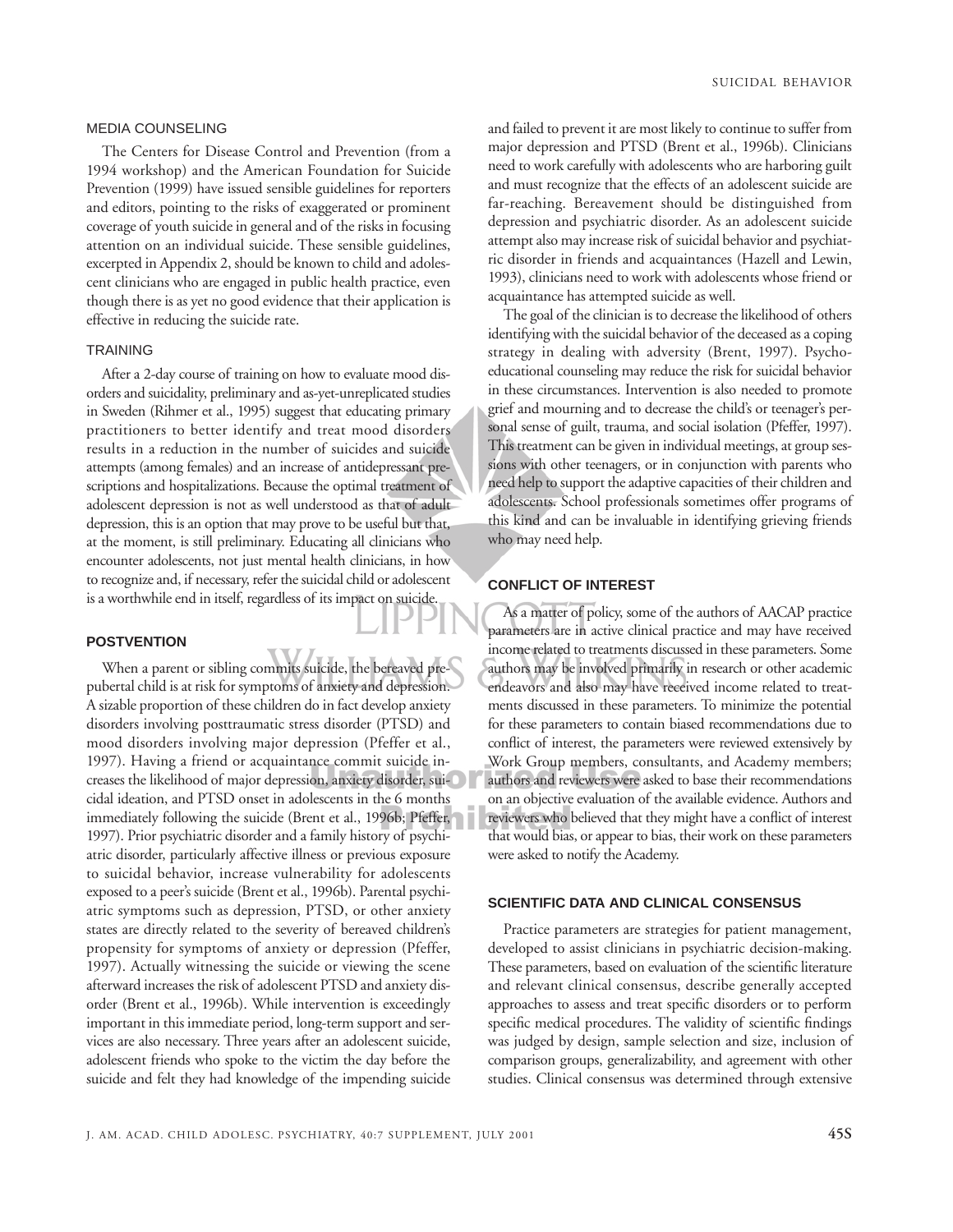review by the members of the Work Group on Quality Issues, child and adolescent psychiatry consultants with expertise in the content area, the entire Academy membership, and the Academy Assembly and Council.

These parameters are not intended to define the standard of care, nor should they be deemed inclusive of all proper methods of care or exclusive of other methods of care directed at obtaining the desired results. The ultimate judgment regarding the care of a particular patient must be made by the clinician in light of all the circumstances presented by the patient and his or her family, the diagnostic and treatment options available, and available resources. Given inevitable changes in scientific information and technology, these parameters will be reviewed periodically and updated when appropriate.

# **APPENDIX 1: SELECTED WEB SITES WITH SUICIDE FACTS AND RESOURCES**

The following is a list of Web sites that may be relevant to the clinician seeking more information or to the family and friends of a suicidal youth. These Web sites were obtained by an Internet search on the keywords "suicide" and "suicide prevention" through various search engines on May 1, 1999. The list below is by no means comprehensive. Sites were selected that represent well-known organizations dealing with suicide and mental illness in the United States and other Englishspeaking countries.

American Academy of Child and Adolescent Psychiatry

- *http://www.aacap.org/* Facts for Families
- Teen Suicide: *http://www.aacap.org/publications/factsfam/ suicide.htm*
- The Depressed Child: *http://www.aacap.org/publications/ factsfam/depressd.htm*
- Manic-Depressive Disorder in Teens: *http://www.aacap. org/publications/factsfam/bipolar.htm*
- Gay and Lesbian Teens: *http://www.aacap.org/publications/ factsfam/63.htm*

# American Association of Suicidology

• *http://www.suicidology.org/*

# American Foundation for Suicide Prevention

• *http://www.afsp.org/* (Excellent site with links to research articles and youth suicide facts; has information for those interested in pursuing research.)

#### American Psychiatric Association

• Teen Suicide: *http://www.psych.org/* (Good summary for parents and peers listing where to get help.)

# Australian National Youth Suicide Prevention Strategy Communications Project

• *http://www.aifs.org.au/external/ysp/ysplinks.html* (Guide to many excellent Australian Web sites listing prevention strategies and resources.)

# Canadian Association for Suicide Prevention

• Community Lifelines: *http://www3.sympatico.ca/masecard/* (Nonprofit national Canadian association; text in French and English.)

## Centers for Disease Control and Prevention

CDC Prevention Guidelines

- Programs for the Prevention of Suicide Among Adolescents and Young Adults (1994): *http://aepo-xdv-www.epo.cdc.gov/ wonder/prevguid/m0031525/m0031525.htm*
- Suicide Contagion and the Reporting of Suicide: Recommendations From a National Workshop (1994): *http://aepo-xdvwww.epo.cdc.gov/wonder/prevguid/m0031539/m0031539.htm*
- Youth Suicide Prevention Programs: A Resource Guide (1992): *http://aepo-xdv-www.epo.cdc.gov/wonder/prevguid/ p0000024/p0000024.htm*
- CDC Recommendations for a Community Plan for the Prevention and Containment of Suicide Clusters (1988): *http://aepo-xdv-www.epo.cdc.gov/wonder/prevguid/p0000214/p0000214.htm*
- National Center for Injury Prevention and Control: Suicide and Violence (fact sheet): *http://www.cdc.gov/ncipc/dvp/suifacts. htm*

National Depressive and Manic-Depressive Association

- *http://www.ndmda.org/*
- Suicide: *http://www.ndmda.org/suicide.htm*
- Suicide and Depressive Illness Booklet: *http://www.ndmda. org/suicide.htm*
	- (Many excellent links on suicide and child and adolescent depression and manic depression for family and patients.)

# National Institute of Mental Health

• Suicide Research Consortium: *http://www.nimh.nih.gov/ research/suicide.htm* (Has suicide fact sheet, epidemiological information, bibliographies, and information for those interested in pursuing research.)

# Prevention Yellow Pages

• Suicide: *http://www.tyc.state.tx.us/prevention/40001ref.html #SUI* (Reference list for many recent research articles on programs designed to prevent youth suicide.)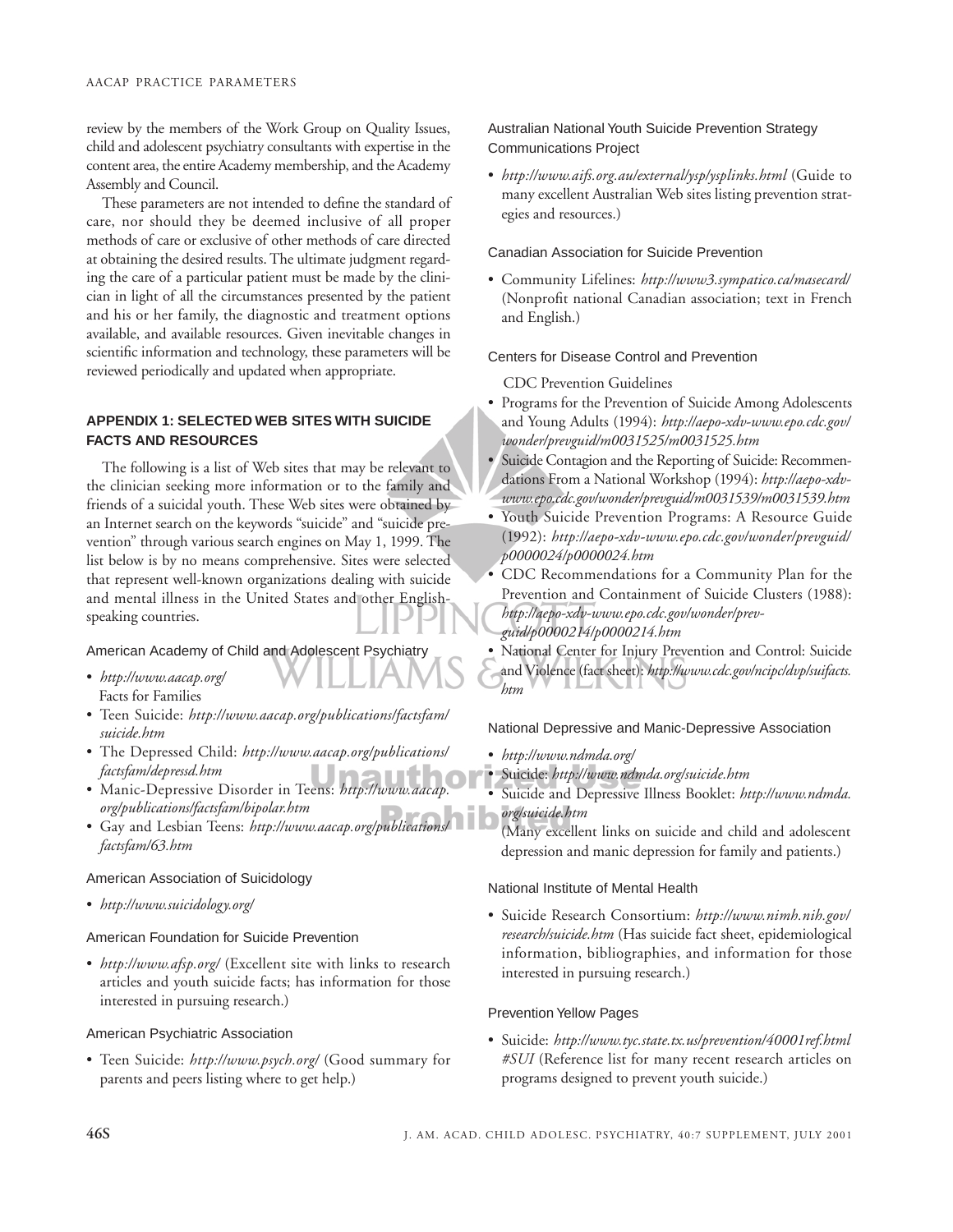## Suicide Information and Education Centre

• *http://www.siec.ca/* (Extensive resources provided, as well as answers to frequently asked questions and library resources.)

## Site for Survivors

• 1000 Deaths (by Christine Smith): *http://www.1000deaths. com/*

#### E-mail Support for Survivors

• *suicide-survivors-request@research.canon.com.au*

# **APPENDIX 2: MEDIA GUIDELINES FOR CLINICIANS AND REPORTERS**

#### GENERAL CONCERNS AND RECOMMENDATIONS

*Source: Centers for Disease Control and Prevention, Prevention Guidelines Database (1994), Suicide Contagion and the Reporting of Suicide: Recommendations From a National Workshop MMWR 43(RR-6):9–18 (http://aepo-xdv www.epo.cdc.gov/ wonder/prevguid/m0031539/m0031539.htm)*.

The following concerns and recommendations should be reviewed and understood by health professionals, suicidologists, public officials, and others who provide information for the reporting of suicide:

- Suicide is often newsworthy, and it will probably be reported. The mission of a news organization is to report to the public information on events in the community. If a suicide is considered newsworthy, it will probably be reported. Health care providers should realize that efforts to prevent news coverage may not be effective, and their goal should be to assist news professionals in their efforts toward responsible and accurate reporting.
- "No comment" is not a productive response to media representatives who are covering a suicide story. Refusing to speak with the media does not prevent coverage of a suicide; rather, it precludes an opportunity to influence what will be contained in the report. Nevertheless, public officials should not feel obligated to provide an immediate answer to difficult questions. They should, however, be prepared to provide a reasonable timetable for giving such answers or be able to direct the media to someone who can provide the answers.
- All parties should understand that a scientific basis exists for concern that news coverage of suicide may contribute to the causation of suicide. Efforts by persons trying to minimize suicide contagion are easily misinterpreted. Health officials must take the time to explain the carefully established, scientific basis for their concern about suicide contagion and how the potential for contagion can be reduced by responsible reporting.
- Some characteristics of news coverage of suicide may contribute to contagion, and other characteristics may help prevent

suicide. Clinicians and researchers acknowledge that it is not news coverage of suicide per se, but certain types of news coverage, that promote contagion. Persons concerned with preventing suicide contagion should be aware that certain characteristics of news coverage, rather than news coverage itself, should be avoided.

- Health professionals or other public officials should not try to tell reporters what to report or how to write the news regarding suicide. If the nature and apparent mechanisms of suicide contagion are understood, the news media are more likely to present the news in a manner that minimizes the likelihood of such contagion. Instead of dictating what should be reported, public officials should explain the potential for suicide contagion associated with certain types of reports and should suggest ways to minimize the risk for contagion.
- Public officials and the news media should carefully consider what is to be said and reported regarding suicide. Reporters generally present the information that they are given. Impromptu comments about a suicide by a public official can result in harmful news coverage. Given the potential risks, public officials and the media should seek to minimize these risks by carefully considering what is to be said and reported regarding suicide.

# ASPECTS OF NEWS COVERAGE THAT CAN PROMOTE SUICIDE CONTAGION

*Source: American Foundation for the Prevention of Suicide, Gould MS, Kramer R. Reporting a suicide. American Foundation for the Prevention of Suicide, 120 Wall Street, 22nd Floor, New York, NY 10025; (212) 363-3500; www.afsp.org*.

The American Foundation for Suicide Prevention has issued the following good suggestions, developed by Madelyn Gould, Ph.D., and Rachel Kramer, Sc.D., for how journalists might be able to minimize the risk of inducing suicidal behavior.

- It is misleading to present suicide as the inexplicable act of an otherwise "healthy" person. Acknowledge the multideш termined nature of suicide, particularly the underlying psychiatric problems that may not be immediately apparent to an outside observer.
- Communicate that suicide is preventable by providing models of effective treatment. Provide resources for further information and help.
- Question whether the suicide is unusual or newsworthy. People may not need to be informed about all suicides.
- Be mindful that pictures of the victim and/or grieving relatives and friends may foster a pathological identification with the victim and inadvertently glorify the death.
- Avoid excessive and prominent coverage.
- Try to oversee headlines. Inappropriate headlines can detract from an otherwise helpful story.
- Limit detailed description of method, to avoid modeling behavior.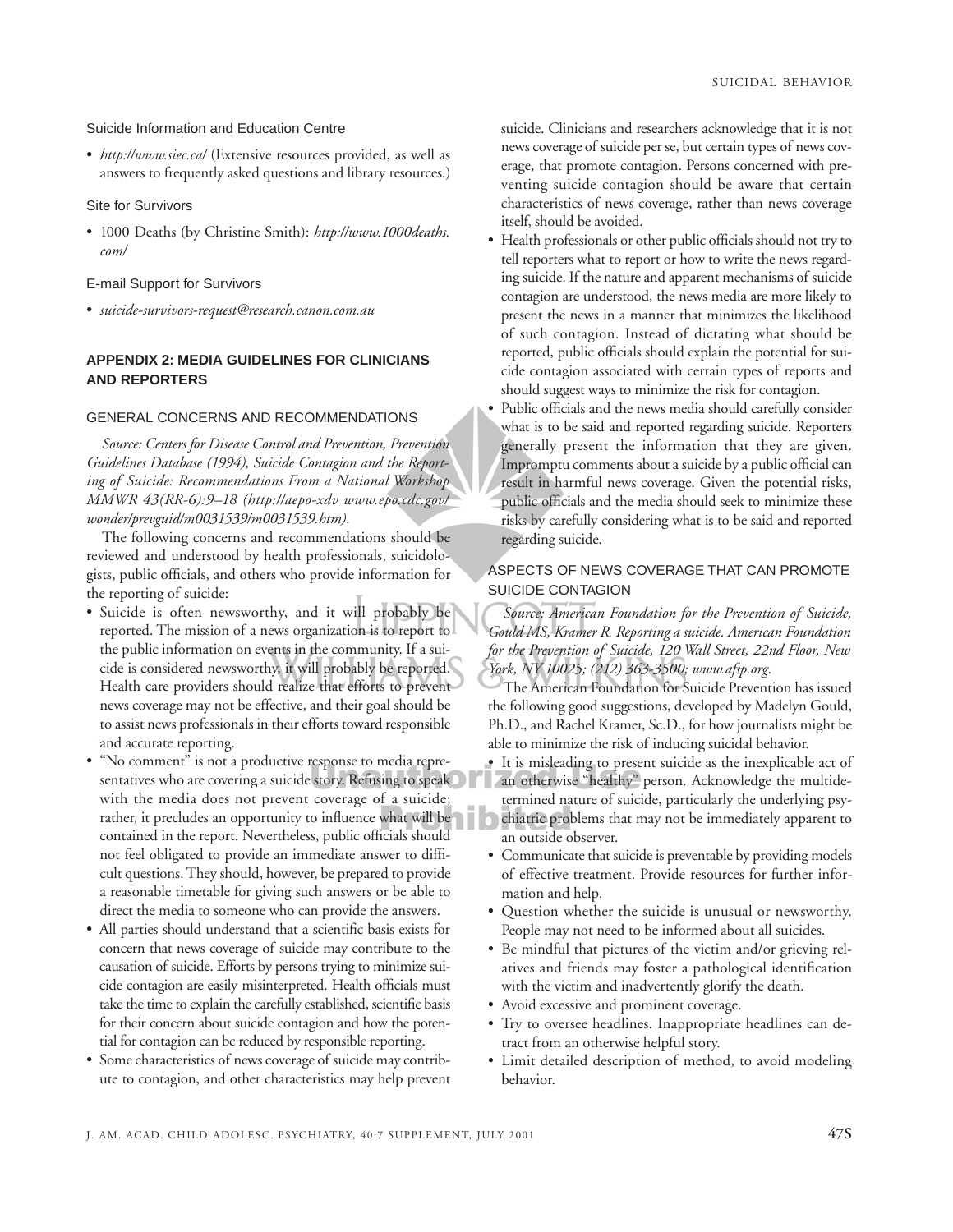#### **REFERENCES**

- *References marked with an asterisk are particularly recommended.*
- Adams M, Adams J (1991), Life events, depression, and perceived problemsolving alternatives in adolescents. *J Child Psychol Psychiatry* 32:811–820 Alcohol, Drug Abuse, and Mental Health Administration (1989), *Report of the Secretary's Task Force on Youth Suicide,* Vol 1: *Overview and Recommen-*
- *dations* (DHHS Publication ADM 89-1621). Washington, DC: US Government Printing Office
- American Academy of Child and Adolescent Psychiatry (1998), Practice parameters for the assessment and treatment of children and adolescents with depressive disorders. *J Am Acad Child Adolesc Psychiatry* 37(suppl): 63S–83S
- American Foundation for Suicide Prevention (1999), *Today's Suicide Attempter Could Be Tomorrow's Suicide* (poster). New York: American Foundation for Suicide Prevention, 1-888-333-AFSP
- Amsel L, Mann JJ (2001), Biological aspects of suicidal behavior. In: *New Oxford Textbook of Psychiatry,* Gelder MG, Lopez-Ibor JJ, Andreasen NC, eds. Oxford, England: Oxford University Press*,* Vol I, pp 1045–1050
- Andrews JA, Lewinsohn PM (1992), Suicidal attempts among older adolescents: prevalence and co-occurrence with psychiatric disorders. *J Am Acad Child Adolesc Psychiatry* 31:655–662
- Arango V, Underwood MD, Mann JJ (1997), Biologic alterations in the brainstem of suicides. *Psychiatr Clin North Am* 20:581–593
- Beasley CM Jr, Dornseif BE, Bosomworth JC et al. (1991), Fluoxetine and suicide: a meta-analysis of controlled trials of treatment for depression. *BMJ* 303:685–692
- Beck AT, Kovacs M, Weissman A (1979a), Assessment of suicide intention: the Scale for Suicide Ideation. *J Consult Clin Psychol* 47:343–352
- Beck AT, Rush AJ, Shaw BF, Emery G (1979b), *Cognitive Therapy of Depression*. New York: Guilford
- Beck AT, Schuyler D, Herman I (1974a), Development of suicidal intent scales. In: *The Prediction of Suicide,* Beck AT, Resnik HLP, Lettieri DJ, eds. Bowie, MD: Charles Press, pp 45–56
- Beck AT, Weissman A, Lester D, Trexler L (1974b), The measurement of pessimism: the Hopelessness Scale. *J Consult Clin Psychol* 42:861–865
- Berman AL, Jobes DA (1991), *Adolescent Suicide: Assessment and Intervention.* Washington, DC: American Psychological Association
- Birckmayer J, Hemenway D (1999), Minimum-age drinking laws and youth suicide, 1970–1990. *Am J Public Health* 89:1365–1368
- \*Birmaher B, Brent DA, Kolko D et al. (2000), Clinical outcome after shortterm psychotherapy for adolescents with major depressive disorder. *Arch Gen Psychiatry* 57:29–36
- Bollen KA, Philips DP (1982), Imitative studies: a national study of the effects of television news stories. *Am Sociol Rev* 47:802–809
- Boyd JH, Moscicki EK (1986), Firearms and youth suicide. *Am J Public Health* 76:1240–1242
- Brent DA (1997), The aftercare of adolescents with deliberate self-harm. *J Child Psychol Psychiatry* 38:277–286
- \*Brent DA, Baugher M, Bridge J, Chen T, Chiappetta L (1999), Age- and sexrelated risk factors for adolescent suicide. *J Am Acad Child Adolesc Psychiatry* 38:1497–1505
- Brent DA, Bridge J, Johnson BA, Connolly J (1996a), Suicidal behavior runs in families: a controlled family study of adolescent suicide victims. *Arch Gen Psychiatry* 53:1145–1152
- Brent DA, Holder D, Kolko D et al. (1997), A clinical psychotherapy trial for adolescent depression comparing cognitive, family, and supportive therapy. *Arch Gen Psychiatry* 54:877–885
- Brent DA, Johnson B, Bartle S et al. (1993a), Personality disorder, tendency to impulsive violence, and suicidal behavior in adolescents. *J Am Acad Child Adolesc Psychiatry* 32:69–75
- Brent DA, Johnson BA, Perper J et al. (1994a), Personality disorder, personality traits, impulsive violence, and completed suicide in adolescents. *J Am Acad Child Adolesc Psychiatry* 33:1080–1086
- Brent DA, Kalas R, Edelbrock C, Costello AJ, Dulcan MK, Conover N (1986), Psychopathology and its relationship to suicidal ideation in childhood and adolescence. *J Am Acad Child Psychiatry* 25:666–673
- \*Brent DA, Moritz G, Bridge J, Perper J, Canobbio R (1996b), Long-term impact of exposure to suicide: a three-year controlled follow-up. *J Am Acad Child Adolesc Psychiatry* 35:646–653
- Brent DA, Perper JA (1995), Research in adolescent suicide: implications for training, service delivery, and public policy. *Suicide Life Threat Behav* 25:222–230
- Brent DA, Perper JA, Allman CJ (1987), Alcohol, firearms, and suicide among youth: temporal trends in Allegheny County, Pennsylvania, 1960 to 1983. *JAMA* 257:3369–3372
- Brent DA, Perper JA, Allman CJ, Moritz GM, Wartella ME, Zelenak JP (1991), The presence and accessibility of firearms in the homes of adolescent suicides: a case-control study. *JAMA* 266:2989–2995
- Brent DA, Perper JA, Goldstein CE et al. (1988), Risk factors for adolescent suicide: a comparison of adolescent suicide victims with suicidal inpatients. *Arch Gen Psychiatry* 45:581–588
- Brent DA, Perper J, Moritz G, Baugher M, Allman C (1993b), Suicide in adolescents with no apparent psychopathology. *J Am Acad Child Adolesc Psychiatry* 35:494–500
- Brent DA, Perper JA, Moritz G, Baugher M, Schweers J, Roth C (1993c), Firearms and adolescent suicide: a community case-control study. *Am J Dis Child* 147:1066–1071
- Brent DA, Perper JA, Moritz G et al. (1994b), Family risk factors for adolescent suicide: a case-control study. *Acta Psychiatr Scand* 89:52–58
- Brent DA, Poling K (1989, revised 1997), *Cognitive Therapy Manual for Depressed and Suicidal Youth.* Pittsburgh: Western Psychiatric Institute and Clinic, University of Pittsburgh Medical Center
- Brent DA, Poling K, McKain B, Baugher M (1993d), A psychoeducational program for families of affectively ill children and adolescents. *J Am Acad Child Adolesc Psychiatry* 32:770–774
- Brodsky BS, Malone KM, Ellis SP, Dulit RA, Mann JJ (1997), Characteristics of borderline personality disorder associated with suicidal behavior. *Am J Psychiatry* 154:1715–1719
- \*Brown J, Cohen P, Johnson JG, Smailes EM (1999), Childhood abuse and neglect: specificity of effects on adolescent and young adult depression and suicidality. *J Am Acad Child Adolesc Psychiatry* 38:1490–1496
- Brown M, King E, Barraclough B (1995), Nine suicide pacts: a clinical study of a consecutive series 1974–93. *Br J Psychiatry* 167:448–451
- Carlson GA, Asarnow JR, Orbach I (1994), Developmental aspects of suicidal behavior in children and developmentally delayed adolescents. In: *Children, Youth, and Suicide: Developmental Perspectives* (New Directions for Child Development Series, No. 64), Noam GG, Borst S et al., eds. San Francisco: Jossey-Bass, pp. 93–107
- Carlsten A, Allebeck P, Brandt L (1996), Are suicide rates in Sweden associated with changes in the prescribing of medicines? *Acta Psychiatr Scand* 94:94–100
- Centers for Disease Control and Prevention (1998), Youth risk behavior surveillance—United States, 1997. *MMWR* SS-3
- Clarke GN, Rohde P, Lewinsohn PM, Hops H, Seeley JR (1999), Cognitivebehavioral treatment of adolescent depression: efficacy of acute group treatment and booster sessions. *J Am Acad Child Adolesc Psychiatry* 38:272–279
- Corbitt EM, Malone KM, Haas GL, Mann JJ (1996), Suicidal behavior in patients with major depression and comorbid personality disorders. *J Affect Disord* 39:61–72
- Coté TR, Biggar RJ, Dannenberg AL (1992), Risk of suicide among persons with AIDS: a national assessment. *JAMA* 268:2066–2068
- Cummings P, Grossman DC, Rivara FP, Koepsell TD (1997), State gun safe storage laws and child mortality due to firearms. *JAMA* 278:1084–1086
- Dannenberg AL, McNeil JG, Brundage JF, Brookmeyer R (1996), Suicide and HIV infection: mortality follow-up of 4147 HIV-positive military service applicants. *JAMA* 276:1743–1746
- de Wilde EJ, Kienhorst IC, Diekstra RF, Wolters WH (1992), The relationship between adolescent suicidal behavior and life events in childhood and adolescence. *Am J Psychiatry* 149:45–51
- Deykin EY, Alpert JJ, McNamara JJ (1985), A pilot study of the effect of exposure to child abuse or neglect on adolescent suicidal behavior. *Am J Psychiatry* 142:1299–1303
- Egan MP, Rivera SG, Robillard RR, Hanson A (1997), The "no suicide contract": helpful or harmful? *J Psychosoc Nurs Ment Health Serv* 35:31–33
- Elkin I, Shea MT, Watkins JT et al. (1989), National Institute of Mental Health Treatment of Depression Collaborative Research Program: general effectiveness of treatments. *Arch Gen Psychiatry* 46:971–982; discussion 983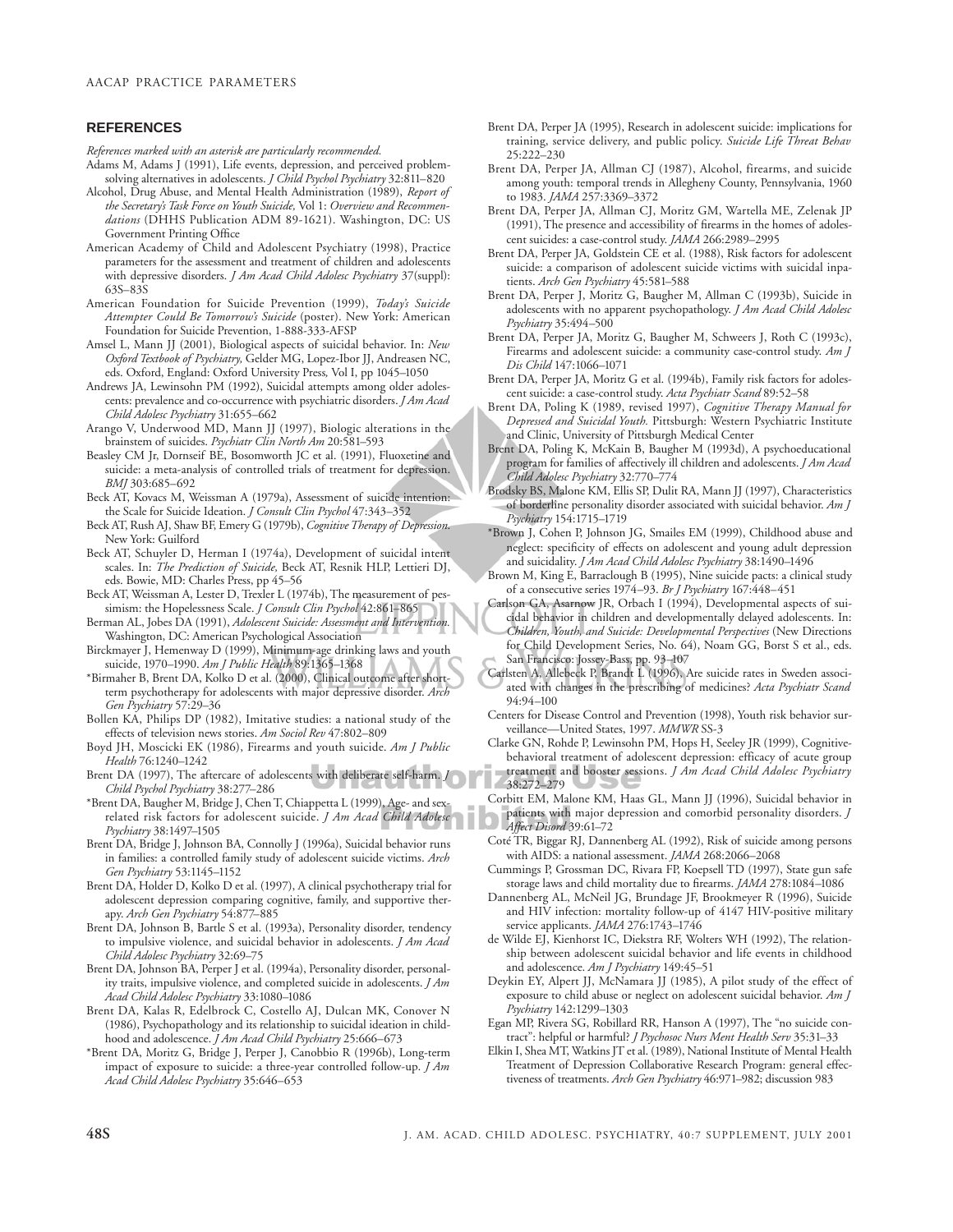- Emslie G, Rush A, Weinberg W et al. (1997), A double-blind, randomized placebo-controlled trial of fluoxetine in children and adolescents with depression. *Arch Gen Psychiatry* 54:1031–1037
- Faulkner AH, Cranston K (1998), Correlates of same-sex sexual behavior in a random sample of Massachusetts high school students. *Am J Public Health* 88:262–266
- Fergusson DM, Horwood LJ, Beautrais AL (1999), Is sexual orientation related to mental health problems and suicidality in young people? *Arch Gen Psychiatry* 56:876–880
- Fergusson DM, Horwood LJ, Lynskey MT (1996), Childhood sexual abuse and psychiatric disorder in young adulthood, II: psychiatric outcomes of childhood sexual abuse. *J Am Acad Child Adolesc Psychiatry* 35:1365–1374
- Fergusson DM, Lynskey MT (1995a), Antisocial behaviour, unintentional and intentional injuries during adolescence. *Criminal Behav Ment Health* 5:312–329
- Fergusson DM, Lynskey MT (1995b), Suicide attempts and suicidal ideation in a birth cohort of 16-year-old New Zealanders. *J Am Acad Child Adolesc Psychiatry* 34:1308–1317
- Fisher P, Shaffer D, Gould MS, Parides M (1995), The New York Suicide Study: methods used and effect of immediate stressors. In: *Scientific Proceedings of the XVIIIth Congress of the International Association for Suicide Prevention and Crisis Intervention,* Venice, Italy
- Garofalo R, Wolf RC, Kessel S, Palfrey SJ, DuRant RH (1998), The association between health risk behaviors and sexual orientation among a schoolbased sample of adolescents. *Pediatrics* 101:895–902
- Garrison CZ, Lewinshon PM, Marsteller F, Langhinrichsen J, Lann I (1991), The assessment of suicidal behavior in adolescents. *Suicide Life Threat Behav* 21:217–230
- Gibbs JT (1997), African-American suicide: a cultural paradox. *Suicide Life Threat Behav* 27:68–79
- Goldston DB (2000), *Assessment of Suicidal Behaviors and Risk Among Children and Adolescents.*Technical report submitted to NIMH under contract 263-MD-909995; *http://www.nimh.nih.gov/research/measures.pdf*
- Goldston DB, Reboussin DM, Kelley A, Ievers C, Brunstetter R (1996), First-time suicide attempters, repeat attempters, and previous attempters on an adolescent inpatient psychiatry unit. *J Am Acad Child Adolesc Psychiatry* 35:631–639
- Gould MS (1990), Suicide clusters and media exposure. In: *Suicide Over the Life Cycle,* Blumenthal SJ, Kupfer DJ, eds. Washington, DC: American Psychiatric Press
- Gould MS (2001a), Suicide and the media. In: *Suicide Prevention: Clinical and Scientific Aspects,* Hendin H, Mann JJ, eds. New York: Annals of the New York Academy of Sciences
- Gould MS (2001b), *Teenage Suicide Clusters*. Child Psychiatry Grand Rounds, Columbia University, New York, June
- Gould MS, Davidson L (1988), Suicide contagion among adolescents. In: *Advances in Adolescent Mental Health,* Volume III: *Depression and Suicide,* Stiffman AR, Feldman RA, eds. Greenwich, CT: JAI Press
- Gould MS, Fisher P, Parides M, Flory M, Shaffer D (1996), Psychosocial risk factors of child and adolescent completed suicide. *Arch Gen Psychiatry* 53:1155–1162
- \*Gould MS, King R, Greenwald S et al. (1998), Psychopathology associated with suicidal ideation and attempts among children and adolescents. *J Am Acad Child Adolesc Psychiatry* 37:915–923
- Gould MS, Shaffer D (1986), The impact of television movies: evidence of imitation. *N Engl J Med* 315:690–694
- Gould MS, Shaffer D, Kleinman M (1988), The impact of suicide in television movies: replication and commentary. *Suicide Life Threat Behav* 18:90–99
- Gould MS, Wallenstein S, Kleinman M (1990a), Time-space clustering of teenage suicide. *Am J Epidemiol* 131:71–78 (abstracted in *Psychiatry/ Neurology Digest,* Northbrook, IL: Clinical Digest Series, 1990, and *Psychiatry Digest,* 1, 19, 1991; portions reprinted in college textbook titled *Adolescence* by Laurence Steinberg, New York: McGraw-Hill, 1996)
- Gould MS, Wallenstein S, Kleinman M, O'Carroll P, Mercy J (1990b), Suicide clusters: an examination of age specific effects. *Am J Public Health* 80:211–212 (abstracted in *Psychiatry/Neurology Digest,* Northbrook, IL: Clinical Digest Series, 1990)
- Greenhill L, Waslick B, Parides M, Fan B, Shaffer D, Mann J (1995), Biological studies in suicidal adolescent inpatients. In: *Scientific Proceedings of*

*the Annual Meeting of the American Academy of Child and Adolescent Psychiatry,* New Orleans, p 124

- Hafner H, Schmidtke A (1989), Do televised fictional suicide models produce suicides? In: *Suicide Among Youth: Perspectives on Risk and Prevention,* Pfeffer CR, ed. Washington, DC: American Psychiatric Press
- Halperin JM, Sharma V, Siever LJ et al. (1994), Serotonergic function in aggressive and nonaggressive boys with attention deficit hyperactivity disorder. *Am J Psychiatry* 151:243–248
- Hamilton MS, Opler LA (1992), Akathisia, suicidality, and fluoxetine. *J Clin Psychiatry* 53:401–406
- Harrington R, Bredenkamp D, Groothues C, Rutter M, Fudge H, Pickles A (1994), Adult outcomes of childhood and adolescent depression, III: links with suicidal behaviours. *J Child Psychol Psychiatr* 35:1309–1319
- Harrington R, Kerfoot M, Dyer E et al. (1998), Randomized trial of a homebased family intervention for children who have deliberately poisoned themselves. *J Am Acad Child Adolesc Psychiatry* 37:512–518
- Hazell P, Lewin T (1993), Friends of adolescent suicide attempters and completers. *J Am Acad Child Adolesc Psychiatry* 32:76–81
- Hewitt PL, Newton J, Flett GL, Callander L (1997), Perfectionism and suicide ideation in adolescent psychiatric patients. *J Abnorm Child Psychol* 25:95–101
- Hollis C (1996), Depression, family environment, and adolescent suicidal behavior. *J Am Acad Child Adolesc Psychiatry* 35:622–630
- Jacobsen LK, Rabinowitz I, Popper MS, Solomon RJ, Sokol MS, Pfeffer CR (1994), Interviewing prepubertal children about suicidal ideation and behavior. *J Am Acad Child Adolesc Psychiatry* 33:439–452
- Johnstone J, Huws R (1997), Autoerotic asphyxia: a case report. *J Sex Marital Ther* 23:326–332
- Juon HS, Ensminger ME (1997), Childhood, adolescent, and young adult predictors of suicidal behaviors: a prospective study of African-Americans. *J Child Psychol Psychiatry* 38:553–563
- Kaplan SJ, Pelcovitz D, Salzinger S, Mandel F, Weiner M (1997), Adolescent physical abuse and suicide attempts. *J Am Acad Child Adolesc Psychiatry* 36:799–808
- Katz P (1995), The psychotherapeutic treatment of suicidal adolescents. *Adolesc Psychiatry* 20:325–341
- Kazdin AE, Rodgers A, Golbus D (1986), The Hopelessness Scale for Children: psychometric characteristics and concurrent validity. *J Consult Clin Psychol* 54:241–245
- Kellermann AL, Rivara FP, Somes G et al. (1992), Suicide in the home in relation to gun ownership. *N Engl J Med* 327:467–472
- Kernberg P (1994), Psychological interventions for the suicidal adolescent. *Am J Psychother* 48:52–63
- Kienhorst ICWM, Wilde EJ, Diekstra RFW, Wolters WHG (1995), Adolescents' image of their suicide attempt. *J Am Acad Child Adolesc Psychiatry* 34:623–628
- King CA, Franzese R, Gargan S, McGovern L, Ghaziuddin N, Naylor MW (1995), Suicide contagion among adolescents during acute psychiatric hospitalization. *Psychiatr Serv* 46:915–918
- King CA, Hovey JD, Brand E, Wilson R (1997), Suicidal adolescents after hospitalization: parent and family impacts on treatment follow-through. *J Am Acad Child Adolesc Psychiatry* 36:85–93
- King RA, Riddle MA, Chappell PB et al. (1991), Emergence of self-destructive phenomena in children and adolescents during fluoxetine treatment. *J Am Acad Child Adolesc Psychiatry* 30:179–186
- Kizer KW, Green M, Perkins CI, Doebbert G, Hughes MJ (1988), AIDS and suicide in California (letter). *JAMA* 260:1881
- Klein DN, Lewinsohn PM, Seeley JR (1996), Hypomanic personality traits in a community sample of adolescents. *J Affect Disord* 38:135–143
- Klerman GL, Weissman MM, Rounsaville BJ (1984), *Interpersonal Psychotherapy of Depression.* New York: Basic Books
- Kovacs M, Goldston D, Gatsonis C (1993), Suicidal behaviors and childhoodonset depressive disorders: a longitudinal investigation. *J Am Acad Child Adolesc Psychiatry* 32:8–20
- \*Kruesi MJ, Grossman J, Pennington JM, Woodward PJ, Duda D, Hirsch JG (1999), Suicide and violence prevention: parent education in the emergency department. *J Am Acad Child Adolesc Psychiatry* 38:250–255
- Kruesi MJ, Swedo SE, Hamburger SD, Potter WZ, Rapoport JL (1988), Concentration gradient of CSF monoamine metabolites in children and adolescents. *Biol Psychiatry* 24:507–514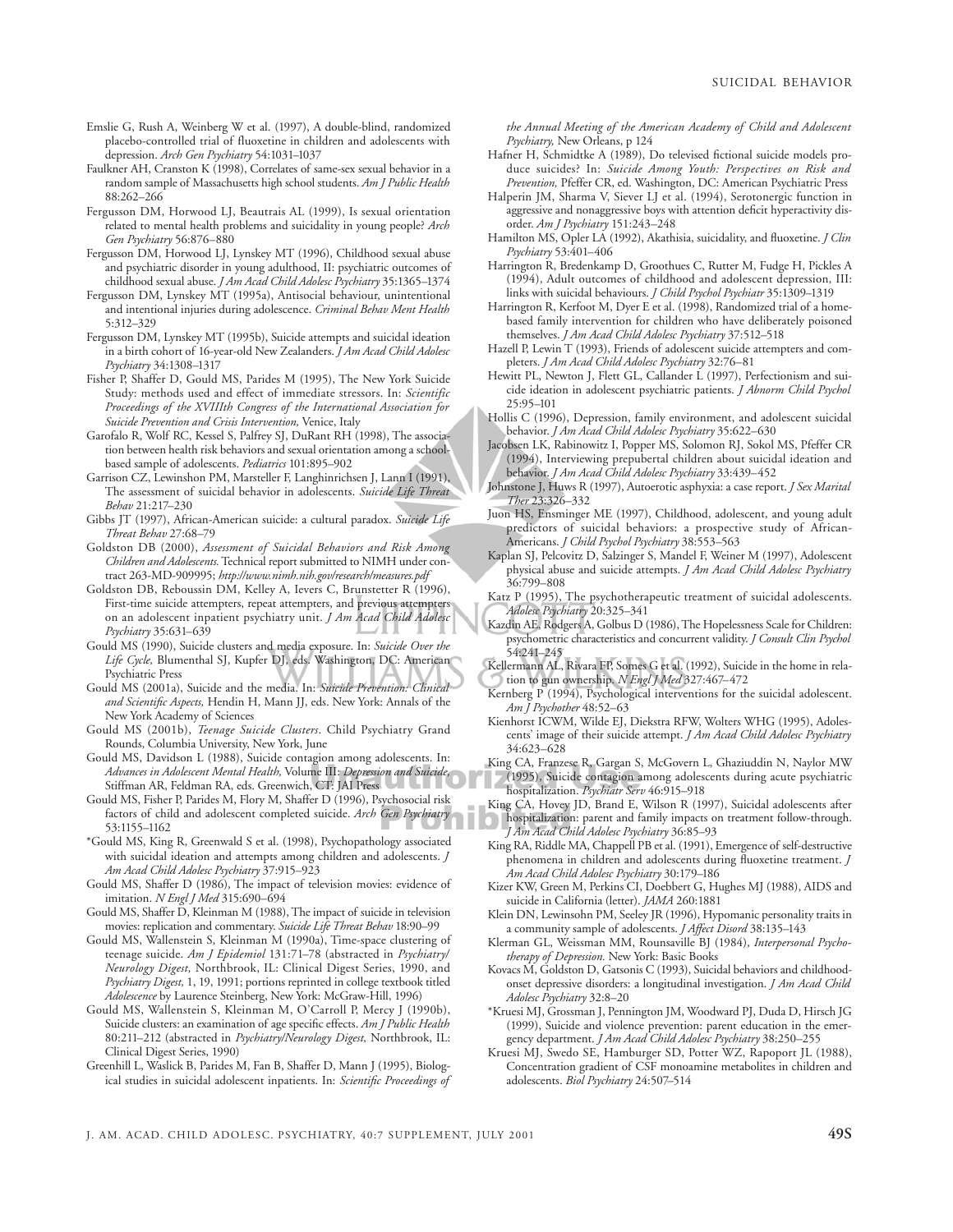- Kruesi MJP, Hibbs ED, Zahn TP et al. (1992), A two-year prospective followup study of children and adolescents with disruptive behavior disorders: prediction by cerebrospinal fluid 5-hydroxyindoleacetic acid, homovanillic acid, and autonomic measures. *Arch Gen Psychiatry* 49:429–435
- Letizia C, Kapik B, Flanders WD (1996), Suicidal risk during controlled clinical investigations of fluvoxamine. *J Clin Psychiatry* 57:415–421
- Linehan MM (1985), The Reasons for Living Inventory. In: *Innovations in Clinical Practice: A Source Book,* Keller PA, Ritt LG, eds. Sarasota, FL: Professional Resource Exchange, pp 321–330
- Linehan MM (1993a), *Cognitive Behavior Therapy of Borderline Personality Disorder.* New York: Guilford
- Linehan MM (1993b), *Skills Training Manual for Treating Borderline Personality Disorder.* New York: Guilford
- Lock J, Steiner H (1999), Gay, lesbian, and bisexual youth risks for emotional, physical, and social problems: results from a community-based survey. *J Am Acad Child Adolesc Psychiatry* 38:297–304
- Loftin C, McDowall D, Wiersema B, Cottey TJ (1991), Effects of restrictive licensing of handguns on homicide and suicide in the District of Columbia. *N Engl J Med* 325:1615–1620
- Lucas CP, Shaffer D, Parides M, Wilcox H (1995), Unstable reporting of suicidal behavior and ideation. Paper presented at XVIIth Congress of the International Association for Suicide Prevention and Crisis Intervention, Venice, Italy
- Mann JJ (1998), The neurobiology of suicide. *Nat Med* 4:25–30
- Mann JJ, Kapur S (1991), The emergence of suicidal ideation and behavior during antidepressant pharmacotherapy. *Arch Gen Psychiatry* 48:1027–1033
- \*Mann JJ, Stoff DM (1997), A synthesis of current findings regarding neurobiological correlates and treatment of suicidal behavior. *Ann N Y Acad Sci* 836:352–363
- Martin W (1984), Religiosity and United States suicide rates, 1972–1978. *J Clin Psychol* 40:1166–1169
- Marttunen MJ, Hillevi MA, Henriksson MM, Lonnqvist JK (1991), Mental disorders in adolescent suicide: *DSM-III-R* Axes I and II diagnoses in suicides among 13- to 19-year-olds in Finland. *Arch Gen Psychiatry* 48:834–839
- Marzuk PM, Tardiff K, Leon AC et al. (1997), HIV seroprevalence among suicide victims in New York City, 1991–1993. *Am J Psychiatry* 154:1720–1725
- Masand P, Dewan M (1991), Association of fluoxetine with suicidal ideation. *Am J Psychiatry* 148:1603–1604
- Masand P, Gupta S, Dewan M (1991), Suicidal ideation related to fluoxetine treatment (letter). *N Engl J Med* 324:420
- May PA (1987), Suicide and self-destruction among American Indian youths. *Am Indian Alsk Native Ment Health Res* 1:52–69
- McLeavey BC, Daly JD, Ludgate JW, Murray CM (1994), Interpersonal problem-solving skills training in the treatment of self-poisoning patients. *Suicide Life Threat Behav* 24:382–394
- McManus BL, Kruesi MJ, Dontes AE, Defazio CR, Piotrowski JT, Woodward PJ (1997), Child and adolescent suicide attempts: an opportunity for emergency departments to provide injury prevention edu-<br>cation. Am J Emerg Med 15:357-360 cation. *Am J Emerg Med* 15:357–360
- Miller AL, Rathus JH, Linehan MM, Wetzler S, Leigh E (1997), Dialectical behavior therapy adapted for suicidal adolescents. *J Pract Psychiatry Behav Health* 3:78–86
- Miller KE, King CA, Shain BN, Naylor MW (1992), Suicidal adolescents' perceptions of their family environment. *Suicide Life Threat Behav* 22:226–239
- Miller MC, Jacobs DJ, Gutheil TG (1998), Talisman or taboo: the controversy of the suicide-prevention contract. *Harv Rev Psychiatry* 6:78–87
- Molnar BE, Shade SB, Kral AH, Booth RE, Watters JK (1998), Suicidal behavior and sexual/physical abuse among street youth. *Child Abuse Negl* 22:213–222
- Montgomery SA (1997), Suicide and antidepressants. *Ann N Y Acad Sci* 836:329–338
- Montgomery SA, Dunner DL, Dunbar GC (1995), Reduction of suicidal thoughts with paroxetine in comparison with reference antidepressants and placebo. *Eur Neuropsychopharmacol* 5:5–13
- \*Montgomery SA, Montgomery D (1982), Pharmacological prevention of suicidal behaviour. *J Affect Disord* 4:291–298
- Moscicki EK (1995), Epidemiology of suicide. *Int Psychogeriatr* 7:137–148
- Mufson L, Moreau D, Weissman MM, Klerman GL (1993), *Interpersonal Psychotherapy for Depressed Adolescents*. New York: Guilford
- \*Mufson L, Weissman MM, Moreau D, Garfinkel R (1999), Efficacy of interpersonal psychotherapy for depressed adolescents. *Arch Gen Psychiatry* 56:573–579
- Murphy GE (1998), Why women are less likely than men to commit suicide. *Compr Psychiatry* 39:165–175
- National Center for Health Statistics (Centers for Disease Control and Prevention) (1999), Data provided by Division of Vital Statistics, Mortality Statistics Branch. Bethesda, MD: National Center for Health Statistics
- National Center for Health Statistics (Centers for Disease Control and Prevention) (2000), Death rates for 72 selected causes, by 5-year age groups, race, and sex: United States, 1979–1997. Worktable GMWK 291 Trend B, plate 1 of 2, pages 485–490. Web site: *http://www.cdc.gov/nchs/datawh/ statab/unpubd/mortabs.htm* (detailed statistical tables on mortality from NCHS's data warehouse)
- Neeleman J (1998), Regional suicide rates in the Netherlands: does religion still play a role? *Int J Epidemiol* 27:466–472
- Neeleman J, Wessely S, Lewis G (1998), Suicide acceptability in African- and white Americans: the role of religion. *J Nerv Ment Dis* 186:12–16
- Nordstrom P, Samuelsson M, Asberg M et al. (1994), CSF 5-HIAA predicts suicide risk after attempted suicide. *Suicide Life Threat Behav* 24:1–9
- Ohring R, Apter A, Ratzoni G, Weizman R, Tyano S, Plutchik R (1996), State and trait anxiety in adolescent suicide attempters. *J Am Acad Child Adolesc Psychiatry* 35:154–157
- \*Olfson M, Marcus SC, Pincus HA, Zito JM, Thompson JW, Zarin DA (1998), Antidepressant prescribing practices of outpatient psychiatrists. *Arch Gen Psychiatry* 55:310–316
- Osman A, Downs WR, Kopper BA et al. (1998), The Reasons for Living Inventory for Adolescents (RFL-A): development and psychometric properties. *J Clin Psychol* 54:1063–1078
- \*Pfeffer CR (1986), *The Suicidal Child*. New York: Guilford
- Pfeffer CR (1990), Clinical perspectives on treatment of suicidal behavior among children and adolescents. *Psychiatr Ann* 20:143–150
- \*Pfeffer CR (1997), Childhood suicidal behavior: a developmental perspective. *Psychiatr Clin North Am* 20:551–562
- Pfeffer CR, Conte HR, Plutchik R, Jerret I (1979), Suicidal behavior in latencyage children: an empirical study. *J Am Acad Child Psychiatry* 18:679–692
- Pfeffer CR, Jiang H, Kakuma T (2000), Child-Adolescent Suicidal Potential Index (CASPI): a screen for risk for early onset suicidal behavior. *Psychol Assess* 12:304–318
- \*Pfeffer CR, Klerman GL, Hurt SW, Kakuma T, Peskin JR, Siefker CA (1993), Suicidal children grow up: rates and psychosocial risk factors for suicide
- attempts during follow-up. *J Am Acad Child Adolesc Psychiatry* 32:106–113 Pfeffer CR, Klerman GL, Hurt SW, Lesser M, Peskin JR, Siefker CA (1991), Suicidal children grow up: demographic and clinical risk factors for ado-
- lescent suicide attempts. *J Am Acad Child Adolesc Psychiatry* 30:609–616 \*Pfeffer CR, Martins P, Mann J et al. (1997), Child survivors of suicide: psy-
- chosocial characteristics. *J Am Acad Child Adolesc Psychiatry* 36:65–74 Pfeffer CR, McBride PA, Anderson GM, Kakuma T, Fensterheim L, Khait V
- (1998), Peripheral serotonin measures in prepubertal psychiatric inpatients and normal children: associations with suicidal behavior and its risk factors. *Biol Psychiatry* 44:568–577
- Pfeffer CR, Normandin L, Kakuma T (1994), Suicidal children grow up: suicidal behavior and psychiatric disorders among relatives. *J Am Acad Child Adolesc Psychiatry* 33:1087–1097
- Pfeffer CR, Trad PV (1988), Suicidality and sadness in pre-school children. *J Dev Behav Pediatr* 9:86–88
- Piacentini J, Rotheram-Borus MJ, Gillis JR et al. (1995), Demographic predictors of treatment attendance among adolescent suicide attempters. *J Consult Clin Psychol* 63:469–473
- Pine DS, Trautman PD, Shaffer D et al. (1995), Seasonal rhythm of platelet [ 3 H]imipramine binding in adolescents who attempted suicide. *Am J Psychiatry* 152:923–925
- Rao U, Weissman MM, Martin JA, Hammond RW (1993), Childhood depression and risk of suicide: a preliminary report of a longitudinal study. *J Am Acad Child Adolesc Psychiatry* 32:21–27
- Reid WH (1998), Promises, promises: don't rely on patients' no-suicide/noviolence "contracts." *J Pract Psychiatry Behav Health* 4:316–318
- Remafedi G, French S, Story M, Resnick MD, Blum R (1998), The relationship between suicide risk and sexual orientation: results of a populationbased study. *Am J Public Health* 88:57–60